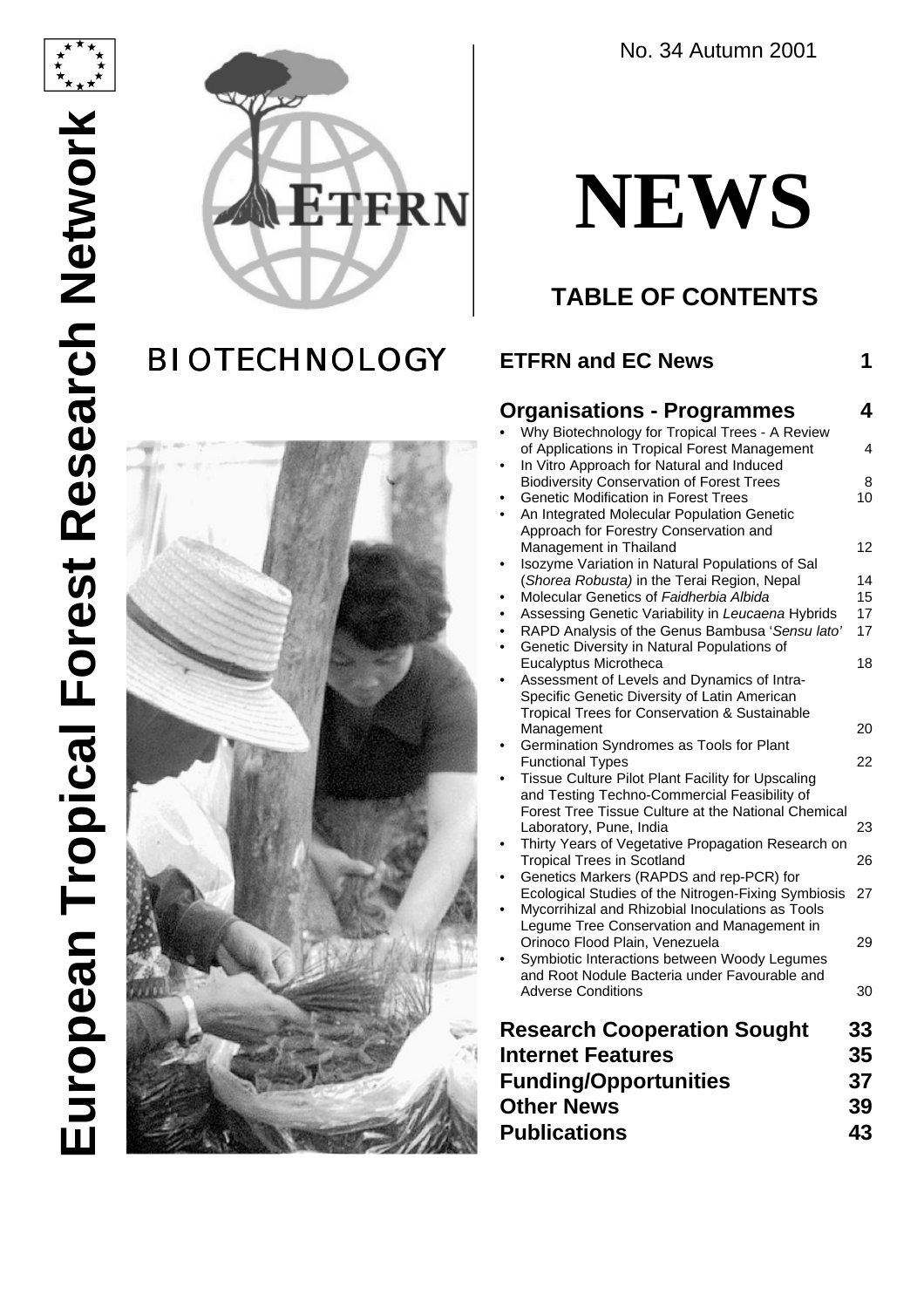Dear readers.

In the popular media the word biotechnology is often used as a synonym for genetic modification, which is the theme of much hot debate. Biotechnology as a concept is much broader however; in fact, only a few of the articles in this issue even mention genetic modification as one of several biotechnological approaches.

Biotechnology is also often seen as 'hightech' and therefore not appropriate in the development context. The first article provides an overview of current biotechnological methods for tree propagation, reminding us that many of these techniques have existed for a long time, and they are practised by numerous tree growers, including poor farmers, all over the world.

The research presented in this issue focuses on the use of biotechnology for the identification and conservation of biological diversity, as well as for tree propagation. While both tree planting and conservation of biological diversity generally require an enabling environment in the sense of policies and economic and cultural situation, it is also important that the technologies to do so are available.

The research on genetic diversity of tree species, using isozyme and genomic techniques, has implications for conservation strategies, as well as for tree breeding. Several articles in this issue illustrate how there may be risks involved in the common assumption that samples of tree provenances (different geographic origins) reflect the true genetic variation within a tree species; in reality, most of the variation may be found within one single population, which must be represented by a large enough sample in orderto capture the whole diversity within that species.

Hoping you will enjoy reading this issue; please remember that ETFRN CU always welcomes comments, and contributions for future issues.

Olavi Luukkanen Guest Editor Tropical Silviculture Unit, University of Helsinki, Helsinki, Finland

We are grateful to Olavi Luukkanen for editing this issue of the ETFRN News. Please note the themes and deadlines for the next issues on the back cover.

Willemine Brinkman ETFRN Coordinator

ETFRN Coordination Unit c/o Tropenbos International PO Box 232, 6700 AE Wageningen The Netherlands<br>Tel: +31 317 495516 Fax: +31 317 495521 Email: etfrn@iac.agro.nl Http://www.etfrn.org/etfrn

Editor: Willemine Brinkman Guest Editor for this issue: Clavi Luukkanen<br>Editorial assistance: Jacqui McGrath Editorial assistance:

Cover illustration:

Casuarina clones of improved genetic quality are vegetatively propagated using simple shoot cutting techniques in Thailand.

Photograph by Olavi Luukkanen.

**ETFRN News 33/01**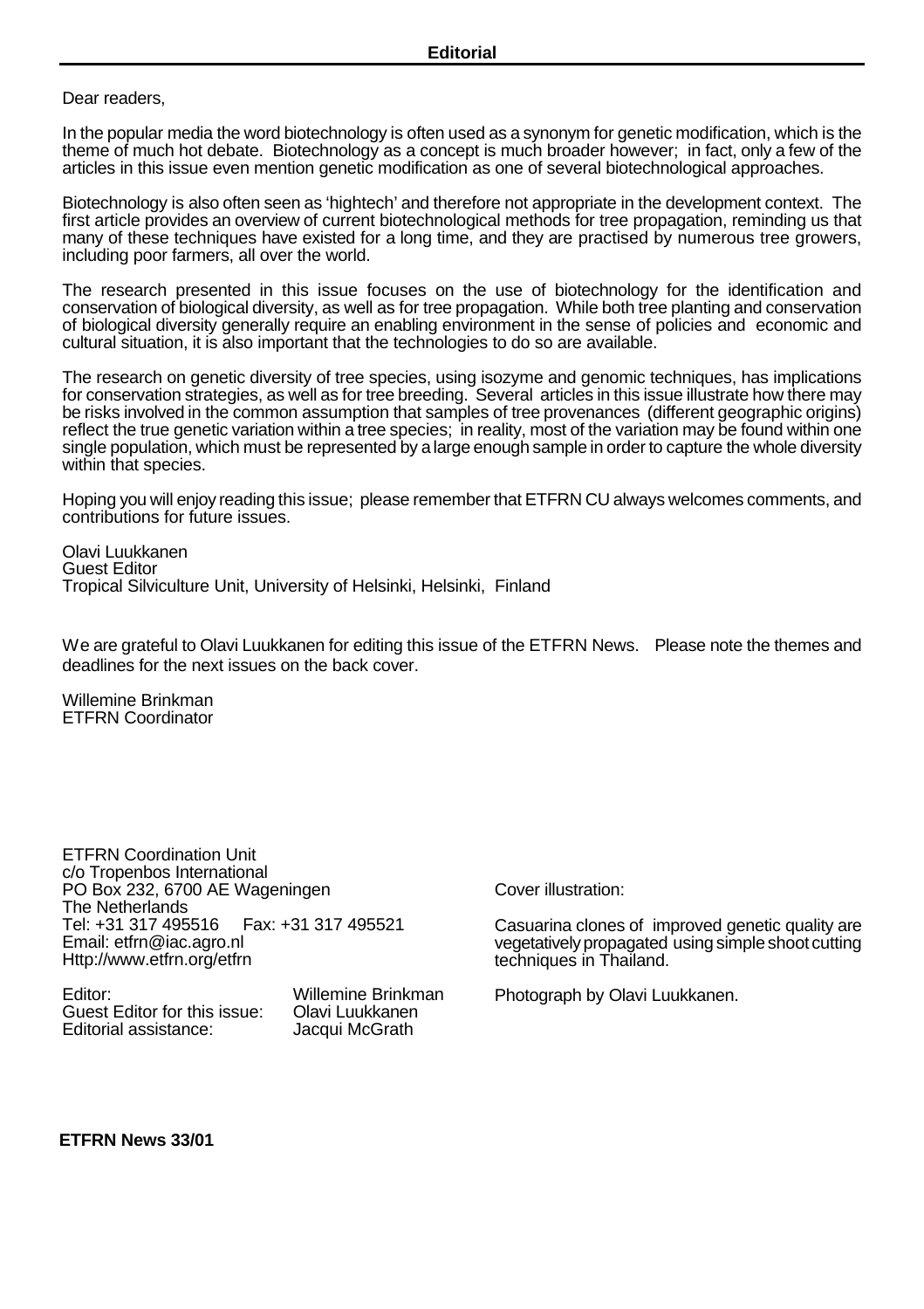# **ETFRN NEWS**

#### **ETFRN WEBSERVICE LAUNCHED**

The ETFRN Coordination Unit website has been extensively revised and updated over the past year. We have tried to further improve access to the vast resources in the ETFRN web, and would like to hear what you think. We invite you to visit the **topics pages** on:

- *• non-timber forest products,*
- *• agroforestry,*
- *• biodiversity,*
- *• remote sensing and GIS, and*
- *• people and forests*

**http://www.etfrn.org/etfrn/topics/index.html**

#### **Newsletters**

A new feature on the newsletter pages of the website is the possibility to download the newsletter as pdf file. At present, newsletters 32 and 33 are available. News 32 has been downloaded 329 times in total during August, September and October. News 33, which was made available online as pdf on October 4, has been downloaded 47 times in October.

The new webservice was formally launched at the occasion of the annual European Tropical Forest Advisers Group (ETFAG) meeting held in Wageningen last November 1 -2.

# **ETFRN WORKSHOPS**

#### *PARTICIPATORY MONITORING AND EVALUATION OF BIODIVERSITY*

*ETFRN web-based workshop and policy seminar convened by the Environmental Change Institute, University of Oxford 7-25 January 2002*

All stakeholders who use, manage or conserve biodiversity assess it in some way. Local people have different objectives and

ways of doing this, from policy makers and government departments responsible for commitments to the Convention on Biological Diversity. Improved understanding of each other's approaches to evaluating biodiversity, can have benefits for rural communities, governments and intermediary organisations.

Participatory monitoring and evaluation of biodiversity involves different stakeholders working *together* to assess biodiversity, which can help scientists to support local people in managing biodiversity, or local people to contribute to national biodiversity monitoring processes.

ETFRN and the Environmental Change Institute are convening a workshop to take stock of existing knowledge in this field, communicate findings to decision makers and provide recommendations for biodiversity monitoring and evaluation which benefits rural people and national level biodiversity managers.

*The organisers would like to hear from researchers, NGOs, planners and policymakers, as well as businesses and consultants, who have experience or questions to share through this workshop. Contributors will be recognised in the on-line proceedings, with the possibility of being included in a published outcome*.

For further details please see: http://www.etfrn.org/etfrn/workshop/ biodiversity/index.html and read on below ...

*DEFINITIONS:* although we recognise that there is a debate about 'what is biodiversity' we emphasise that perceptions of biodiversity depend on who you are, what you value and need from the environment. If we accept this, we can move on to look at practical issues – how do we better understand the different perspectives, and communicate them between stakeholders – and how useful is this communication to different stakeholders.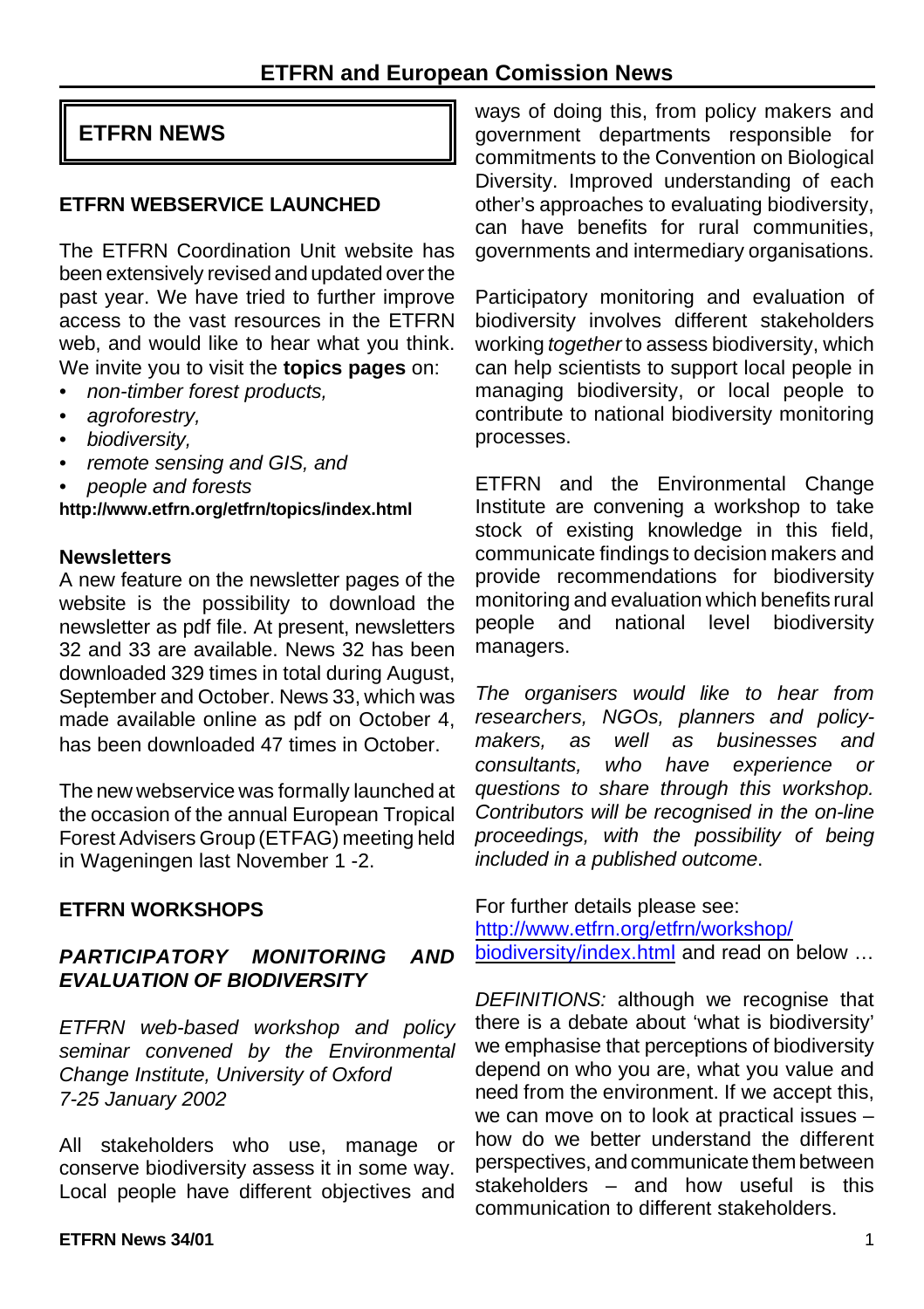Some people are worried by the word '*participatory*'. We don't mean to imply any particular definition or methodology by using this word; we are more concerned to emphasise the need for 'inclusivity' i.e. recognising all the stakeholders and supporting their involvement in decisionmaking.

*GEOGRAPHICAL FOCUS*: The workshop is supported by the European Tropical Forest Research Network, but we believe the issues of communicating about biodiversity perception, addressing institutional gaps and providing policy support, are universal. So the focus is definitely not limited to the tropics. We are keen to hear from 'northern' initiatives and from people working with wildlife, to help us address our own 'tropical forestry' bias.

REGISTER NOW: By simply sending an email to express your interest, to ETFRN or Anna Lawrence at the address below. We would also be delighted to hear about your work or receive any tips about important reports we should be taking into account at this stage.

*NEXT STEPS: We are preparing a 'state of the art' review and would like to know about projects / documents / websites / people we should be aware of at this stage.* 

The 'state of the art' review will identify key themes for the workshop (there is already a draft list of themes on the website), and in December we will contact you to seek people who are willing to write very short 'theme papers', or longer case studies, to post during the workshop. The workshop itself will run from 7 to 25 January 2002.

HOW DOES AN ELECTRONICWORKSHOP WORK? There are different models, and we are aiming to minimise the amount of mail in your inboxes. The three weeks of the workshop will be divided into periods to

address each theme. A short theme paper will go out to all participants at the beginning of each period, with links to case studies and background material on the website. Participants can then respond with comments and discussion, but messages will be posted on the website not in your inboxes. Each day the convenors will send out a synthesis and highlight key questions / recommendations emerging.

RESULTS OF THE WORKSHOP: The immediate result will be a report, posted on the website and acknowledging all contributions. We are exploring the possibility of a book which will however depend on the quality and novelty of the contributions. Perhaps most importantly, the internet workshop will define the recommendations and key discussion points for a one-day seminar for decision-makers, to be held on London or Oxford in February. We see this as an important opportunity for researchers and practitioners to communicate their experience to policy-makers and planners, in an accessible way. Limited funds are available to support the travel of key participants in this seminar.

We are excited to see the range of researchers, practitioners and decisionmakers who have already expressed interest. We look forward to a productive discussion in January.

PLEASE REGISTER NOW TO FOLLOW DEVELOPMENTS AND PARTICIPATE IN THE WORKSHOP IN JANUARY 2002.

To register, simply send an email with your name and organisation, telling us of your interest in the workshop, to ETFRN or to:

Dr Anna Lawrence Environmental Change Institute 5 South Parks Rd, Oxford OX1 3UB, UK Tel: +44 1865 281214, Fax: +44 1865 281202 Email: anna.lawrence@eci.ox.ac.uk Website: www.eci.ox.ac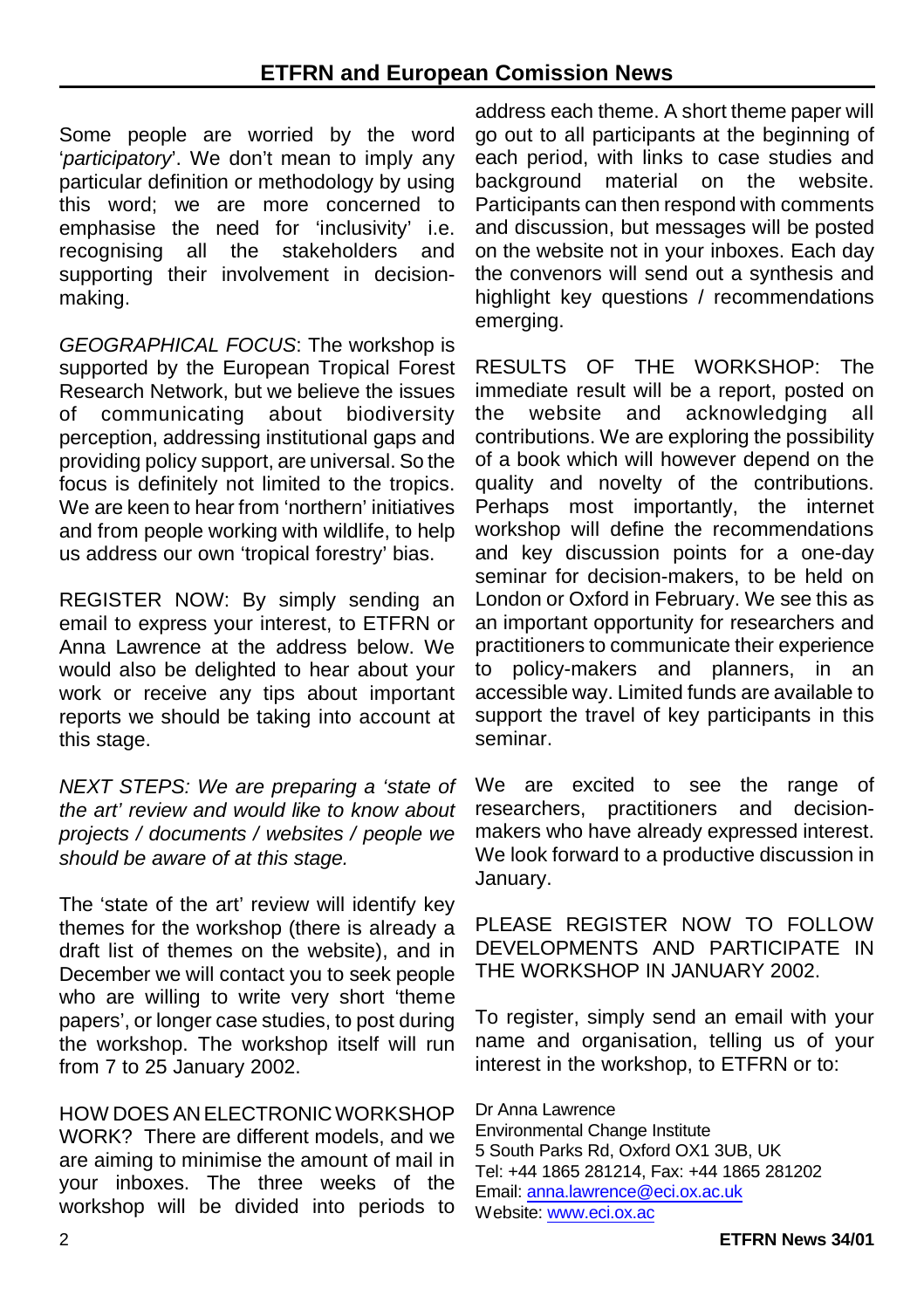#### **Tropenbos International Seminar:**

#### *"FOREST VALUATION AND INNOVATIVE FINANCING MECHANISMS F O R CONSERVATION AND SUSTAINABLE MANAGEMENT OF TROPICAL FORESTS"*

*March 20-21, 2002; The Hague, Netherlands* For many years the tropical forest ecosystem has been subject of debate at all levels of society, ranging from environmental NGOs, scientists and policy makers, to high level international Conventions and Agreements. Global warming, depletion of natural resources, violation of indigenous peoples' rights, biodiversity loss and soil degradation are major concerns affecting tropical forests. Voices have been raised to protect tropical forests because of their great value, but what exactly is this value of tropical forests? Tropical forests sustain a wealth of biodiversity, provide a wide range of ecosystems, services and products, and support livelihoods for millions of people. But if these biological, economic and social values are acknowledged why are forests continuously being depleted? To what extent have appropriate valuation and market mechanisms been developed and implemented? Could they help revert destructive practices? Tropenbos International (TBI) plans to organise a two-day seminar to discuss myths and reality of forest values, and to support the development and implementation of appropriate financing mechanisms for the conservation and sustainable use of tropical forests.

#### *Day I: What is the value of tropical (rain) forests? Emotion and science*

The keynote speaker will spark the discussion through a series of provocative statements on the perceived environmental or conservation values of tropical forests. He/she will touch upon discrepancies between statements/positions of environmental groups, private interest groups, politicians and scientific evidence. Five scientists will respond to the statements. Following each respondent an open debate will be launched involving various audience groups (policy makers, politicians, scientists, NGOs, and journalists).

#### *Day II: Innovative Financing Mechanisms for Sustainable Forest Management and Conservation (ETFRN workshop)*

The second day will explore the translation of these values into financial contributions for the conservation and sustainable use of forests. A discussion paper on innovative financing mechanisms, in particular market oriented mechanisms will be presented. The paper will describe the state of the art and identify policy recommendations and themes for further research. The draft discussion paper will be made available on Internet for comments one month prior to the seminar. A web-based discussion on key questions raised in the discussion paper will also be initiated, to facilitate feedback from those not able to participate in the seminar, and to help focus the discussion during the seminar. A summary of the Internet discussion will be presented at the seminar. Five cases of financing mechanisms in operation, development or in study will also be presented and discussed.

Innovative Financing Mechanisms is also the theme of the ETFRN News 2001-2002 winter edition for which Tropenbos is the guest editor. This newsletter will serve as a background document for the seminar.

#### *Who should attend*?

This seminar is designed to bring together academic scientists and researchers working in national and international organisations, NGOs, or the private sector; as well as decision makers (politicians, donors, managers); local/indigenous peoples; and journalists. A total of 250 participants are expected to attend. A limited number of travel grants will be available for participants from developing countries.

**For Information please contact Tropenbos at tropenbos@tropenbos.agro.nl** (Full address inside back cover) Or see: **http://www.tropenbos.nl**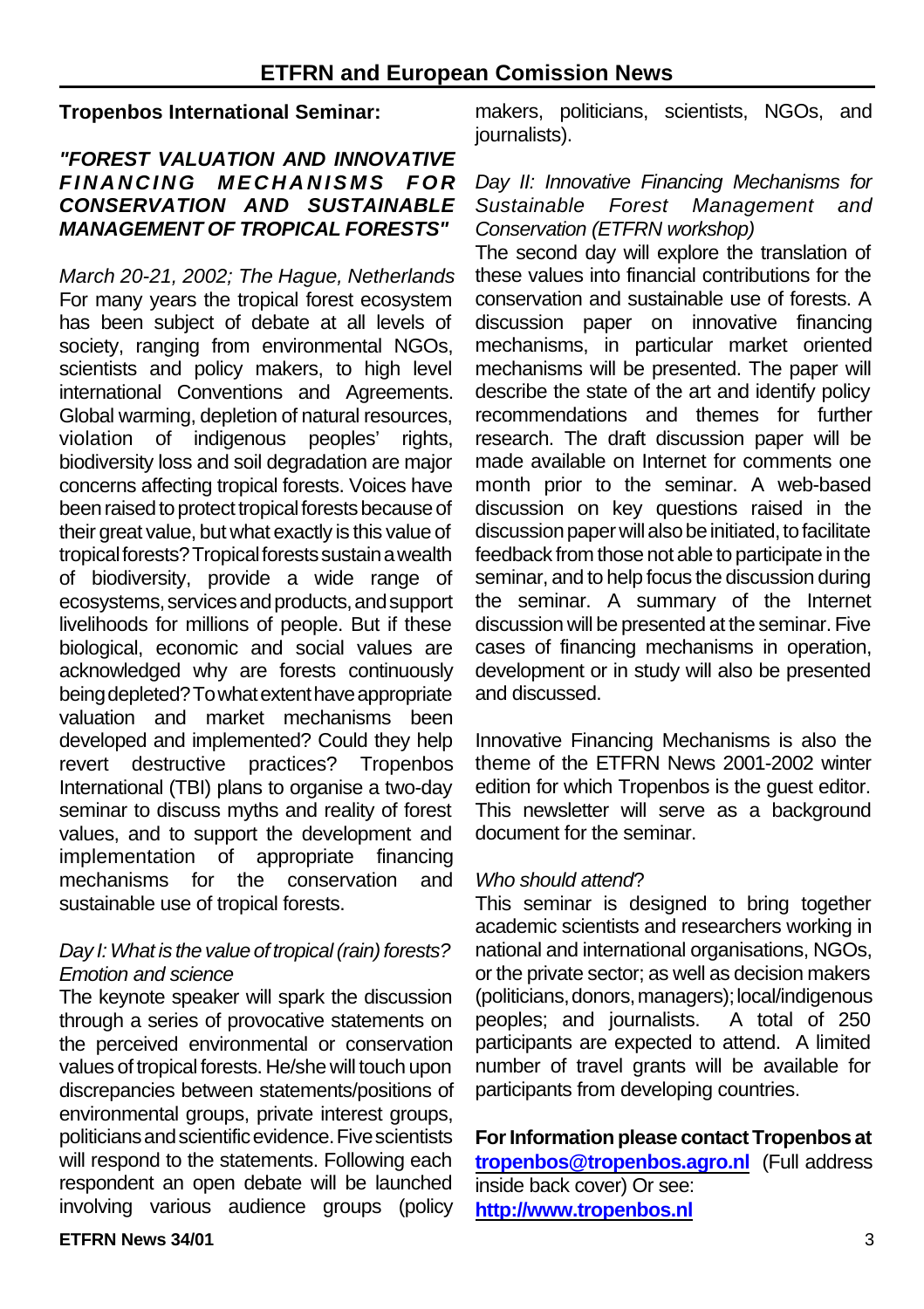# **WHY BIOTECHNOLOGY FOR TROPICAL TREES? – A REVIEW OF APPLICATIONS IN TROPICAL FOREST MANAGEMENT**

# *By Olavi Luukkanen*

Forestry differs from agricultural cropping in one fundamental way: management interventions often concern natural or seminatural ecosystems, and we are faced with the problem of how our work is related to the "natural" genetic processes.

Tropical forests are rich in biodiversity and have conservation needs related to specific patterns of reproductive biology in trees. Tree plantations and agroforestry systems, both often based on introduced tree species, have a central role in supplying the desired tropical forest products. These features make forest tree biotechnology applications especially attractive for the tropical zone and for the developing countries.

Plant biotechnology is often mainly associated with sophisticated DNA work related to genome mapping, with or without gene manipulation, or such rapidly advancing techniques as somatic embryogenesis, cryopreservation and artificial seeds. However, it is useful to remember that the history of forestry provides old examples on biotechnology applications in the form of vegetative propagation using stem cuttings, stratification and tree seed handling techniques, manipulation of flowering, and inoculation of trees with root symbionts. Recently, biotechnology has also made rapid advances in relation to wood quality and the underlying genetic, physiological, genetic and environmental factors (cf. Anonymous 2001).

Tree breeding and tree biotechnology are clearly linked. All traditional forms of biotechnology are still relevant, and in this review, the emphasis is on tropical tree

biotechnology as related to the production of planting stock for forest regeneration. A more complete text by the author with full references is also available (see the comprehensive report on tropical tree biotechnology published by the International Foundation for Science (IFS, 1998).

#### **Stem cuttings**

Rooted stem cuttings are a traditional propagation method used globally mainly for broadleaved tree species but also in some conifers, such as *Cryptomeria japonica* and *Pinus radiata*. The largest clonal forestry programme of any forestry species or genus exists in eucalypts. Seedling and epicormic shoot ramets of eucalypts root easily, but mature shoots show an increasingly lower rooting percentage. Up to 100 % rooting can be achieved from basal epicormic shoot material, but problems may arise with species that do not form these shoots easily. Treatment of cut stump surfaces with auxins can induce basal shoots in otherwise recalcitrant eucalypt species. A continuous supply of ramets for stem cutting propagation is achieved from hedged seedlings or grafts; grafting followed by stem excision and epicormic shoot formation ensures juvenile material even when branches of mature trees are used as starting material; this procedure is applicable to most species used in stem cutting propagation. In lesser-known tropical trees, considerable improvement of conventional vegetative propagation has taken place in recent years.

#### **Micropropagation in angiosperm trees**

In tropical broadleaved tree species, the practical applications of micropropagation seem to concentrate on tissue culture, while propagation using somatic embryogenesis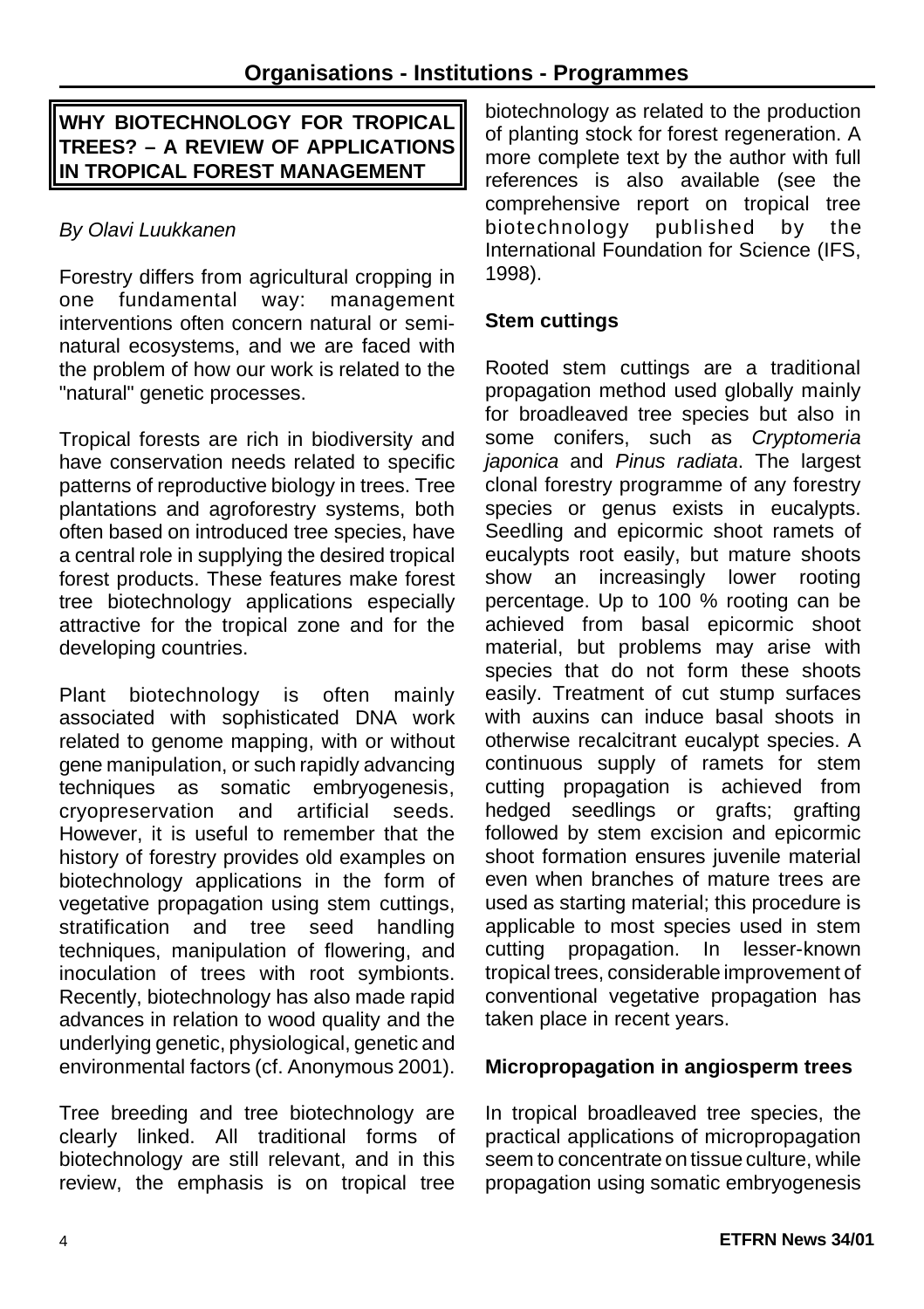seems to be more promising in (mostly temperate-zone) conifer propagation. Both groups of techniques require exact protocols for each species, but in several tropical forest tree species practical applications are already available. Forestry-related use of micropropagation for organogenesis has been successfully developed at least in the following genera:*Acacia,Bombax, Casuarina, Dalbergia, Eucalyptus, Ficus, Gmelina, Populus, Platanus, Salix, Shorea, Tectona* and *Terminalia*.

Most eucalypts can be vegetatively propagated using traditional stem cutting techniques, but *in vitro* micropropagation and rooting followed by transfer to soil substrate is gaining popularity because of the prospects of rapid genetic gain by using micropropagation for the production of stools for stem cutting production. Various plant parts have been used as explant material, but the best cultures are generally obtained from cotyledonal or other zygotic embryonal tissues.

Rattans are an example of insufficiently known species that are important in the tropical region but difficult to propagate and grow in plantations. Micropropagation has been suggested as a solution for commercial, agroforestry-type growing of *Calamus manan*, the most valuable rattan species in Southeast Asia. In bamboos, gregarious flowering and the limited capacity for branch cutting propagation are reasons for introducing micropropagation methods.

The very first woody species in which somatic embryos were produced in 1965 was the tropical sandalwood *(Santalum album)*. Somatic embryogenesis has now been recorded in more than one hundred angiosperm woody species alone. Tropical genera represented among these include *Albizzia, Azadirachta, Bambusa, Cassia, Citrus, Cocos, Dendrocalamus, Elaeis, Eucalyptus, Hevea, Mangifera, Phyllostachys* and *Sinocalamus*. The presence of fruit and estate crops and bamboos is conspicuous in this list; the most intensively studied genus is *Citrus*.

Right selection of the explant seems to be extremely important in somatic embryogenesis, and, commonly, immature embryos or nucellar tissue provide the best starting material. The fact that mature tissues have successfully been used for somatic embryogenesis in many tropical tree families opens up completely new prospects for gene conservation and silviculture based on indigenous tree species.

Field trials must also be used for proper verification of clone performance and especially for checks for somaclonal variation, early maturation and plagiotropism, which otherwise might cause problems. It is essential to include conventionally propagated material as control.

#### **Micropropagation in conifers**

Practical applications of micropropagation through organogenesis in conifers have become well established in *Pinus radiata* plantation management in New Zealand. The reason for not using rooted cuttings has been the fear of poor field performance due to ageing of the clones. This is particularly clear when ortets older than 4-6 years are used. No practical methods for somatic embryogenesis were available at the start of the programme in the late 1970s; therefore, the method chosen was micropropagation from embryonic cotyledons. The *in vitro* cycles needed include those for shoot formation elongation and cutting (which can be repeated), callus formation, root induction with auxins, and finally transfer to nonsterile rooting media.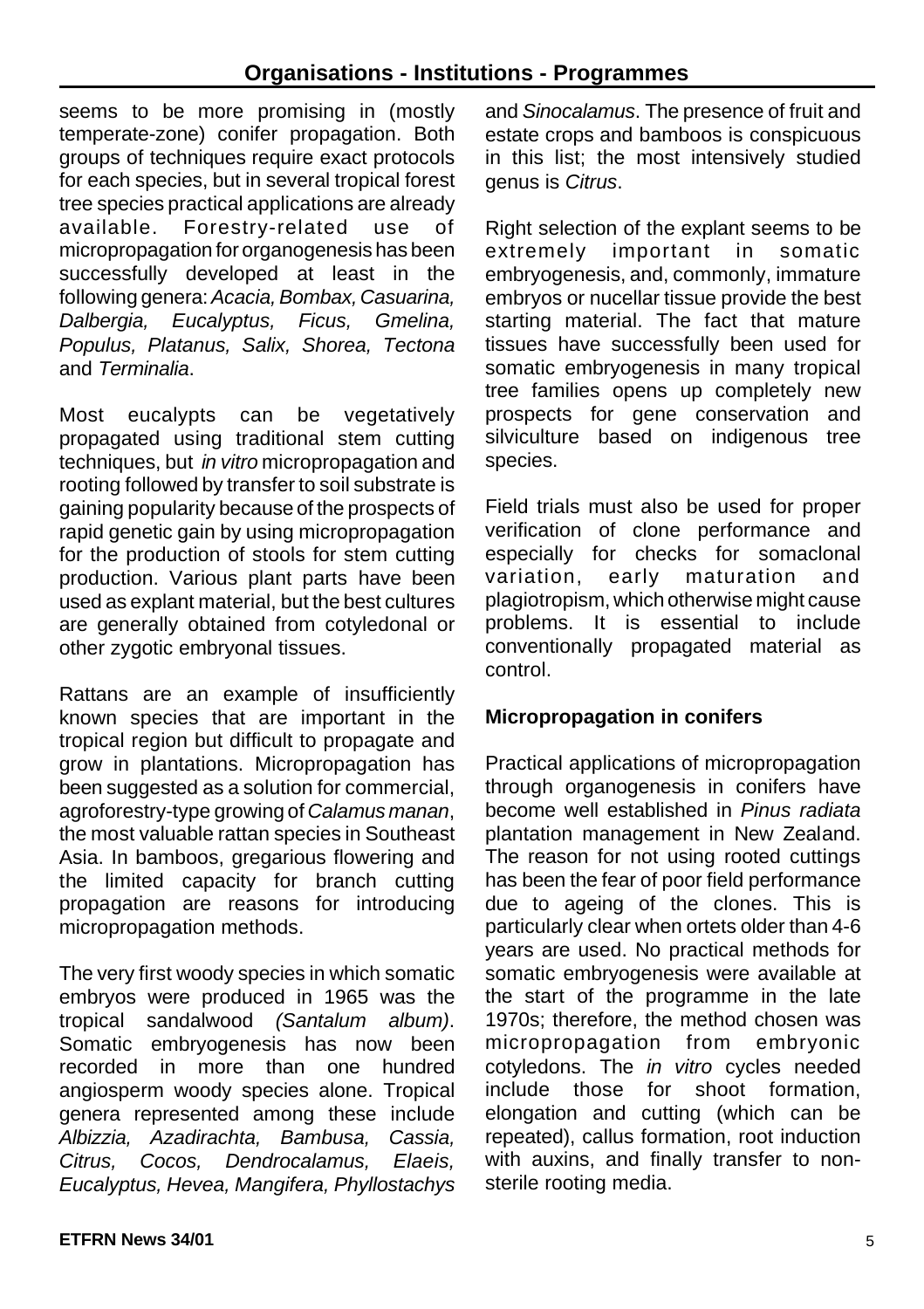Since 1985, rapid progress has been achieved in micropropagation of conifers using somatic embryogenesis. Basically, there are three different methods for embryogenic culture initiation in conifers: (1) through continuation of natural cleavage polyembryony of explanted immature embryos; (2) through cell division in the epidermal or subepidermal layers of the hypocotyl, cotyledons or needles, and subsequent formation of callus which forms embryo suspensor masses (ESM); or (3) through cell division of small cells within the suspensor system of the explanted immature embryo.

In conifers as a whole, successful results on somatic embryogenesis have been reported in more than 30 species or hybrids. The few tropical species in this list include *Agathis australis* and *Pinus caribaea*. In pines, only immature zygotic embryos (often attached to the intact megagametophyte) can easily be used as starting material, which complicates the use of this technology.

For large-scale practical applications of somatic embryogenesis, automatic systems for culturing, delivering and preserving the embryos are being intensively studied and developed. However the production of mature embryos and especially coating them to produce manufactured (artificial, synthetic) seeds (complete with "manufactured megagametophyte") requires further development. Presently, full-scale commercialisation of this technology is prevented by inadequacies both in embryo quality and in the delivery systems. Cryogenic storage was developed early during the studies on somatic embryogenesis of conifers; it allows the preservation of propagation material over the extensive period needed in field testing of the clones.

#### **Genomic techniques**

From a forestry viewpoint the most important reason for the development of somatic embryogenesis technology may be its potential for gene transfer and subsequent multiplication of transgenic plants, but the genetic transformation methods used in agricultural plants are less easily applied to trees. As a result, the list of angiosperm species in which successful gene transfer has been reported is conspicuously void of trees.

In conifers, gene transfer to the level of regenerated plants was first reported only in four species: *Larix laricina, Picea glauca, P. mariana* and *Pinus radiata*. Much of the potential from gene transfer in conifers remains theoretical. Presently, the major limitation in conifers is the inability to regenerate plants from transformed single cells. It is interesting, howewer, that tropical pines *Pinus caribaea, P. oocarpa* and *P. patula* belong to the several conifer species in which protoplasts have been cultured and regenerated.

Once gene transfer has been achieved, genetic selection, using marker traits, such as antibiotic or herbicide resistance, must be carried out so as to separate the transformed cells. Thereafter, plant regeneration is achieved using either organogenesis or somatic embryogenesis. Thus the success of transformation in woody plants also depends of the availability of tissue culture protocols for the species in question. The final result in gene transfer also depends on gene expression as influenced by genetic interaction between DNA sequences and on the stability of the introduced trait. Unwanted escape of transgenes could be prevented by introducing sterility into transformed clones. The final check of gene transfer success is a field trial, but the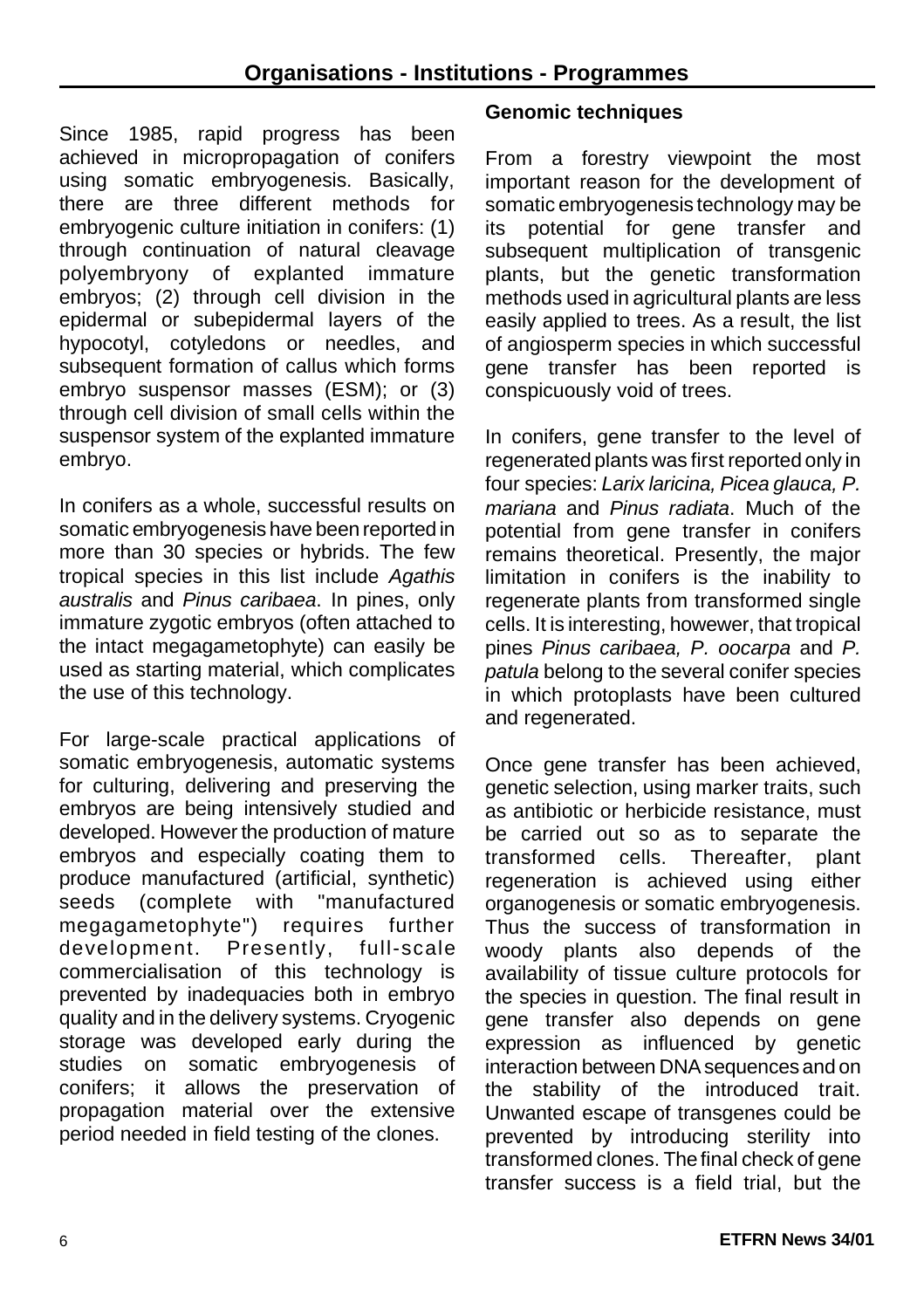whole technology is affected by strict regulation and often polemic public discussion.

While genetic transformation (as well as somatic hybridisation) may be of limited practical use for a long time to come, biotechnology in the form of genetic markers already has a significant role in studying and utilizing the intraspecific and interspecific genetic variation in trees. Biochemical and molecular methods allow a precise study of the effects of forestry practices on biodiversity and thus provide tools for the application of criteria and indicators of sustainable forest management.

Virtually all trees can be genetically mapped, and the results have been applied, for instance, to host resistance screening and lignin biosynthesis modification in *Pinus taeda*. Fusiform rust resistance was found to be under oligogenic and, in some cases, dominant single gene control; since individuals homozygous for the resistance gene can be identified, all seedling progeny of such individuals would be resistant to the pathogen.

# **Conclusions**

Micropropagation does not necessarily require expensive or sophisticated equipment. In fact, micropropagation easily competes with the maintenance of hedged seedlings for rooted cutting propagation -- stacks in a small laboratory can have as good a stock capacity as several hectares of hedges. Laboratory propagation allows year-round production of planting material and may reduce the labour input as compared to stem cutting production; micropropagation can also be combined with *in vitro* root symbiont inoculation. Micropropagation can and should be combined with the storage of genetic material, so as to allow proper field testing of new breeding material. Instead of

cryopreservation, storage can be achieved in modified normal laboratory conditions. The two most important problems associated with micropropagation are maintenance of juvenile material and ensuring sufficient genetic diversity in plantations, using a sufficient number of clones.

Somatic embryogenesis is being rapidly developed for mass propagation of plantation trees. Its advantage is seen in the possibility to quickly produce millions of copies of superior individual trees. This method can be combined with a conventional breeding programme, to replace or complement propagation from stem cuttings or *in vitro* organogenesis. The available technology in embryogenesis is in most cases too expensive to compete with other methods, but the development of automated production systems may change this situation. Ideally, such systems would cover all steps from culture maintenance and embryo development to the conversion of embryos to autotrophic plants, whereby either direct-seeding of embryos or manufactured seeds could be used. Future research will concentrate on accomplishing all steps in a compact automated system, a bioreactor, and producing mature embryos in liquid medium.

The possibility for cryopreservation of clones in embryo cultures offers an added benefit to the application of somatic embryogenesis. Such storage can be used while field tests are carried out, and mass propagation would be done with the selected superior clones. There is a danger that the selection occurs in the embryogenesis process rather than the expected field performance. Further development of the embryogenesis technology for mature tissues would allow bypassing of cryopreservation during the testing of clones. Field testing is essential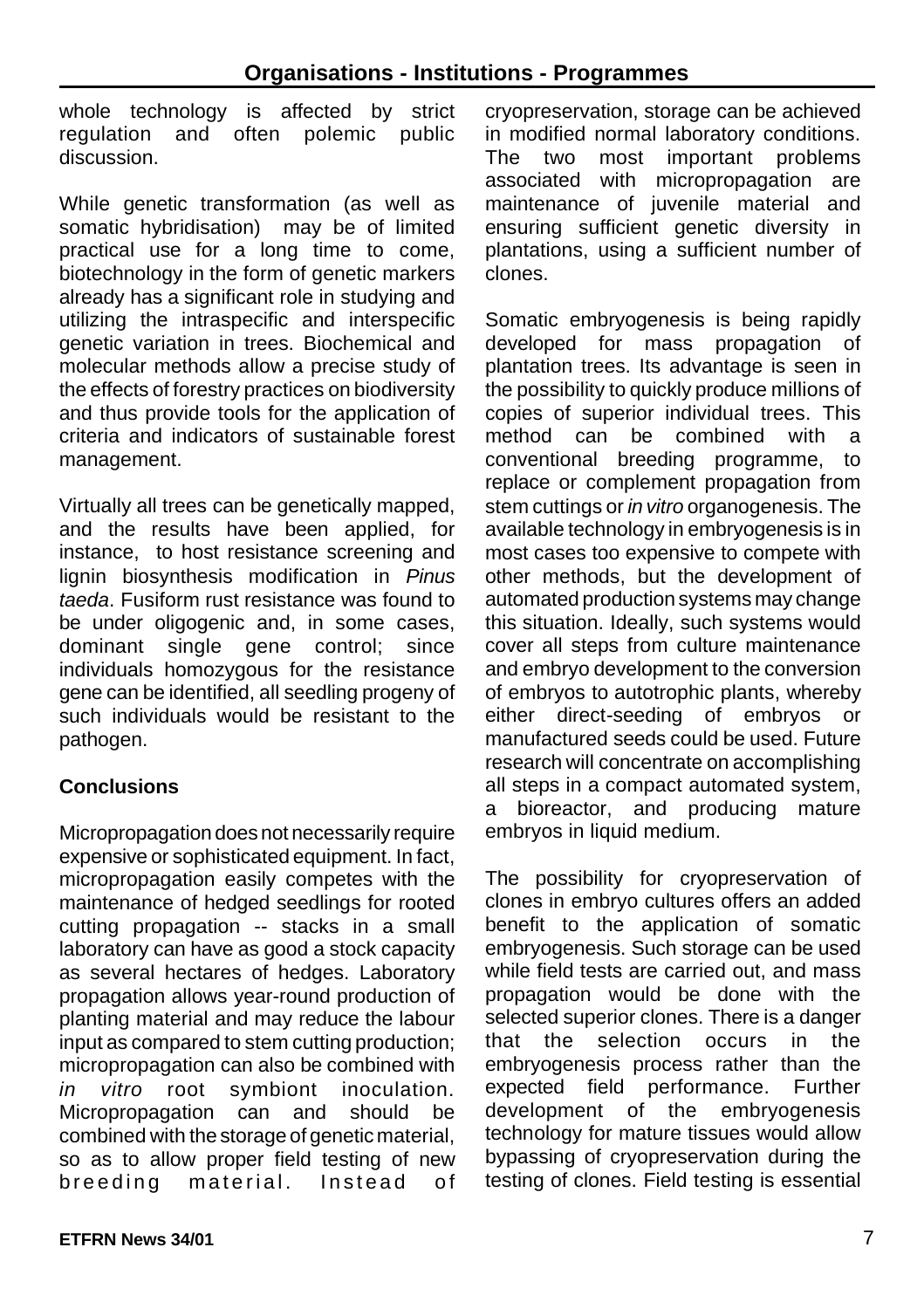in assessing the true value of new planting stock, and it is obvious that wood properties must also be considered in this work.

It must be admitted that the immediate benefits for forestry of sophisticated, highinput techniques such as genetic transformation or somatic hybridisation are not very clear. We should also perhaps be more aware of the danger involved in the perception of "modern" forestry as equal to high-input plantation management. In the tropics, where most forests still are (managed or unmanaged) natural forests, we should not promote intensive tree plantations or any high-input production techniques before studying the possibility to manage the original natural forest, perhaps after improving and rehabilitating it, for optimal production. Plantation performance (taking account of their socio-economic and environmental effects) should be compared with a range of alternative production systems, so as to provide tools for decision making on optimal land-uses.

The following statement, expressed in the introduction chapter of a comprehensive treatise on somatic embryogenesis in woody plants (Jain et al. 1995) tells an old truth about the role of forest management. It emphasises the fact that we have to actively *maintain* the genetic diversity, using such means as *in situ, ex situ* and *circa situ* gene conservation, and also to measure the actual genetic diversity in tree populations in natural and man-made forests when necessary for management decisions. On the other hand, we have to *select, multiply and use* the suitable genotypes in intensive culture. Technically, this management is fully comparable to growing such estate crops as coffee, oil palm or rubber:

*"The challenge to forestry will be to maintain natural biological diversity in forest ecosystems in combination with intensive*

*clonal culture of carefully diversified genotypes selected for the production of wood and other forest products" (Kriebel 1995).*

#### **References**

*Anonymous 2001. Wood, breeding, biotechnology and industrial expectations. Proc. Joint Meeting of EU Funded Projects, the 9 th Conifer Biotechnology Working Group,and IUFRO Working Parties 2.04.00 Genetics and 5.01.02 Natural Variations in Wood Quality, Bordeaux, France 11- 14June 2001 194 p. Abstracts at website http://www.pierroton.inra.fr/WBB*

*IFS (International Foundation for Science) 1998. Recent advances in biotechnology for tree conservation and management. Proceedings of an IFS workshop, Florianópolis,Brazil, 15-19 September 1997 (ed. S. Bruns, S. Mantell, C. Trägårdh & A.M. Viana). IFS, Stockholm. [Pp. 203-213 contain a more comprehensive article by the author with full references].*

*Jain, S.M. et al. 1995, 1999, 2000. Somatic embryogenesis in woody plants. Vol. 1-6. Kluwer.* 

For further information please contact: Olavi Luukkanen Tropical Silviculture Unit PB 28, FI-00014 University of Helsinki, Finland Tel.+ 358 9 19158643 Fax + 358 9 19158646 E-mail olavi.luukkanen@helsinki.fi Website http://honeybee.helsinki.fi/tropic

*IN VITRO* **APPROACH FOR NATURAL AND INDUCE D BIODIVERSITY CONSERVATION OF FOREST TREES**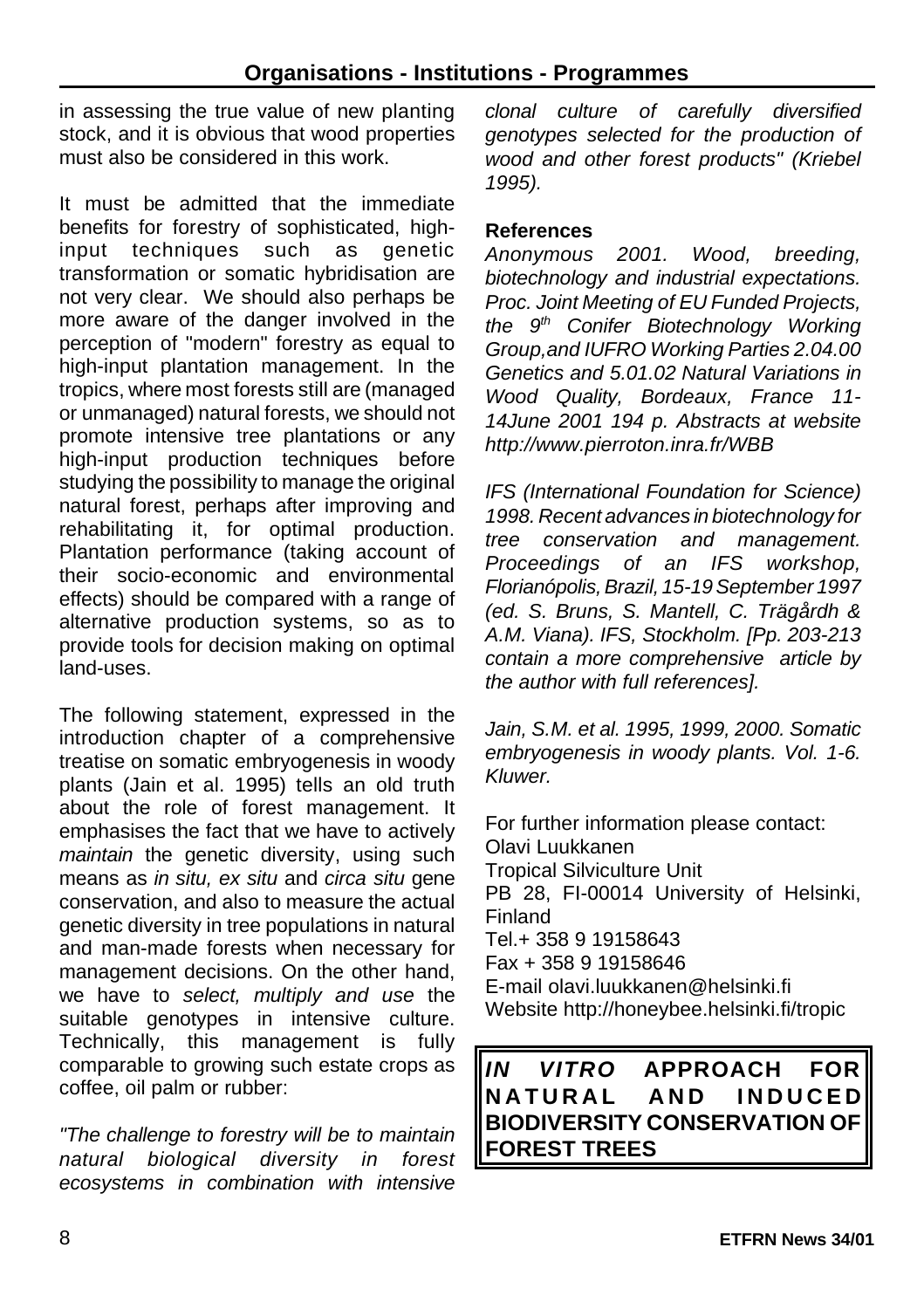#### *By S. Mohan Jain*

The success of any crop improvement program primarily depends on the continuous availability of germplasm with desirable traits. Genetic resources conservation becomes an essential ingredient for breeding and continuous supply of raw material to the industry. Furthermore, large-scale industrialisation, environmental degradation, deforestation and ever-increasing human population growth are placing tremendous pressure on existing resources such as arable land, forests, and natural biodiversity. Deforestation has become a serious problem as a result of forest fires and the use of trees for firewood, timber and paper. In many developing countries, mismanagement and illegal destruction of trees are major serious problems added to deforestation (Jain, 1997). Industrially important trees are being destroyed much faster than the pace of reforestation, resulting in heavy economic looses and destruction of important biodiversity. In some cases, the paper industry is forced to import wood at a much higher price. Reforestation is a slow process often requiring superior planting material, and it is difficult to restore the vegetation of the primary forest. This would increase the demand of improved planting material and high-quality raw material for the industry. Moreover, the loss of natural habitats will narrow down the genetic diversity. Both adverse environmental conditions and industrial expansion may pose danger to the existing germplasm. Therefore, it is justified to induce genetic diversity, for instance, by mutagen treatment and to preserve it using tissue culture (Jain et al, 1998, 2001). Genetic markers are useful to evaluate the genetic diversity and the mechanisms that produce and maintain this diversity. The genetic diversity structure and distribution are important parameters to conserve biodiversity and also to follow the gene flow, especially in transgenic plants.

Tissue culture has facilitated large-scale plant multiplication in woody plants. This has come about with somatic embryogenesis and organogenesis or micropropagation (Jain et al, 1995, 1999, 2000: Ahuja, 1992). Somatic embryogenesis is very effective for clonal propagation, and it has made tremendous progress in some of the commercially important trees belonging to both angiosperms (*e.g.* bamboo*, Eucalyptus* spp*, Populus* spp*, Quercus* spp*,* sandalwood*, Tilia, Salix, Magnolia,* and *Betula*) and gymnosperms (e.g. *Picea, Pinus, Larix, Cycadales, Abies, Sequoia sempervirens,* and*Pseudotsuga menziesii).* Somatic embryogenesis is a process forming embryos from somatic cells without undergoing sexual cycles; it is similar to zygotic embryogenesis. Somatic embryogenic cultures can be multiplied in bioreactors for large-scale production and can readily be cryo-stored for a long period of time without losing plant regeneration capacity and genetic fidelity of regenerated plants. In Silvagen Inc., Canada, clone banks have been initiated for blister-rustresistant western pine (7 families, 50 genotypes) and high-yielding coastal Douglas-fir (including 12 families and 220 genotypes). For three southern pine species, 400 genotypes and 27 families have been stored (Cyr, 1999). In USA, Weyerhauser Inc. also maintains cryostorage facilities at several locations for long-term storage of somatic embryogenic cultures of elite forest tree germplasm.

The major disadvantages of somatic embryogenesis are a) high dependence on genotype, b) poor rate of somatic embryo production and c) gradual fluctuation and eventual decline in embryogenic culture potential; finally, since cultures are developed from seeds or seedlings, the material is of unproven genetic value.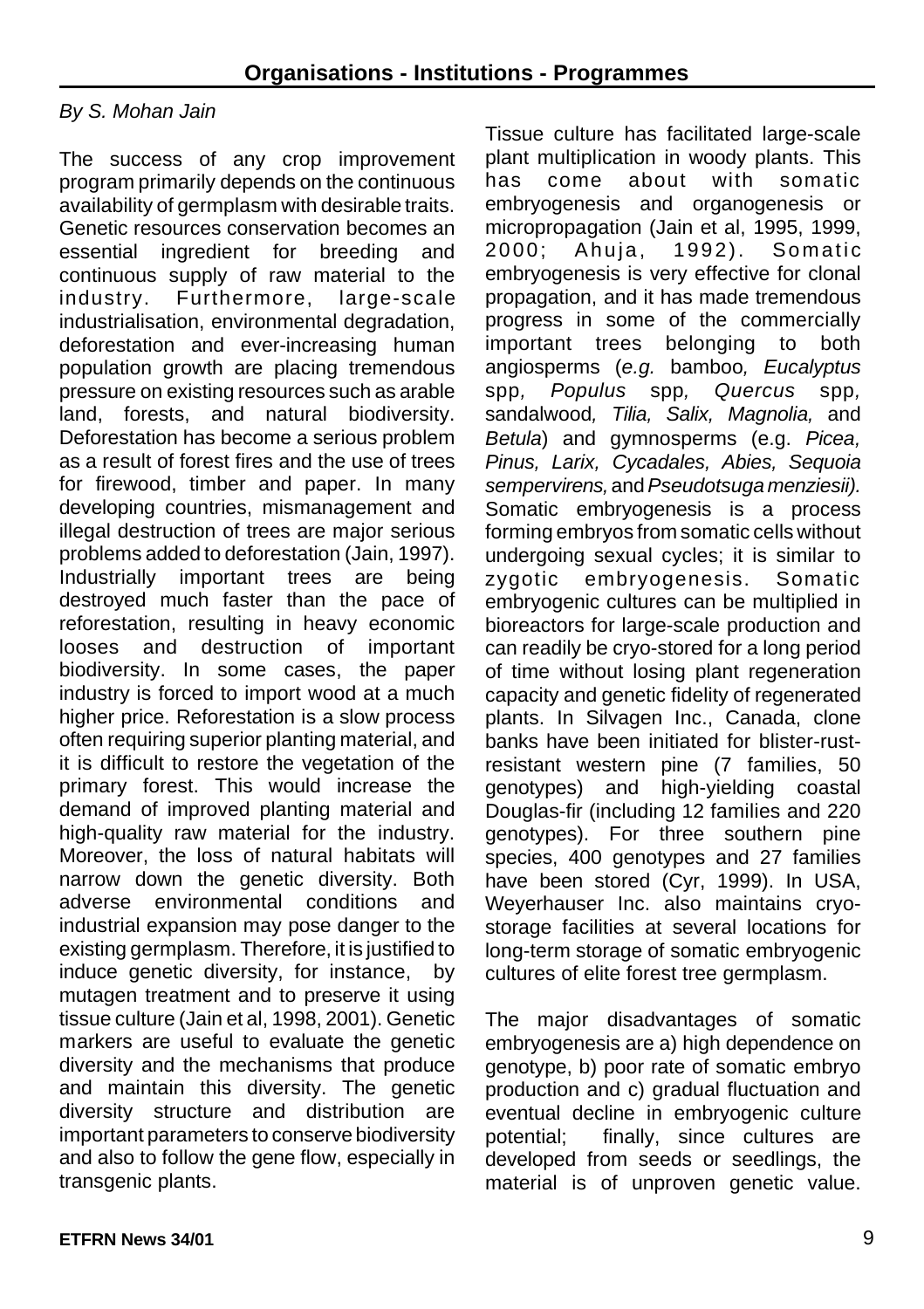Somaclonal variation can be prevented by cryo-storage of embryogenic cultures without initial subculture. Another approach for plant multiplication is by organogenesis without going through a callus phase, *i.e*. shoots can be directly initiated from *in vitro*-cultured explants such as mature embryos, shoot tips, and adventitious buds, or they can be excised from old trees, as found in Q*uercus robur*, *Eucalyptus*, *Betula*, poplars, etc. Micropropagated plants cannot be cryostored. However, they can be stored at low temperatures in the cold room. Usually, *in vitro* shoots or *in vitro*-rooted plantlets are stored at low light intensity. The major risk with this approach is contamination of the culture material, especially by viruses. This process becomes labour-intensive, since cultures require subcultures on fresh medium at regular intervals that depend on the plant species. Micropropagation is ideally suited for the developing countries because of low maintenance cost.

Molecular marker (AFLPs, microsatellites) and flow cytometer analysis are essential in order to study the genetic fidelity of micropropagated, cryostored, and cold-stored plants. Furthermore, molecular marker analysis would assist in studying the genetic population structure, gene flow, and transgene protection (Jain et al, 2001) References

*Ahuja, M.R.(ed), 1992. Micropropagation of woody plants, Kluwer.*

*Cyr, D.R.1999. In: Somatic embryogenesis in woody plants. Vol. 4, Kluwer.*

*Jain, S.M. 1997. In: Plant biotechnology and plant genetic resources for sustainability and productivity. K.N. Watanabe and E. Pehu(eds.). Academic Press. Jain, S.M. 2001. Euphytica 18: 153-166.*

*Jain, S.M. et al (eds.), 1995, 1999, 2000. Somatic embryogenesis in woody plants. Vol.*

*1-6, Kluwer.*

*Jain, S.M. et al (eds.), 1998. Somaclonal variation and induced mutations for crop improvement, Kluwer.*

*Jain, S.M. et al (eds.), 2001. Molecular techniques in crop improvement, Kluwer (in press ).*

For further information please contact:

*S.* Mohan Jain,

FAO/IAEA Joint Division, International Atomic EnergyAgency, Room A-2206, Box 100, Wagramerstrasse 5 A-1400 Vienna, Austria. Phone: + 43 1 2600 21623

Fax: + 43 1 26007 Email: S.M.Jain@iaea.org

# **GENETIC MODIFICATION IN FOREST TREES**

#### *S. Mohan Jain*

Recent advances in plant biotechnology have enabled improvement of forest trees with varying success. This is mainly due to differences in longevity, heterozygous nature, life cycles, and the environment in which they grow (Ritter, 1999). Forest trees have long generation cycles, with vegetative phases ranging from one to several decades. Once trees have germinated in nature or transplanted to plantations, they remain anchored in one location where they are exposed to changing environments and other vagaries of nature. Some of these factors may influence their physiology and alter the complex morphogenetic processes. During the long life cycle of trees, many genetic and epigenetic changes are probably important to maintain the within-tree and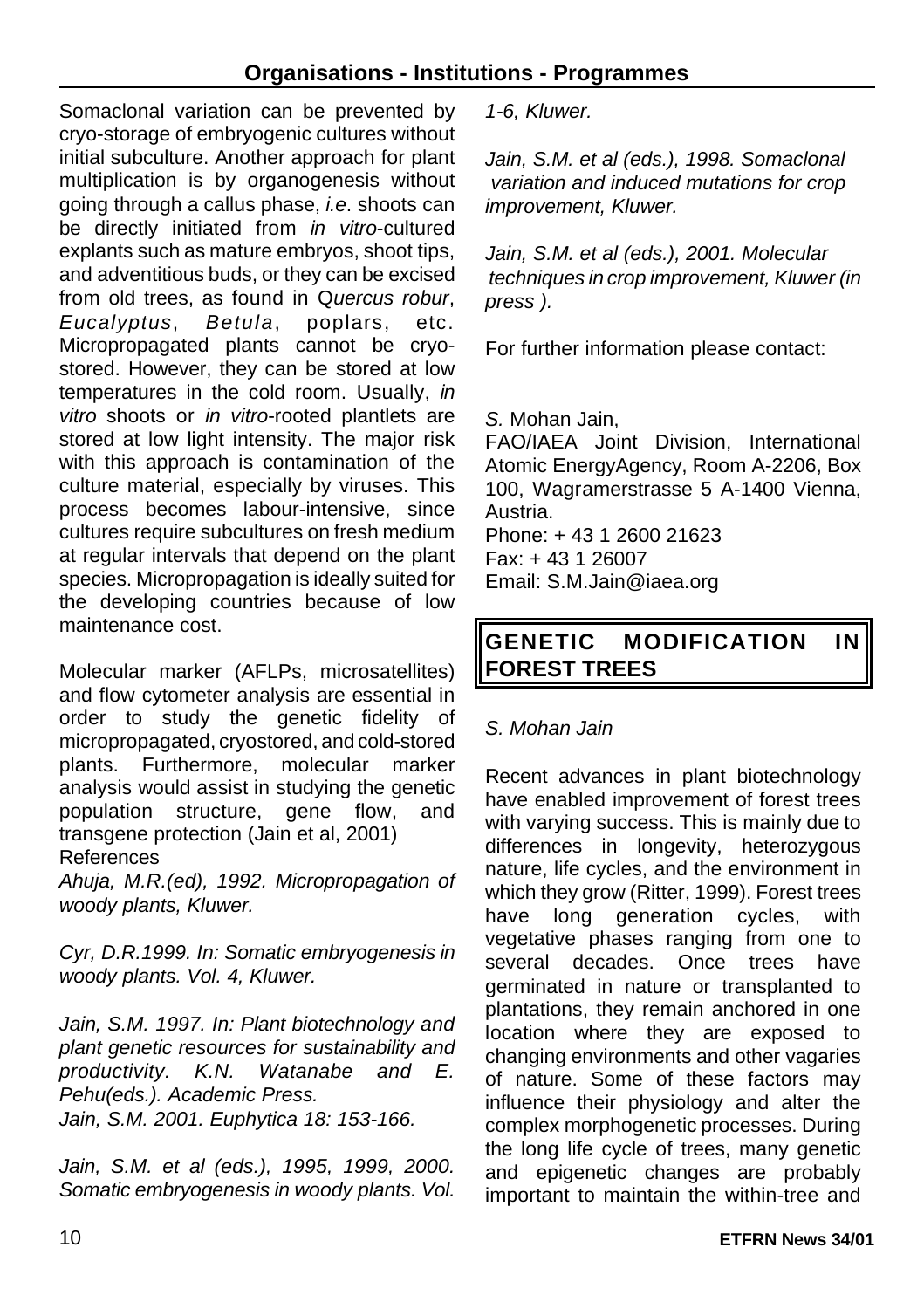within-populations genetic diversity, and to assure a long-term survival of individuals and populations. However, it is not surprising that with an increasing world demand for pulp, paper and timber products, along with the growing awareness of the high ecological and social value of indigenous forests, more efforts have been directed using the molecular biology for forest tree improvement (Walter, 1999; Klopfenstein et al, 1997).

Now various techniques are available for gene transfer in forest trees. These include the bacteria *Agrobacterium tumefaciens* and *A. rhizogenes,* and the biolistic gun; somatic embryogenic cultures are commonly transformed; and clonal propagagtion of trees can be done with somatic embryogenesis and organogenesis (Jain, 1999; Jain et al, 1995, 1999, 2000; Klopfenstein et al, 1997). In most conifers and other forest trees, there is limited information on the genetic fidelity of somatic seedlings, which is vital for clonal propagation of elite trees (Jain and Ishii, 1998). Several forest tree species have been transformed such as conifers, poplars, sweet gum, eucalypts, elm, and European chestnut. There is a long list of angiosperm and gymnosperm forest trees that have been transformed with marker genes without plant regeneration (Jain and Minocha, 2000). Few tropical or subtropical forest trees have been genetically transformed; they include Japanese persimmon and acacias. The most common trait specific genes introduced in forest tree species are for herbicide resistance, marker genes, *rol*C lignin, cellulose, insect resistance (*Bt*, and trypsin proteinase inhibitor), Hepatitis B virus for vaccine, mercuric reductase (merA) for phytoremediation, disease resistance (against *Phytophthora cinnamomi* and *Ophiostoma novoulmi*), male sterility, and the glutamine biosynthase gene for efficient nitrogen utilization. World-wide up to the year 1999, a total of 68 field trials with transgenic trees have been approved, out of which 51 are in poplars alone. They include genes for

lignin, cellulose, sterility, herbicides, insect resistance and marker genes (Walter, 1999). The long life cycle and extended vegetative phase of forest trees may hamper the monitoring of transgene expression. Transgenic effects may cause abnormality immediately or remain dormant for a long time or even might be lost during the long vegetative phase of the tree species, and therefore it is rather difficult to predict the behavior of transgenes in the future (Jain, 1999; Jain et al 2001).

The major challenges facing introduction of genetically modified forest trees include the stability of transgene expression or silencing effects, containment of transgenes by reproductive options, forest management for reforestation with transgenic trees, genetic engineering and biotechnology specifically for tropical forest trees, and desirable modification of lignin for future sustainable forestry. We will have to come up with technologies to guarantee correct expression of genes over the life span of the tree and for rapid assessment of a high number of genes and promoters using cost effective technology, starting with some model systems, such as genes involved in the reproductive development of *Arabidopsis* (Walter, 1999). In the case of lignin and cellulose formation, conifer tissue culture systems that provide cells developing lignin and cellulose-containing cell walls, can be used to test a wide range of constraints rapidly and economically. Tree genetic engineering has potential for contributing to a new green revolution, allowing us to grow trees with desired traits and produce high-quality end products. In the final analysis, however, public perception and acceptance of genetic engineering will determine the future of genetically modified trees in forestry. References (also see references in preceding contribution)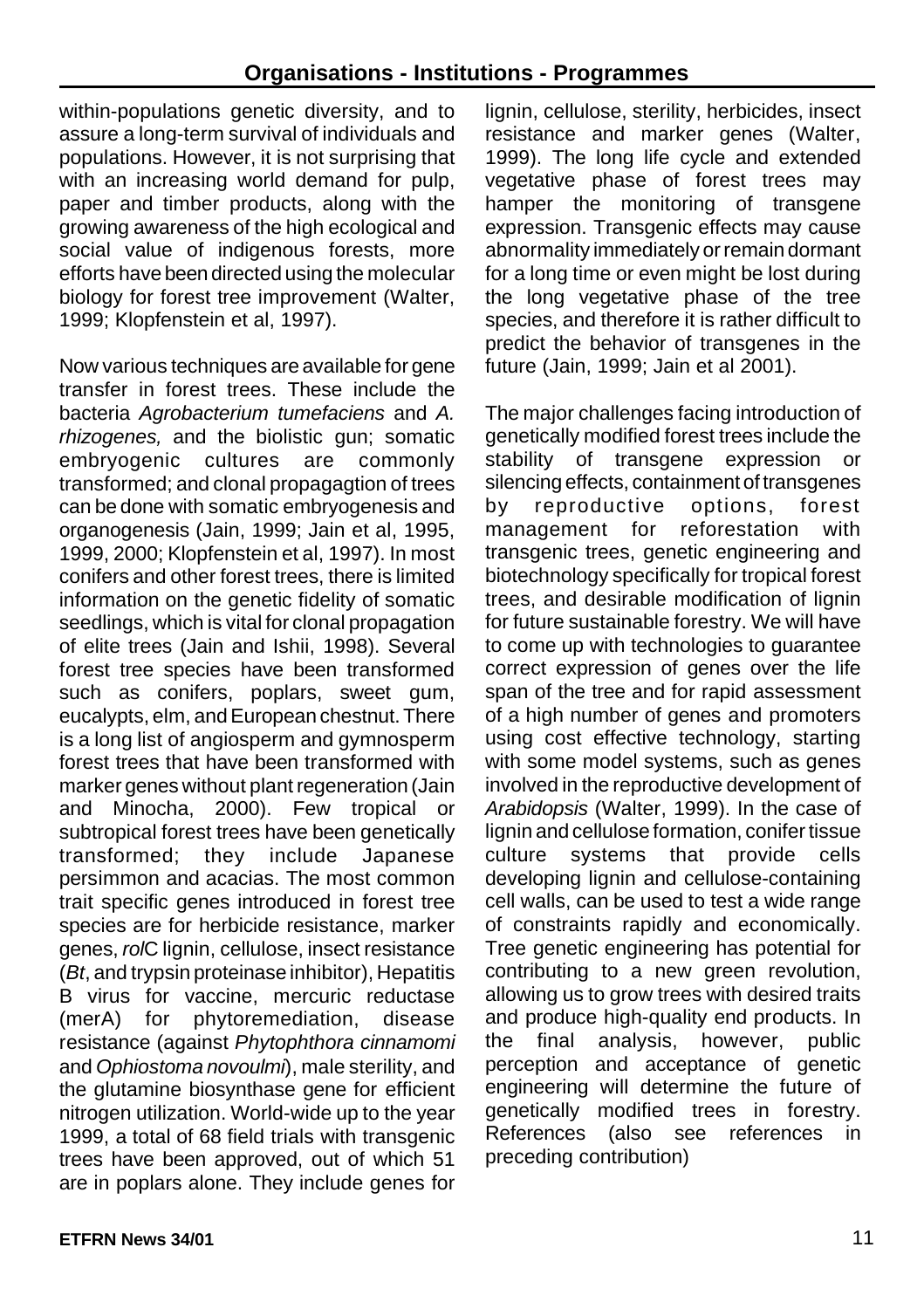*Jain, S.M. 1999. In: Plant biotechnology an in vitro biology in the 21st century. A. Altman, M.Ziv, S. Izhar (eds.). Kluwer. Pp 57-64.*

*Jain, S.M. and K. Ishii. 1998. In: Recent advances in biotechnology for tree conservation and management, Proceedings of an International Workshop. International Foundation for Science (IFS), S. Burns, S. Mantell, C. Tragardh andA.M. Viana (eds.). Pp 214-231.*

*Jain, S. M. and S. C. Minocha (eds.) 2000. Molecular biology of woody plants,Vol.1-2. Kluwer Klopfenstein, N.D. et al (eds.). 1997.*

*Micropropagation, genetic engineering, and molecular biology of Populus. Rocky Mountain Forest and Range Experiment Station, Fort Collins, Colorado, USA*

*Ritter, E.S. (ed.) 1999. Proceedings of applications of biotechnology to forest trees, Biofor-99, Spain.*

*Walter, C. 1999. In: Proceedings of applications of biotechnology to forest trees.E.S. Ritter (ed.). Pp331-338.*

For further information please contact:

S. Mohan Jain, FAO/IAEAJoint Division, International Atomic Energy Agency, A-2206, Box 100, Wagramerstrasse 5, A-1400 Vienna, Austria. Phone: + 43 1 2600 21623 Fax: + 43 1 26007 Email: S.M.Jain@iaea.org

**AN INTEGRATED MOLECULAR POPULATION GENETIC APPROACH FOR FOREST TREE CONSERVATION AND MANAGEMENT IN THAILAND**

*By Suchitra Changtragoon*

One of the fundamental requirements for conservation and use of forest tree genetic resources is understanding the biological dynamics of genetic variation within and between species. Considerable variation exists among tree species with respect to the extent of genetic diversity and the way such diversity is organised within and among populations. The extent and the pattern of this diversity are strongly dependent on the amount of genetic polymorphism, pattern of gene flow and mating system.

Molecular genetic marker screening is based on the survey of genetic diversity as revealed by variation at specific gene loci and provides information about the amount and distribution of genetic diversity within and among populations. Furthermore, analysis of gene marker data permits estimation of outcrossing rates and thus monitoring genetic changes caused by factors affecting reproductive biology of a species. Information gained from genetic marker screening is invaluable for identification of populations which are desirable for conserving and breeding purposes and improving forestry practices which inadvertently alter natural gene pools of domesticated species ( Changtragoon and Szmidt, 1997).

**Previous research on molecular population genetics of forest trees in Thailand**. The genetic diversity and mating system in some economically important forest tree species in Thailand such as indigenous pines *(Pinus merkusii* and *P. kesiya*), neem (*Azadirachta indica* var. *siamensis, A. indica* and *A. excelsa*), *Dipterocarpus alatus*, teak (*Tectona grandis*), rattans (*Calamus spp.*), paper bark tree (*Melaleuca cajuputi)*, *Mitragyna brunonis*, *Pterocarpus macrocarpus*, *Cycad siamensis* have been evaluated by using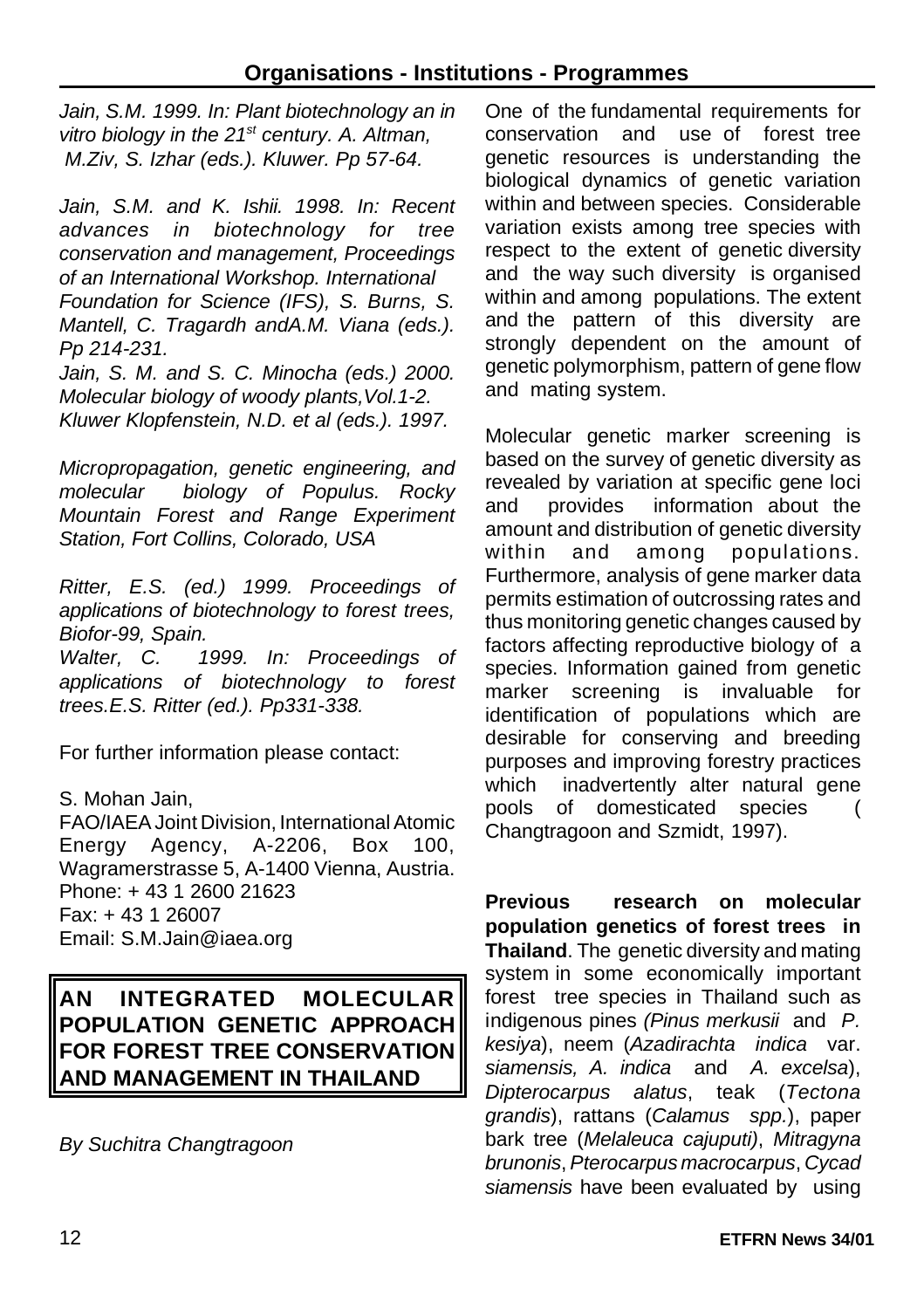isoenzyme gene and DNA markers (cf. Changtragoon, 2001; Changtragoon and Finkeldey, 2000).

Among the populations examined, those genetically most diverse within and among populations of the species should merit a high priority for conservation. Since forest trees are long lived compared to annual or crop plants, high genetic diversity and outcrossing rate would guarantee higher possibility of their survival, viability, longevity, and disease and insect resistance for the present and forthcoming generations in a changing environment. Combination of marker-aided population genetic analysis and information about adaptive and quantitative traits as well as forest ecosystems would allow for the development of a comprehensive conservation programme for individual species in each forest type ( Changtragoon, 2001).

**Genetic diversity and gene conservation of teak in Thailand**. Fifty-one RAPD (Random Amplified Polymorphic DNA) loci were identified and used to evaluate the genetic diversity in fifteen natural populations of teak in Thailand. Partitioning of genetic variation into within and among population components revealed that about 21 % of the total variation was attributable to differences among populations. The number of polymorphic loci in most of the investigated populations was very high with an average of 72.6%. The average expected heterozygosity was 0.310. Significant differences in allelic frequencies were found for most pairwise comparisons between populations (Changtragoon and Szmidt, 2000). The outcrossing rate ranged between 82-97%. These results suggest that natural populations of *T. grandis* in Thailand are highly differentiated genetically, implying that multiple sources of materials from at least one population of each province in the northern and central part of Thailand may be

required for both *in situ* and *ex situ* gene conservation purposes (Changtragoon, 2001).

**Ongoing research**. At present, the investigation of genetic diversity and mating system of *Rhizophora apiculata*, *R. mucronata*, *Azadirachta spp.*, some *Dipterocarpus spp.* and bamboo species using molecular markers are on the way.

**Acknowledgements**. Some of the research mentioned in this paper was financially supported by the following organisations: Volkswagen Stiftung (VW), International Foundation for Science (IFS), International Plant Genetic Resources Institute (IPGRI), Center for International Forestry Research (CIFOR), Australian Centre for International Agricultural Research (ACIAR), Biodiversity Research and Training Program (BRT), Thailand; and Royal Forest Department, **Thailand** 

References:

*Changtragoon, S. 2001. Forest Genetic Resources of Thailand: Status and Conservation. In: Forest Genetic Resources: Status, Threats and Conservation Strategies (eds. R. Uma Shaanker, K.N. Ganeshaiah & Kamaljit S. Bawa) Oxford & IBH Publishing Co. Pvt. Ltd. New Delhi, pp.141-151.*

*Changtragoon, S. and Finkeldey. R. 2000. Der Nutzen von Genmarkern fuer die Erhaltung Forstgenetischer Resourcen in Thailand. For.Snow Landsc. Res. 75,1/2: 153- 162.*

*Changtragoon,S. and Szmidt. A.E. 1997. The evaluation of genetic diversity and resources of tropical forest trees in Thailand by using molecular markers In: The 6 th Annual International Workshop of BIO-REFOR. The University of Queensland,*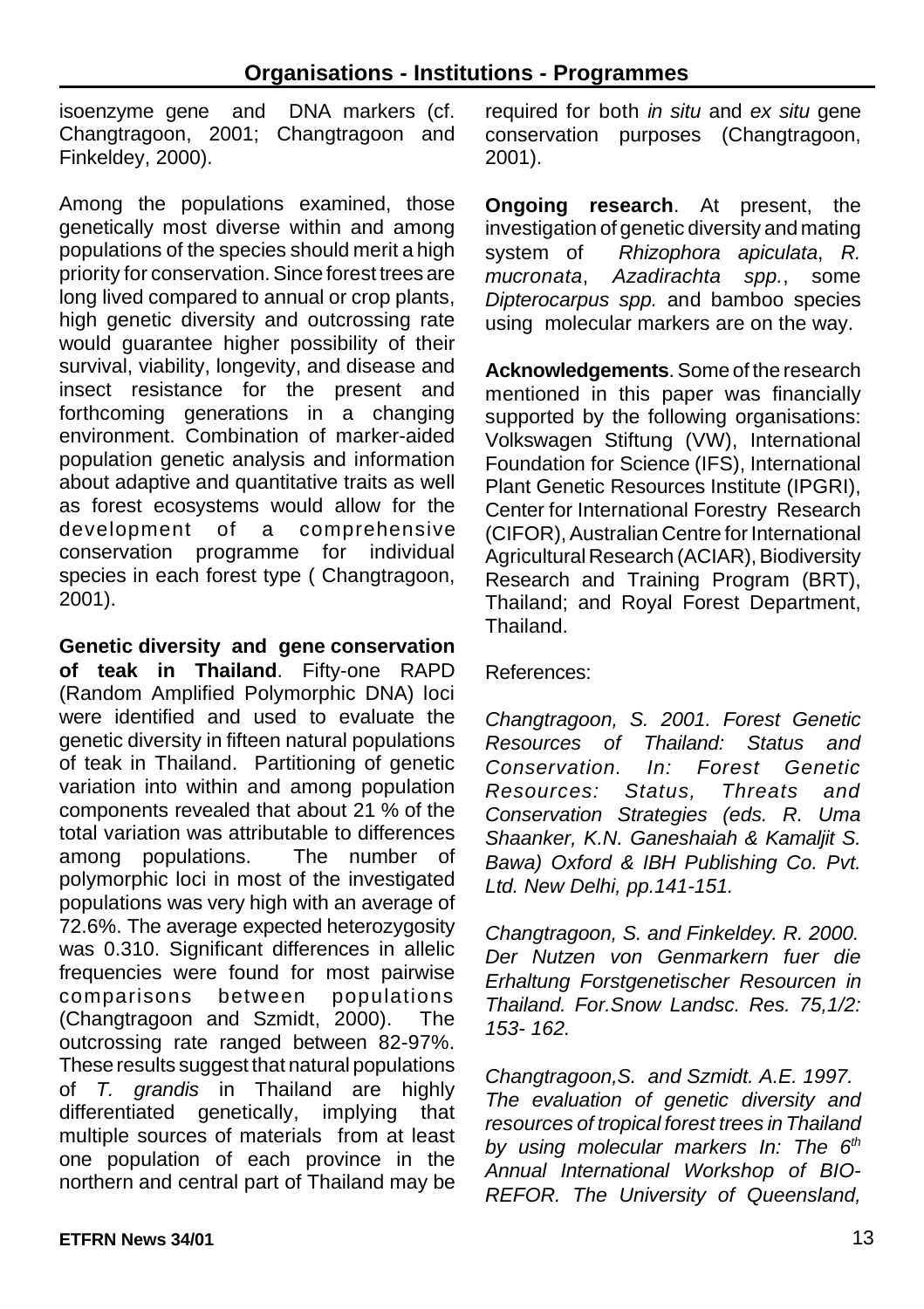*Brisbane, 2-9 December 1997.pp.169-171.* 

*Changtragoon, S. and Szmidt, A.E. 2000. Genetic diversity of teak (Tectona grandis Linn. F.) in Thailand revealed by RandomAmplified Polymorphic DNA (RAPD). In: IUFRO Working Party 2.08.01 TropicalSpecies Breeding and Genetic Resources: Forest Genetics for the Next Millennium.International Conferences Centre, Durban,South Africa. 8-13 October 2000. pp. 82-83.*

For further information please contact:

Suchitra Changtragoon,

DNA and Isoenzyme Laboratory, Silviculture Research Division, Royal Forest Department, 61 Phaholyothin Rd., Chatuchak, Bangkok 10900, Thailand.

Email: suchitra@mozart.inet.co.th

# **ISOZYME VARIATION IN NATURAL POPULATIONS OF SAL (***SHOREA ROBUSTA***) IN THE TERAI REGION, NEPAL**

#### *By Jouni Suoheimo, Chunyang Li, and Olavi Luukkanen*

Sal (*Shorea robusta*) is the most important commercial tree species in Nepal. The species belongs to the Dipterocarpaceae family and also forms extensive forests in the northern states of India. This species has been intensively studied for more than a century, but recent work has still revealed new aspects on its ecology and silvicultural management (Suoheimo, 1999). Until very recent date, only phenotypic traits of *S. robusta* populations have been studied, and little information exists on the intra-specific variation of *S. robusta* as revealed by biochemical (isozyme) or molecular (DNA) techniques.

Knowledge of the distribution of genetic variation within and between populations is essential for the conservation of plant genetic resources. The isozyme variation within and among populations has been extensively studied in many woody plants, including tropical species. There is also conclusive evidence showing significant correlation between isozyme variation and quantitative traits. Isozymes as genetic markers are thus of great importance in tropical tree breeding and conservation.

In our study, we investigated the genetic variation of *S. robusta* in three natural populations in the Terai region, Nepal, using 12 loci from 8 isozyme systems (Suoheimo et al. 1999). The mean number of alleles per locus was 2.16, and 58.3% of the loci were polymorphic (95% criterion for polymorphism). The mean observed and expected heterozygosities ranged from 0.105 to 0.129 with an average of 0.117, and from 0.130 to 0.158 with an average of 0.143, respectively. Only 4.7% of the total genetic diversity was due to differentiation among the populations, and the mean value of genetic distance was 0.018. The results indicated that the majority of the species' genetic variation was found within the studied populations and there was a high genetic similarity among these three natural populations of *S. robusta*. The sharing of one gene pool among the studied populations suggested a lack of barriers to gene flow.

#### **References**

*Suoheimo, J. 1999. Natural regeneration of sal (Shorea robusta) in the Terai region, Nepal. Doctoral thesis. Univ. Helsinki Tropical Forestry Reports 19. 134 p.*

*Suoheimo, J., Li, C. and Luukkanen, O. 1999. Isozyme variation of natural*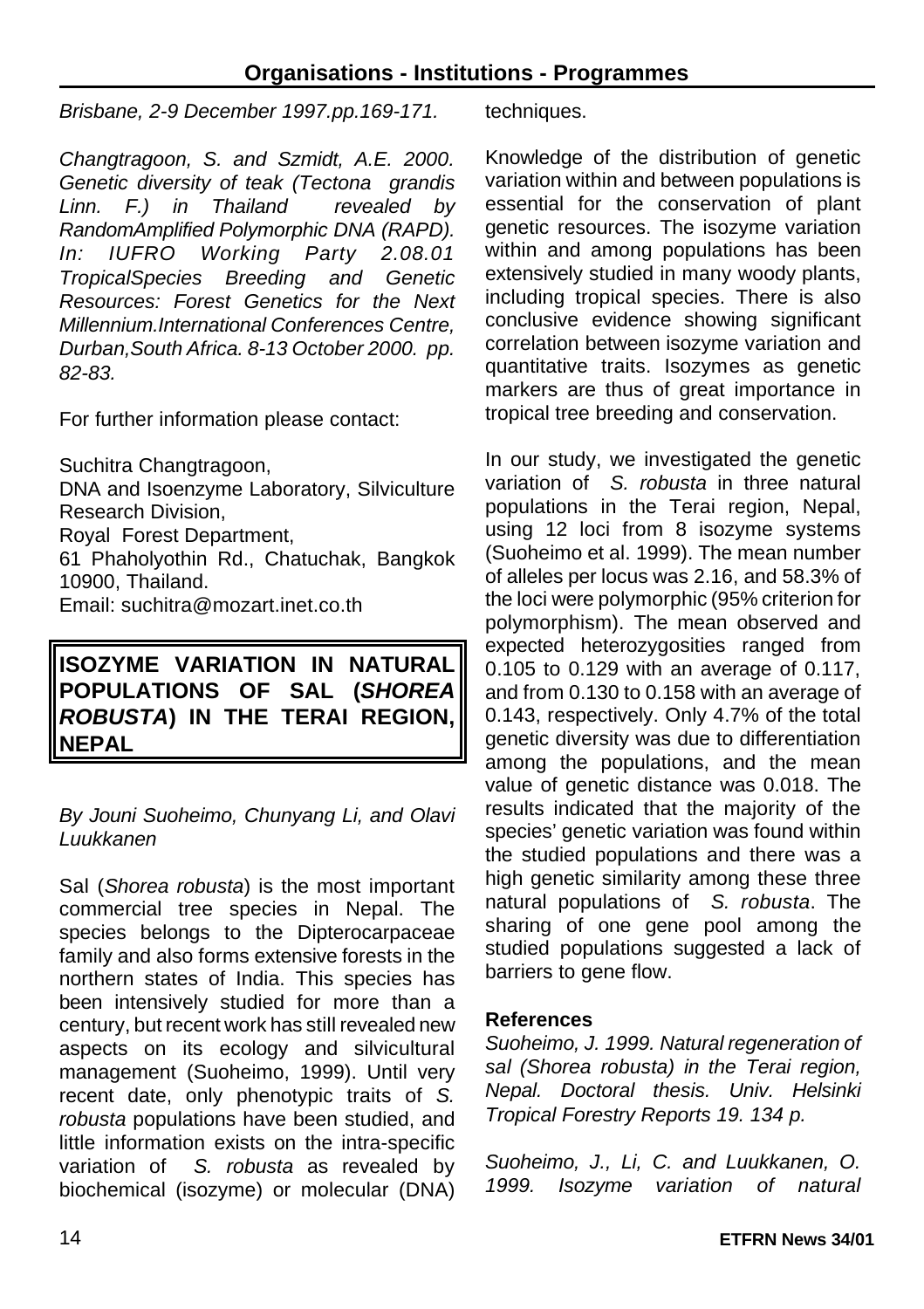*populations of sal (Shorea robusta) in the Terai region, Nepal. Silvae Genetica 48(3- 4):199-203.*

For further information please contact:

Olavi Luukkanen

Department of Forest Ecology/Tropical Silviculture,

Unit P.O.Box 28 (Koetilantie 3)

FIN-00014 University of Helsinki, Finland Tel: +358 9 19158643 Fax: +358 9 19158646 Email: olavi.luukkanen@helsinki.fi Website: http://www.honeybee.helsinki. fi/tropic/

# **MOLECULAR GENETICS OF** *FAIDHERBIA ALBIDA* **(DEL.) A. CHEV.**

# *By: Otto George Dangasuk*

*Faidherbia albida* (Del.) A.Chev. (syn. *Acacia albida* Del.), a leguminous tree species belonging to the Mimosoideae subfamily, is an important agro-silvo-pastoral species in arid and semi arid lands throughout Africa. Its unique phenology of shedding leaves during the rainy season at the time of higher microbial activities in the soil improves the soil structure, stability and permeability, and provides a microclimate favorable for crops. Retaining the leaves in the dry season, it provides shade and green fodder rich in protein and carbohydrates for livestock. The resulting mulch reduces evaporation thus conserving the available soil moisture. *F. albida* has a remarkable capacity for recycling nutrients from underground to the surface due to its very deep root system. The tree also stabilizes sand dunes and prevents soil erosion. *F. albida* does not compete with inter-planted crops for soil nutrients as it enters a period of physiological rest during the crop growing season. It is also used for timber, medicines and food.

In Africa drought and human interference

have endangered the genetic resources of this species, prompting its inclusion among the endangered plant species. It has not been domesticated, and it is little used outside its natural range. Plantation projects with this species in Chad and Niger have failed, possibly due to lack of basic knowledge on the amount of genetic diversity and breeding systems.

In our studies, an analysis of genetic variation based on morphological characteristics in twelve and sixteen African provenances of *Faidherbia albida* in Kenya, although it showed consistent genetic variation across Africa, could not separate the eastern provenances from the southern African ones, probably due to environmental influence and epistatic gene effects (Dangasuk et al. 1997; Dangasuk, 1999). This analysis was not effective in determination of genetic diversity or the phylogenetic relationship among the provenances.

Molecular and biochemical techniques provide a powerful set of tools for the study of plant population genetics. Isozyme analysis in *F. albida* shows significant deviation from Hardy-Weinberg equilibrium, deficiency in heterozygotes and less differentiation among provenances (Harris et al, 1997; Dangasuk and Gudu, 2000). This could be due to inbreeding; however, a high rate of inbreeding or selfing would have generated considerable genetic differentiation between provenances, which was not detected in the isozyme data. In addition, isozyme results do not allow detailed analysis of genetic structure within provenances of *F. albida* and hence firm conclusions on phylogenetic relationships among populations cannot be drawn (Dangasuk and Gudu, 2000). Reviews on the levels of variation detected in a range of plant species based on isozyme data reveal that tropical tree species maintain most of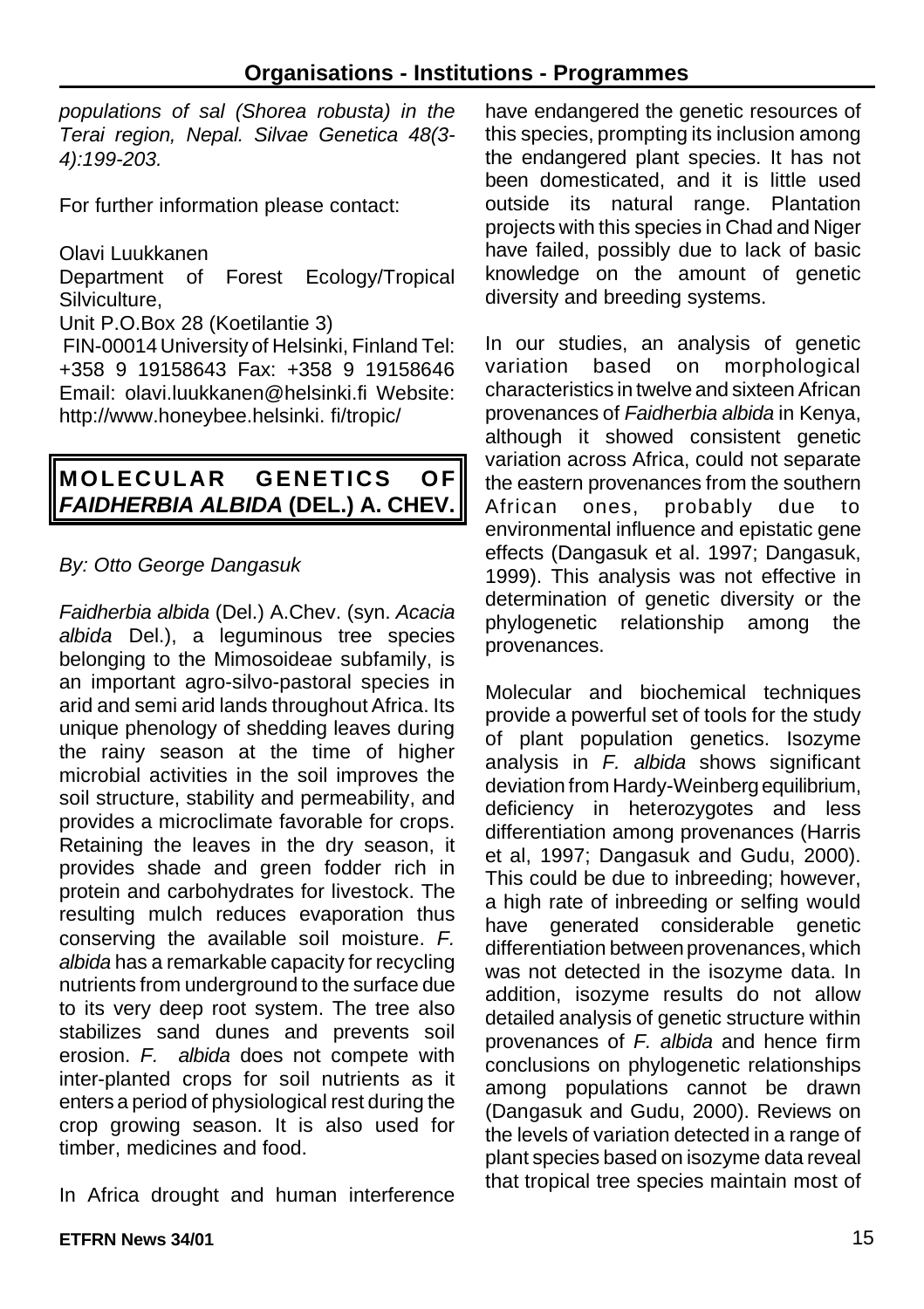their variation within populations (Hamrick, 1993). This suggests that the classical forestry approach, which considers provenance or geographic variation as an accurate predictor of the diversity spectrum within species, may be inappropriate.

For better understanding of population genetics of *F. albida*, for the purpose of germplasm conservation, there is need to use markers able to show more variations, which would allow the identification of individuals within populations that are genetically different. Restriction fragment length polymorphism (RFLP) is the commonly used DNA marker. RFLP requires large quantities of pure DNA; species-specific DNA probes, and generally uses short-lived radioisotopes in the detection system. Furthermore, RFLP analysis is laborious; making it impractical for many populations based studies. Polymerase chain reaction (PCR) is less technically demanding than RFLPs and requires only a small amount of DNA. In addition, PCR provides flexibility in detecting genetic variation as a variety of primers can be used which are design to reveal particular types of polymorphism (Rafalski and Tingey, 1993). PCR methods include microsatellites, endonuclease restriction of amplified products (ERAP), single–strand conformation polymorphism (SSCPs) and random amplified polymorphic DNA (RAPD).

Unlike other approaches, RAPD analysis requires no prior DNA sequence information and it relies on single short, random oligonucleotides for amplification of unspecified target DNAs. RAPDs therefore represent a PCR-based technology that is immediately applicable to organisms from diverse taxa and, because of the large number of primers available for analysis, potentially provides good overall genome coverage (Williams et al. 1990). Therefore RAPD method capable of detecting individual differences in populations will be used in a study of genetic diversity in sixteen four-year-

old *F. albida* provenances representing the natural distribution range of this species in Africa. The DNA will be nuclear ribosomal DNA, which is well suited for evolutionary and phylogenetic study. The sixteen provenances are currently growing in a randomized complete block design (RCBD) with five replications in the semi arid Baringo District of Kenya.

The long-term objective of the research is the conservation of the genetic resources of *F. albida* in Africa. The specific objectives are: (1) determination of the phylogenetic relationship among the 16 provenances in order to establish the species center of origin; (2) determination of the extent of genetic diversity in *F. albida,* using the PCR method of RAPD; and (3) study of individual tree genetic variability using RAPD. Combination of morphological, isozyme and DNA data will then form the basis for conservation, domestication, breeding and improvement of this species in different regions of Africa.

# **References**

*Dangasuk, O.G.; Seurei, P. and Gudu, S. 1997. Genetic variation in seed and seedling traits in 12 African provenances of Faidherbia albida (Del.) A.Chev. at Lodwar, Kenya. Agroforestry Systems 37:133-141.*

*Dangasuk, O.G. 1999. Genetic diversity in Faidherbia albida (Del.) A. Chev. Ph.D. Thesis. Moi University, Eldoret, Kenya.*

*Dangasuk, O.G. and Gudu, S. 2000. Allozyme variation in 16 natural populations of Faidherbia albida (Del.) A. Chev. Hereditas 133:133-145.*

*Hamrick, J.L. 1993. Genetic diversity and conservation intropical forests. Department of Botany and Genetics, University of Georgia, Athens, GA 30602 USA 9pp.*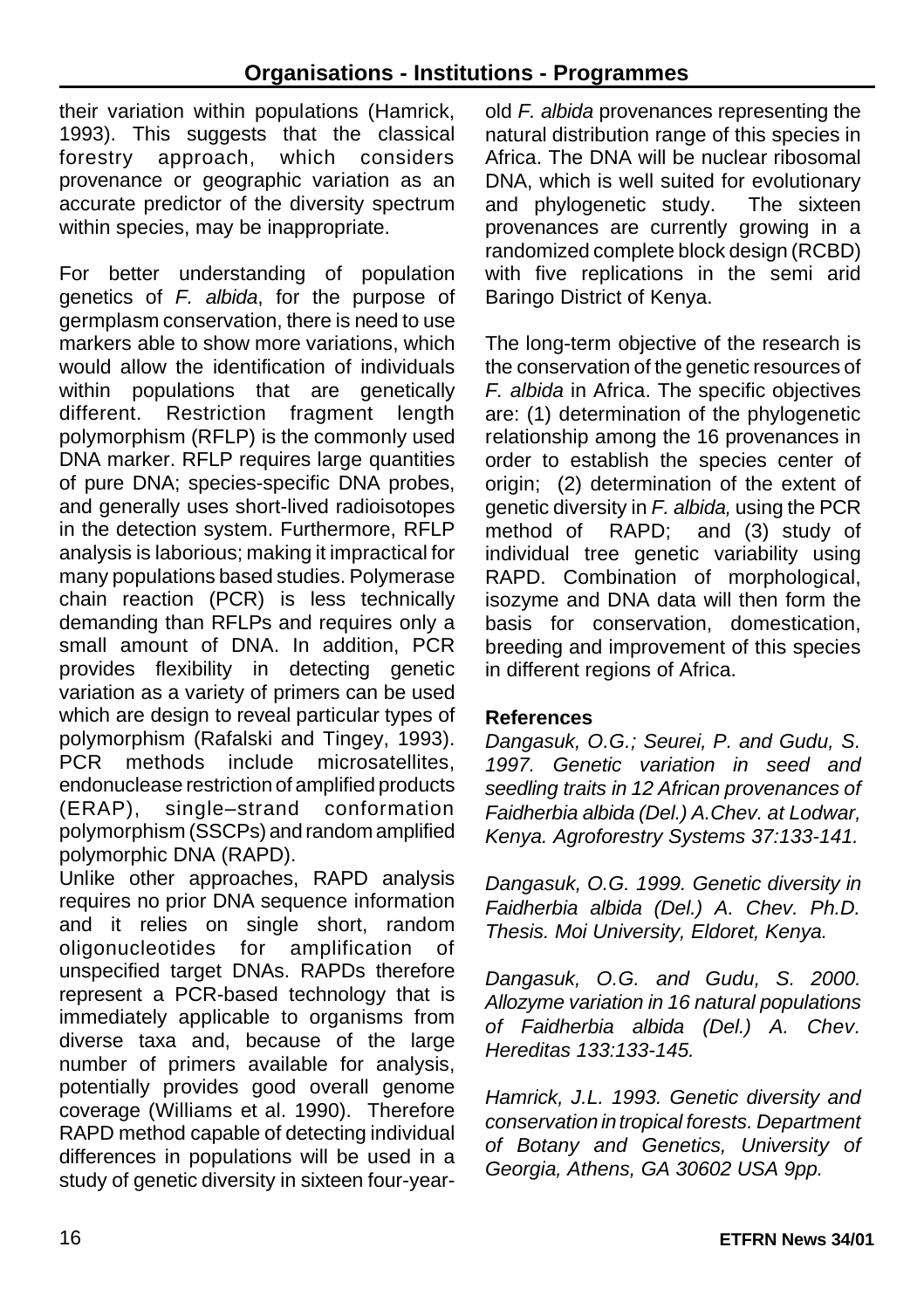*Harris, A.S., Fagg, C.W. and Barnes, R.D. 1997. Isozyme variation in Faidherbia albida (Leguminosae, Mimosoideae). Pl. Sys. Evol. 207: 119-132*

For further information please contact:

Otto Dangasuk, Department of Botany, Moi University, P. O. Box 1125, Eldoret, Kenya. Email: georgedangasuk@yahoo.com

# **ASSESSING GENETIC VARIABILITY IN** *LEUCAENA* **HYBRIDS: ISOZYMES AS MARKERS**

#### *By Maria Teresa Schifino Wittmann and Liane Helena Cardoso de Freitas*

Assessing the genetic variability is the first, essential step for plant breeding that indicates what can be done using morphological, physiological, cytological, agronomic and molecular characteristics. Isozymes are good markers, since most of them have simple inheritance, co-dominant expression, complete penetrance and no pleiotropic and epistatic interactions. In addition, they are selectively neutral. The isozyme technique is rather inexpensive as compared to DNA techniques. A research line is being developed by our group with hybrids between the legume trees *Leucaena leucocephala* and *L. diversifolia* ssp. *diversifolia*, aiming to select cold-tolerant plants adapted to the climatic conditions of Rio Grande do Sul (Southern Brazil), to be used as forage specially during the winter and also as an alternative protein bank throughout the year. In this case, isozymes, apart from estimating the population variability and possibly characterising the species, may also provide some markers related to characteristics of

agronomic interest . Morphological and phenological variability showed to be expressive (Freitas et al., 1995). Among the three isoenzyme systems (esterase, superoxide dismutase, and malic enzyme) studied, two were polymorphic (EST and SOD), and at least for SOD, speciesspecific results were detected (Schifino-Wittmann et al.,1996). Twenty selected progenies of these plants are now being analysed. Morphological and physiological studies identified genotypes with good forage production and also cold-tolerance (as measured by leaf retention during winter; Simioni et al. in preparation). Besides EST, SOD and ME, MDH (malate dehydrogenase) was also examined in the selected progenies. Intrafamily variation was found for EST, SOD and MDH. In a further step of assessing the genetic variability, DNA techniques are planned to be used, in order to provide a thorough view of the existing variability at different levels of biological organisation.

For reference publications and further information please contact:

Maria Teresa Schifino Wittman Departamento de Plantas Forrageiras e Agrometeorologia, Faculdade de Agronomia

Universidade Federal do Rio Grande do Sul.Caixa postal 776 91501-970 Porto Alegre, RS Brasil

e-mail : mtschif@vortex.ufrgs.br

# **RAPD ANALYSIS OF THE GENUS** *BAMBUSA**"SENSU LATO"*

*By Ye Sun, Nianhe Xia and Rushun Lin*

Bamboo species of the genus *Bambusa* are distributed in the subtropical and tropical areas of Asia and the tropical areas of the American continent. There are about 70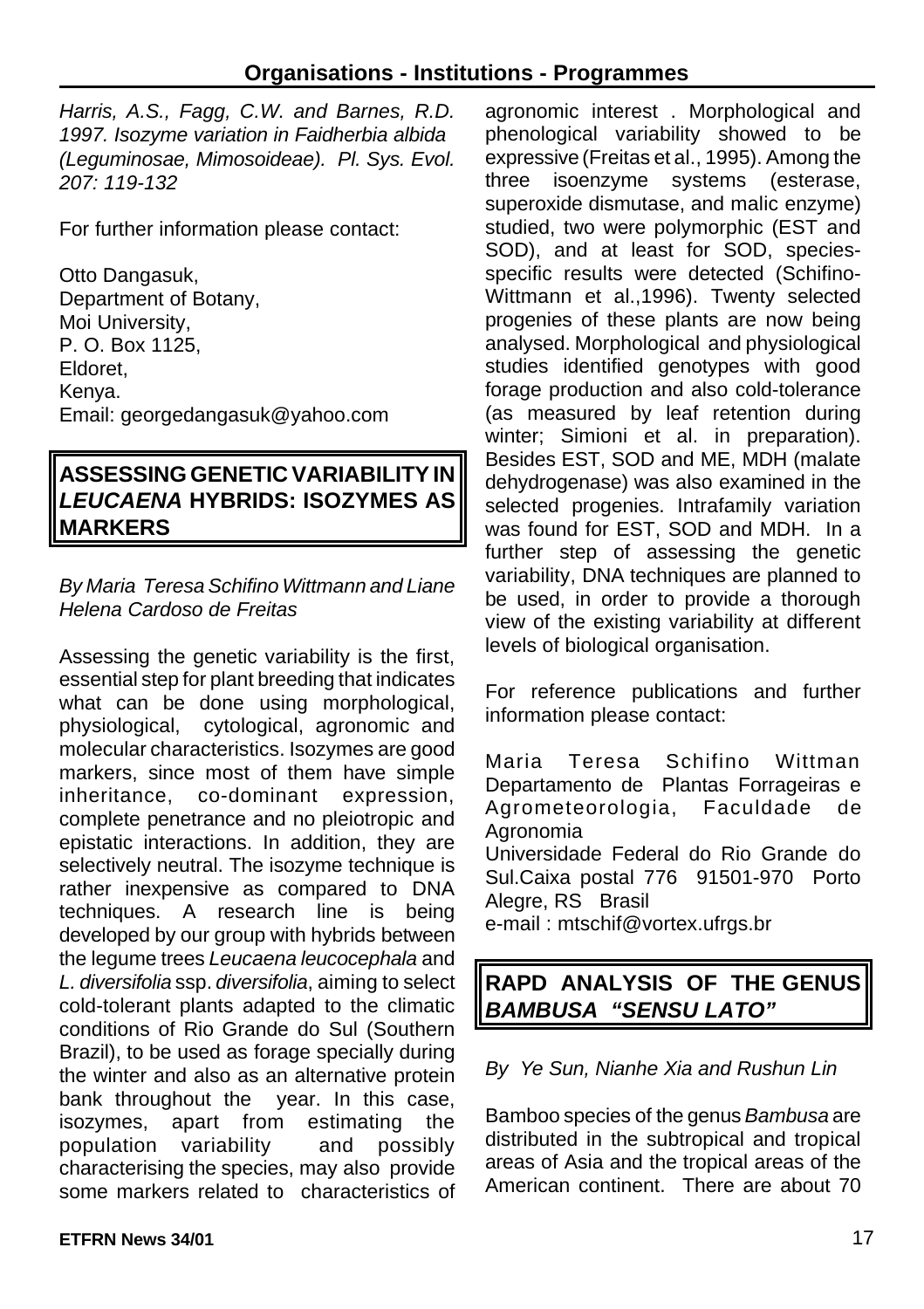species and four subgenera in southern and southwestern China. Subgenus *Bambusa* includes the armed species and subgenus *Leleba* accommodates the unarmed species of the genus. Subgenus *Lingnania* and subgenus *Neosinocalamus* were established by Chia and Fung when they revised the species of the genus *Bambusa* in China. At present, molecular markers provide a very powerful tool to study the biodiversity of bamboos. Random amplified polymorphic DNA (RAPD) is widely used in genetic diversity analysis because of its simplicity and low expense. In our research, we employed RAPD molecular markers to study the genetic relationships of species within *Bambusa "sensu lato".*

#### **Method**

Fifteen species were studied in our research, including members of the subgenera *Bambusa, Leleba, Lingnania , Dendrocalamopsis* and *Dendrocalamus*. Sixteen primers, selected from sixty primers, were used in amplification. The genetic distances were calculated between each two species by using Nei's genetic distance. The UPGMA (Unweighted Pair Group Method of Arithmetic Average) algorithm was made on the basis of distance matrix.

#### **Results**

The results were as follows:

- There were close relationships among *Bambusa oldhami* Munro, B. multiplex (Lour.) Raeuschel ex J.H.Schult., *B. tuldoides* Munro, *B. ventricosa* McClure, and *B. subaequalis* H.L.Fung et C.Y.Sia;
- *B. sinospinosa* McClure had a close relationship with *B. flexuosa* Munro.
- *B. contracta* Chia et H.L.Fung was closely allied to *B. emeiensis* Chia et H.L.Fung and *B. chungii* McClure.
- *B. membranaceus* (Munro) Stapleton & N.H.Xia was closely related to *Dendrocalamus latiflorus* Munro.

• *B. vulgaris* Schrader ex Wendland was highly divergent from other taxa

For further information, please contact:

# SUN Ye

Center of Systematic and Evolutionary Botany, South China Institute of Botany, Academia Sinica Guangzhou 510650, P.R. China. Fax: (++86)(020) 85232831 E-mail: sun-ye@scib.ac.cn XIA Nianhe Center of Systematic and Evolutionary Botany,

South China Institute of Botany,

Academia Sinica Guangzhou 510650,

P.R. China.

Fax: (++86)(020) 85232831

Email: nhxia@scib.ac.cn

# **GENETIC DIVERSITY IN NATURAL POPULATIONS OF** *EUCALYPTUS MICROTHECA*

# *By Chunyang Li and Olavi Luukkanen*

*Eucalyptus microtheca* F. Muell. is characteristically a species of open woodlands with a wide and patchy natural distribution in the arid and semi-arid zones of Australia. Different environmental conditions in its native habitats, such as seasonal change in water availability, have resulted in large intra-specific variation in leaf physiology and growth performance (Li, 1999). *E. microtheca* has great value as plantation species especially on marginal lands, since it tolerates heat, prolonged drought and calcareous and gypsum soils. In the Sudan, for instance, *E. microtheca* is the principal plantation tree species. However, there has been relatively little attempt to use biochemical and molecular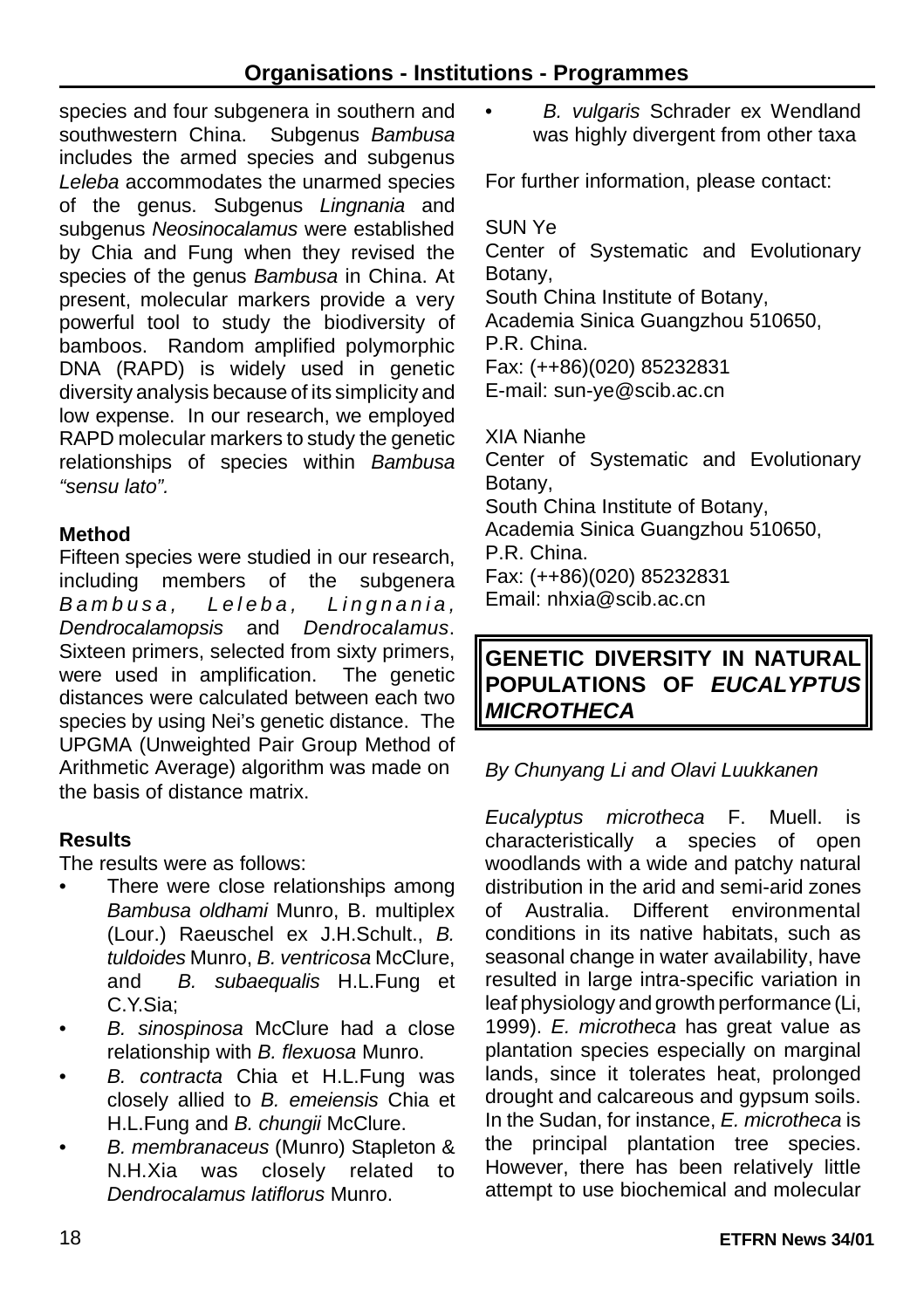techniques to determine the genetic relationships among *E. microtheca* populations. In our studies, isozyme and random amplified polymorphic DNA (RAPD) markers were used to estimate genetic variation in 12 natural populations of *Eucalyptus microtheca* populations (Li, 1999).

Isozyme markers were analyzed at 13 loci in 9 enzyme systems. The mean number of alleles per locus was 2.25, and 62.2% of the loci were polymorphic (95% criterion for polymorphism). The mean observed and expected heterozygosities were 0.150 and 0.199, respectively. Most of the diversity was located within populations; only 10.36% of the total genetic diversity was due to differentiation among populations. Cluster analysis based on unbiased genetic distance and the UPGMA dendrogram revealed limited genetic distance among populations.

RAPD markers were analysed with 18 primers; the primers yielded a total of 102 polymorphic bands, i.e. an average of 6 polymorphic bands per primer. Molecular markers were used to calculate the similarity coefficients, which were then used for determining genetic distances between the populations. Based on genetic distances, a dendrogram was constructed. Gene diversity values for each population ranged between 0.176 and 0.232 with an average of 0.200. Total gene diversity for this species was 0.240, where 83.3% of the variation was found within populations and 16.7% betwee n populations.

Therefore, according to these isozyme and RAPD analyses, in *E. microtheca* most of t h e genetic variation was found within each population and there was high genetic similarity among the natural populations. Levels of genetic diversity were similar to those observed in other *Eucalyptus* species which also have widespread distributions.

#### **Reference**

*Li, C. 1999. Drought adaptation and genetic diversity inEucalyptus microtheca. Doctoral thesis.Univ. Helsinki Tropical Forestry Reports 19. 33 p. + app. For further information please contact:*

#### Olavi Luukkanen

Department of Forest Ecology/Tropical Silviculture Unit P.O.Box 28 (Koetilantie 3) FIN-00014 University of Helsinki, Finland Tel: +358 9 19158643 Fax: +358 9 19158646 Email: olavi.luukkanen@helsinki.fi Website:http://www. honeybee.helsinki. fi/tropic/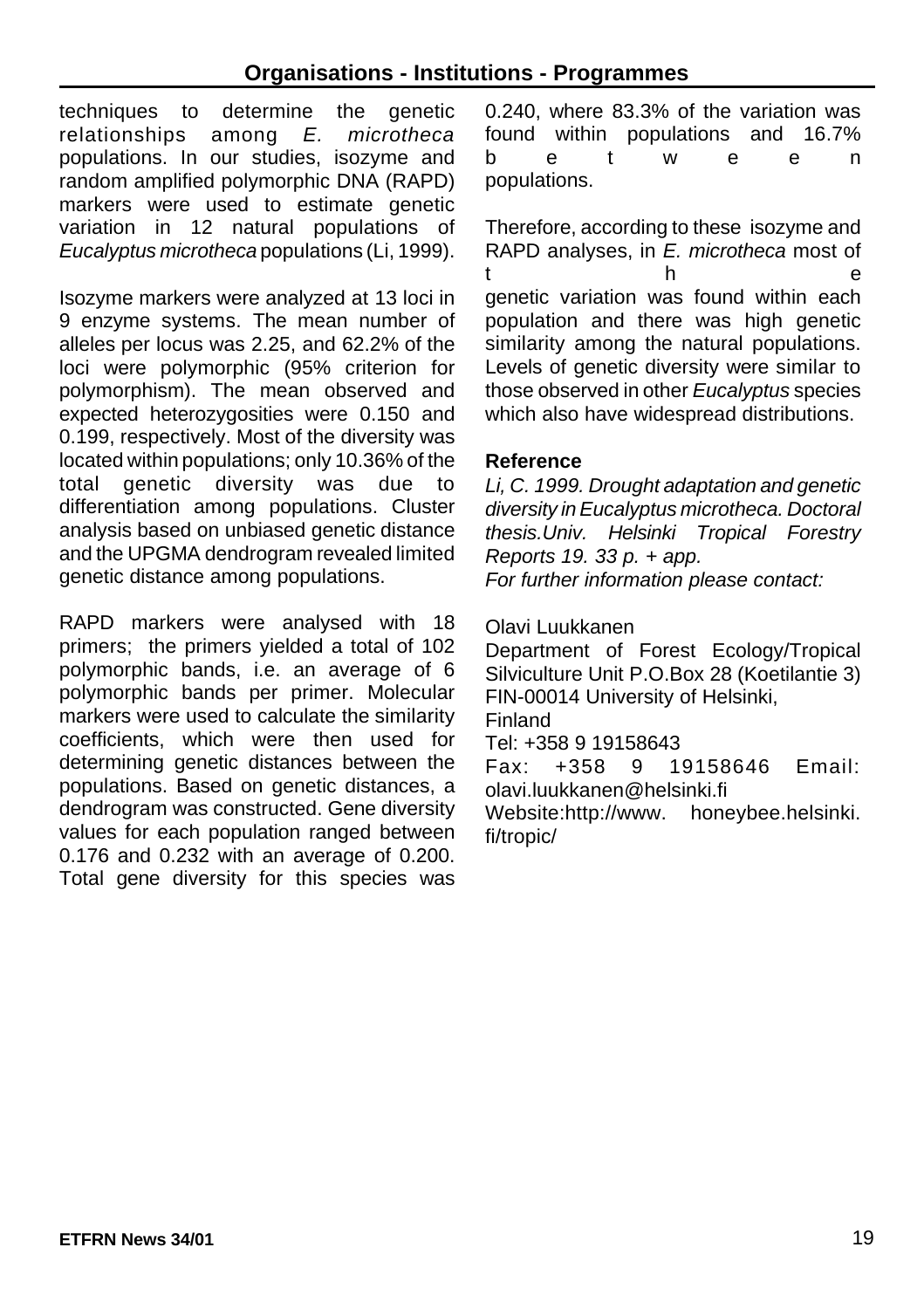**ASSESSMENT OF LEVELS AND DYNAMICS OF INTRA-SPECIFIC GENETIC DIVERSITY OF LATIN AMERICAN TROPICAL TREES FOR CONSERVATION AND SUSTAINABLE MANAGEMENT**

*By Andrew Lowe, Eric Bandou, Peter Breyne, Henri Caron, Stephen Cavers, Nathalie Colpaert, Bernd Degen, Rogerio Gribel, Marvin Hernandez, Antoine Kremer, Patrick Labbe, Maristerra Lemes, Rogerio Margis, Marcia Margis-Pinheiro, Marc van Montagu, Carlos Navarro and Julia Wilson*

Genetic variation is of paramount importance to the long-term survival of forest ecosystems, since its level and distribution will determine the forests' ability to adapt to changing environmental conditions. Tropical forests are under increasing threat, either directly through exploitation of their products, or indirectly through conversion to other land uses. However, very little is known about the effects of these disturbances on the genetic diversity of forest tree species. It is therefore essential to acquire a good understanding of the level and distribution of diversity in natural populations, before it is possible to predict or measure the impact of any ecosystem disturbance. Little work of this nature has so far been undertaken, and thus our ability to assess the scale of effect of human impacts such as logging, domestication, and fragmentation, is very limited.

The structure of genetic diversity at the population level is determined by factors such as the reproductive biology, and seed and pollen dispersal. The effect of human disturbance on levels of diversity therefore also depends, to some extent, on the disruption it causes to the mating system and gene flow of a target species. Selective logging, for example, may lead to an increase

in inbreeding, which results in a reduction of genetic diversity, while forest fragmentation may disrupt pollinator behaviour, and thereby alter patterns of genetic diversity and gene flow.

# **Approach and methodology**

The study we have completed has utilised recent developments in molecular genetics, which have produced many powerful, PCR-based techniques. Chloroplast (PCR-RFLP and sequencing) and nuclear markers (AFLPs and SSRs) were used, as appropriate, to assess levels of genetic diversity, seed flow and pollen flow, by considering the maternal and biparental inheritance of markers.

# **Activities**

The project analysed the level and distribution of diversity in several tree species from different ecosystems in Latin America, and evaluated the effects of human influence upon diversity within these species. As the selected species represent a broad range of model characteristics related to human impacts and life history, this project should enable the identification of key factors likely to modify diversity levels in forest tree populations of importance throughout tropical forest ecosystems.

From the Atlantic coastal forest of Brazil, which has been reduced to about 2% of its original extent and is now internationally recognised as a priority for tropical moist forest conservation, attention focussed on two species, *Eugenia uniflora* (Myrtaceae) and *Anacardium* occidentale (Anacardiaceae). In addition, from the Brazilian Amazonian forest, of which about 15 % has been degraded, and which is under ever-increasing pressure, two other species were examined, *Swietenia macrophylla* (Meliaceae), the 'big leaf' mahogany, and *Ceiba pentandra*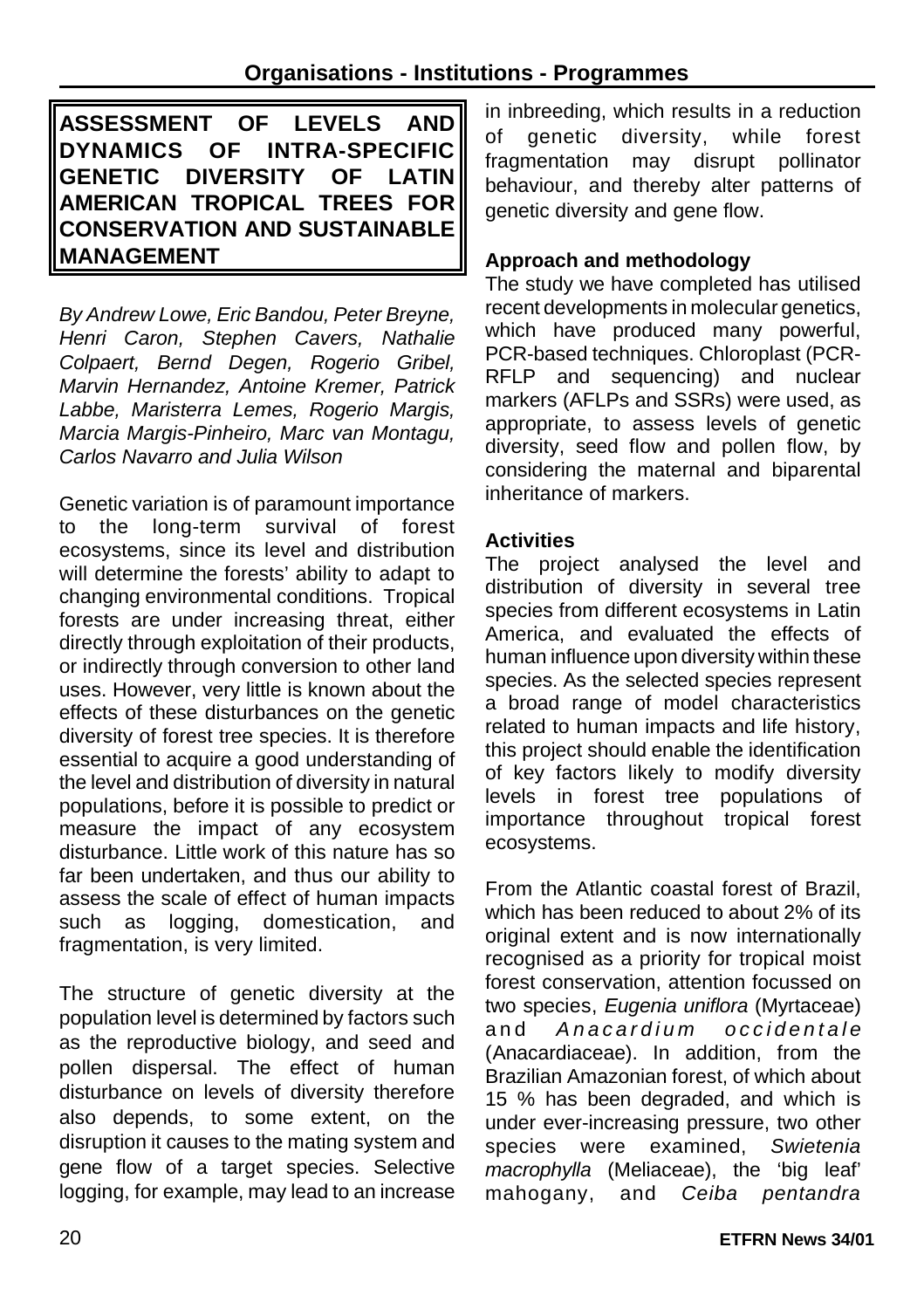#### (Bombacaceae).

From French Guyane, species were selected for their contrasting life history traits that are likely to affect levels of genetic diversity, and included the following: *Symphonia globulifera* (Clusiaceae), *Moronobea coccinea*, *Dicorynia guianensis*, *Sextonia rubra*, and *Cecropia sciadophylla* (Cecropiaceae). In addition, *Tabebuia heterophylla* (Bignoniacea) from the Caribbean Islands was investigated.

In Central America, attention focussed on *Cedrela odorata* (Meliaceae) and Costa Rican populations of *Swietenia macrophylla* (Meliaceae), *Vochysia ferruginea* (Vochysiaceae) and *Lonchocarpus costaricensis* (Leguminoseae), all timber or multipurpose trees of high economic and ecological value.

#### **Conclusions**

Molecular markers highlighted important differences in the partitioning of diversity within and among populations. In addition, the role of different breeding systems and colonising strategies in determining diversity was emphasised.

For example, studies indicated that chloroplast DNA variation was generally low, and often showed strong structuring related to population, geographic region and even ancient geological events. However, one species, *Symphonia globulifera*, showed very high variation and it is thought that cpDNA inheritance in this species may not be strictly maternal, as is usually the case.

In contrast to some other studies, it was difficult to relate the level and distribution of genetic diversity to pollinator or population density. In a study of *Symphonia globulifera*, it was emphasised that the territorial behaviour of pollinators and flowering patterns could be influential. While birdpollinated *Symphonia* had low outcrossing rates, the bat-pollinated *Ceiba pentandra* showed long pollination distances (~18 km) and highlighted the influence of bat territoriality on genetic diversity.

Results for *Swietenia macrophylla* (mahogany), from both Central and South America, indicate that this commercially important and heavily logged species is very sensitive to disturbance, and may take generations (100s of years) to recover. Careful management is crucial to prevent populations descending into a downward spiral of genetic resource loss.

These results are only a small subset of those obtained within the project. Overall they highlight the value of molecular approaches for developing conservation and resource management strategies. Thus when challenged by different types of environmental change, species respond differently.

This project has been of enormous benefit to all the partners. The bringing together of high-level molecular expertise with the expert knowledge of distributions and history of populations of tropical tree species has been invaluable. Furthermore, the breadth of the project, which has tackled aspects of the molecular genetics of more than 14 different tropical tree species from a wide range of habitats and with a diversity of breeding systems, has been a tremendous strength. It is hoped that the quality of the collaboration will continue into a third phase of the project, which is about to start, and is be funded under the 5th Framework Programme (GENEO-TROPECO ICA4-2000-20056) of the EU, whom we gratefully acknowledge for their support and encouragement during all phases of this work.

Main Publications. For a complete list of publications, including theses and poster presentations, visit **http://www.nbu.ac.uk/ inco/referenc.htm**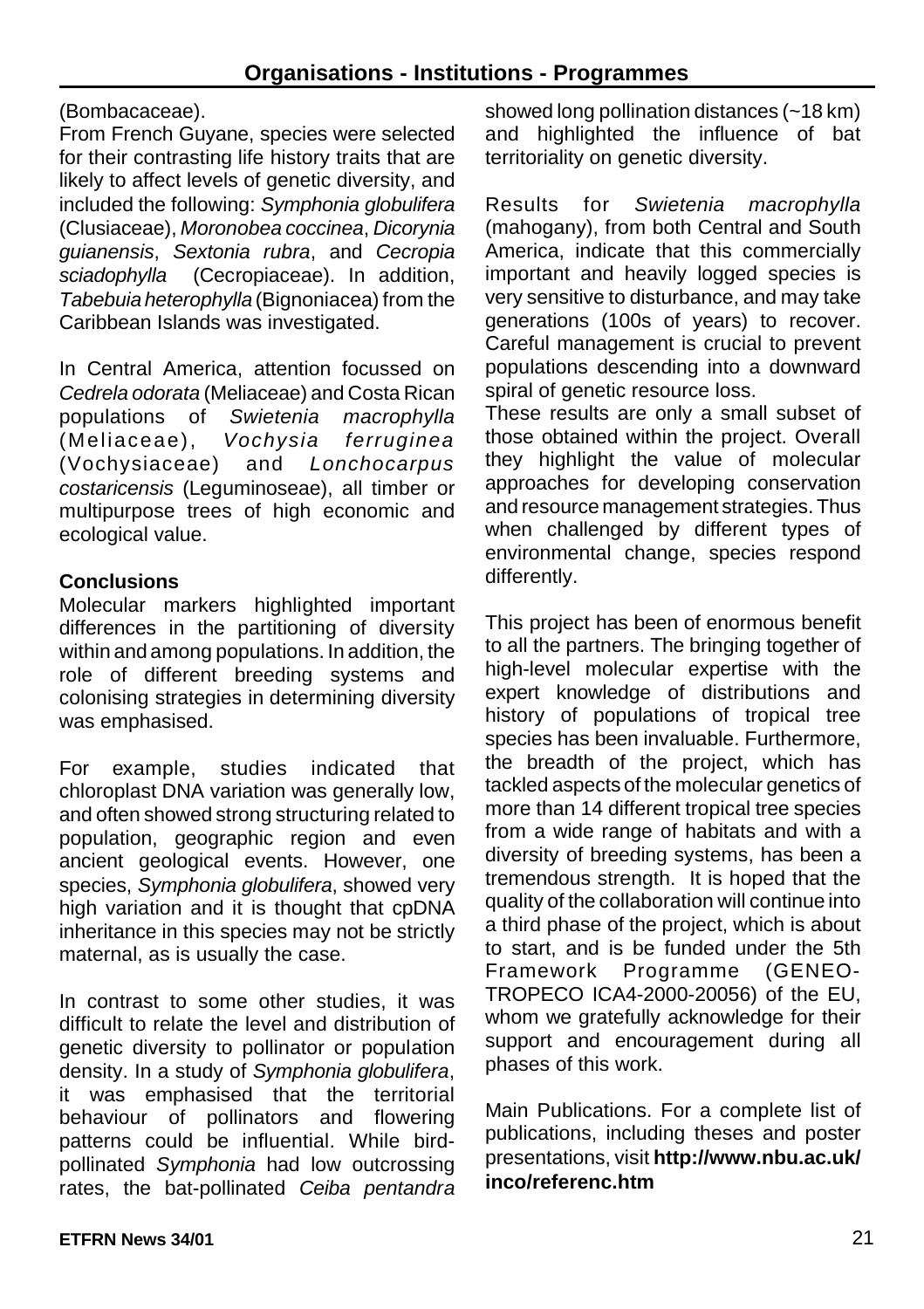For further information please visit the project website **http://www.nbu.ac.uk/inco** or contact any of the following partners:

*Andrew Lowe, Stephen Cavers, Julia Wilson* Centre for Ecology and Hydrology-Edinburgh, Tropical Forests Section, Bush Estate, Penicuik, Midlothian, EH26 0QB, UK. alowe@ceh.ac.uk, scav@ceh.ac.uk jwi@ceh.ac.uk, http://www.nbu.ac.uk/tropical

*Carlos Navarro, Marvin Hernandez* Centro Agronómico Tropical de Investigación y Enseñanza (CATIE), Turrialba, 7170, Costa Rica. cnavarro@computo.catie.ac.cr, http://www.catie.ac.cr/catie/

#### *Henri Caron, Bernd Degen, Eric Bandou, Patrick Labbe, Antoine Kremer*

Institut National de la Recherche Agronomique, Laboratoire de Genetique et d'Amelioration des Arbres Forestières, PO Box 45, Gazinet Cestas, 33611, France. henri.caron@pierroton.inra.fr , degen.b@kourou.cirad.fr , Antoine.Kremer@zouk.pierroton.inra.fr, http://www.jouy.inra.fr/

#### *Rogerio Margis, Marcia Margis-Pinheiro*

Universidade Federal do Rio de Janeiro, Laboratorio de Genetica Molecular Vegetal. Instituto de Biologia, CCS – Ilha do Fundao Instituto de Biologia, CEP 21944-270, Rio deJaneiro. Brasil. margisr@ufrj.br, margism@biologia.ufrj.br , http://www.biologia.ufrj.br/labs/lgmv/

#### *Rogerio Gribel, Maristerra Lemes*

Laboratory of Genetics and Reproductive Biology of Plants, Instituto Nacional de Pesquisas da Amazonia, Avenida André, Araújo, 2936, Manaus, AM, Brazil. rgribel@inpa.gov.br, mlemes@inpa.gov.br, http://www.inpa.gov.br

*Peter Breyne, Nathalie Colpaert, Marc van MontaguVlaams* Interuniversitair Instituut voor Biotechnologie (VIB) and Institute for

Plant Biotechnology for Developing Countries (IPBO), Department of Molecular Genetics, University of Gent, K. L. Ledeganckstraat 35, B-9000 Gent, Belgium. pebre@gengenp.rug.ac.be, Marc. VanMontagu@rug.ac.be, http://spider. rug.ac.be, http://www.ipbo.rug.ac.be

# **GERMINATION SYNDROMES AS TOOLS FOR PLANT FUNCTIONAL TYPES**

#### *By Enrique Jurado*

Traits associated with seed germination may be of great value for natural resource management if grouped into sensible functional types. For instance knowing the proportions of a given flora that germinate in particular seasons, as well as their germination speed, would help natural ecosystem management both for production purposes and large scale conservation plans associated to climate change. In this article I present some information for the Tamaulipan thornscrub (*matorral*) in northeastern Mexico from research mainly supported by IFS, CONACYT, and PAICYT.

Seed mass, dispersal syndromes and other plant attributes were investigated for 111 species native to northeastern Mexico. Tests were conducted to investigate whether seeds from Mexico conformed to patterns of seed size and dispersal syndrome spectra found for floras in arid environments from around the world. The distribution of seed mass in the Mexican flora (0.03 mg to 598 mg) was generally similar to that found elsewhere. All of the major seed dispersal syndromes previously found in arid environments were represented in Mexico, although vertebrate dispersal (33 species) was unusually common. There were 31 species with wind-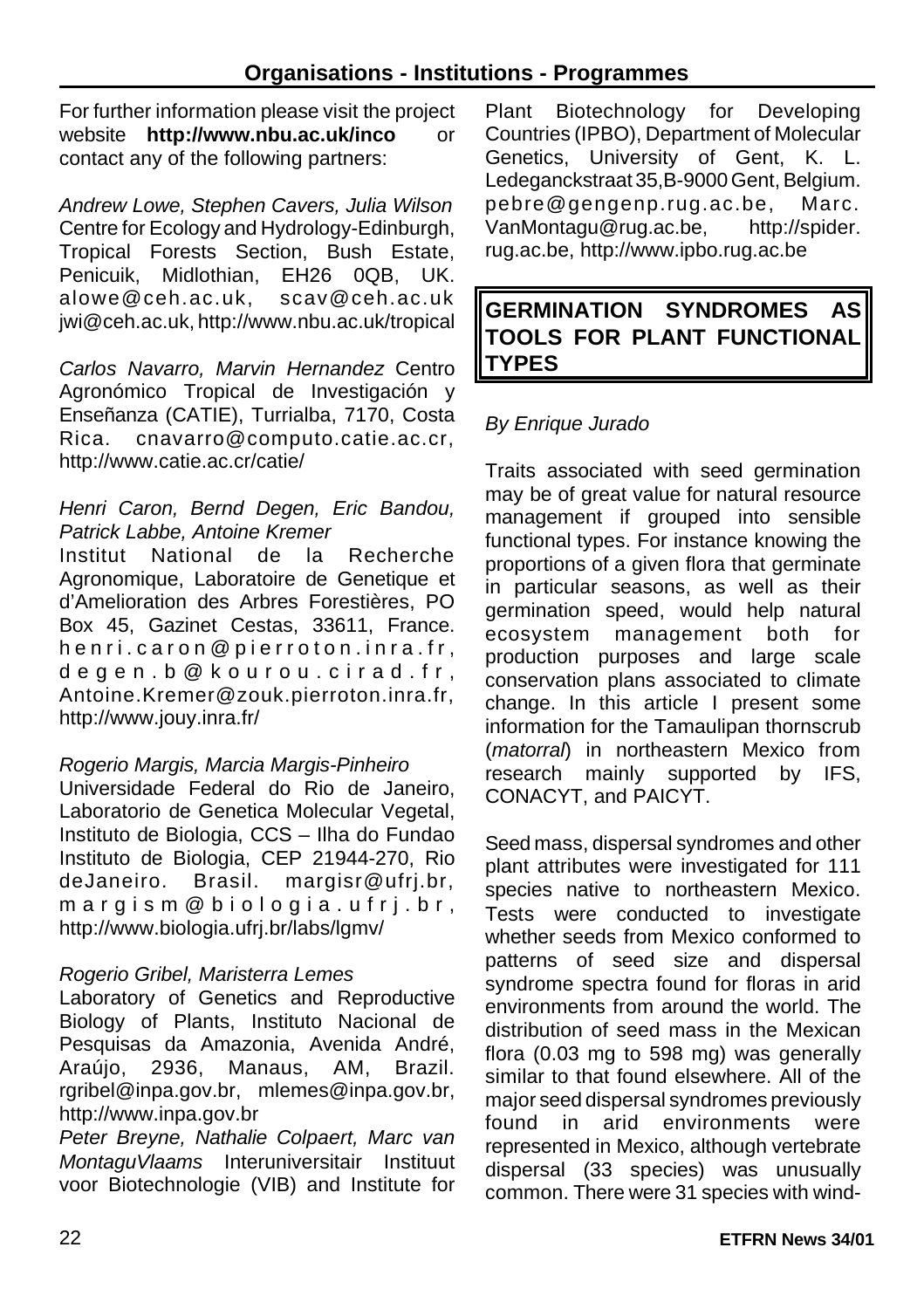dispersed seeds, 4 ant-dispersed and 43 with no obvious dispersal morphology. Woody species were more likely to have large seeds and herbaceous species were more likely to have small seeds. Woody plants had proportionally more wind-dispersed and less animal-dispersed species than did herbaceous plants. We did not find the expected relationship between time of seed set of vertebrate-dispersed species and the presence of migratory birds or between time of seed set and optimum germination time.

In semiarid environments plants should be selected to germinate at times most suitable for seedling establishment. Germinability and the rate of germination and temperature preference for germination (12°C or 28°C constant) were analyzed in respect to growth form (grass, forb, woody), longevity and seed size. Short-lived species showed a preferential germination at either high or low temperature, whereas long-lived species tended to be season-indifferent. Germinability was >20% for 28 species, < 10% for 17 species, and 21 species did not germinate under any circumstances. Growth form or lifespan did not influence germinability. Woody species germinated rapidly. Germinability and germination rate were positively associated.

Seed germination was investigated for 47 herbaceous and woody species, representative of the Tamaulipan thornscrub flora of northeastern Mexico. More than half of the species had similar germination under spring and autumn conditions, 17 species showed a higher germination percentage under autumn rain conditions. No species had more seeds germinating under spring rain conditions. Germination season response was independent of plant habit, seed size and dispersal syndrome. Sixteen of the species germinated less under the moderate shade ofthornscrub canopy than under direct sunlight, and more than half of the species

had similar germination under shade and direct sunlight. Germination in autumn, and away from the root competition of thornscrub, may reflect the importance of soil drought in mortality of young seedlings.

#### References

*Jurado, E., Navar, J., Villalón, M. & Pando M. 2001. Germination associated with season and sunlight for Tamaulipan thornscrub plants in Northeastern Mexico. Journal of Arid Environments (In press).*

*Jurado, E., Estrada, E. Y Moles, A. 2001. Characterizing plant attributes with particular emphasis on seeds in Tamaulipan thornscrub in semiarid Mexico. Journal of Arid Environments 48:309-321.*

*Jurado, E., Aguirre, O. Flores, J., Navar, J., Villalon, H. & Wester, D. 2000. Germination in Tamaulipan thornscrub of Northeastern Mexico. Journal of Arid Environments 46:413-424.*

For further information please contact:

Enrique Jurado Facultad de Ciencias Forestales, UANL, A.P. 41, Linares, N.L. 67700 México Email: ejurado@fcf.uanl.mx

**TISSUE CULTURE PILOT PLANT FACILITY FOR UPSCALING AND TESTING TECHNO-COMMERCIAL FEASIBILITY OF FOREST TREE TISSUE CULTURE AT THE NATIONAL CHEMICA L LABORATORY, PUNE, INDIA**

*By R. S. Nadgauda*

A tissue culture pilot plant facility with a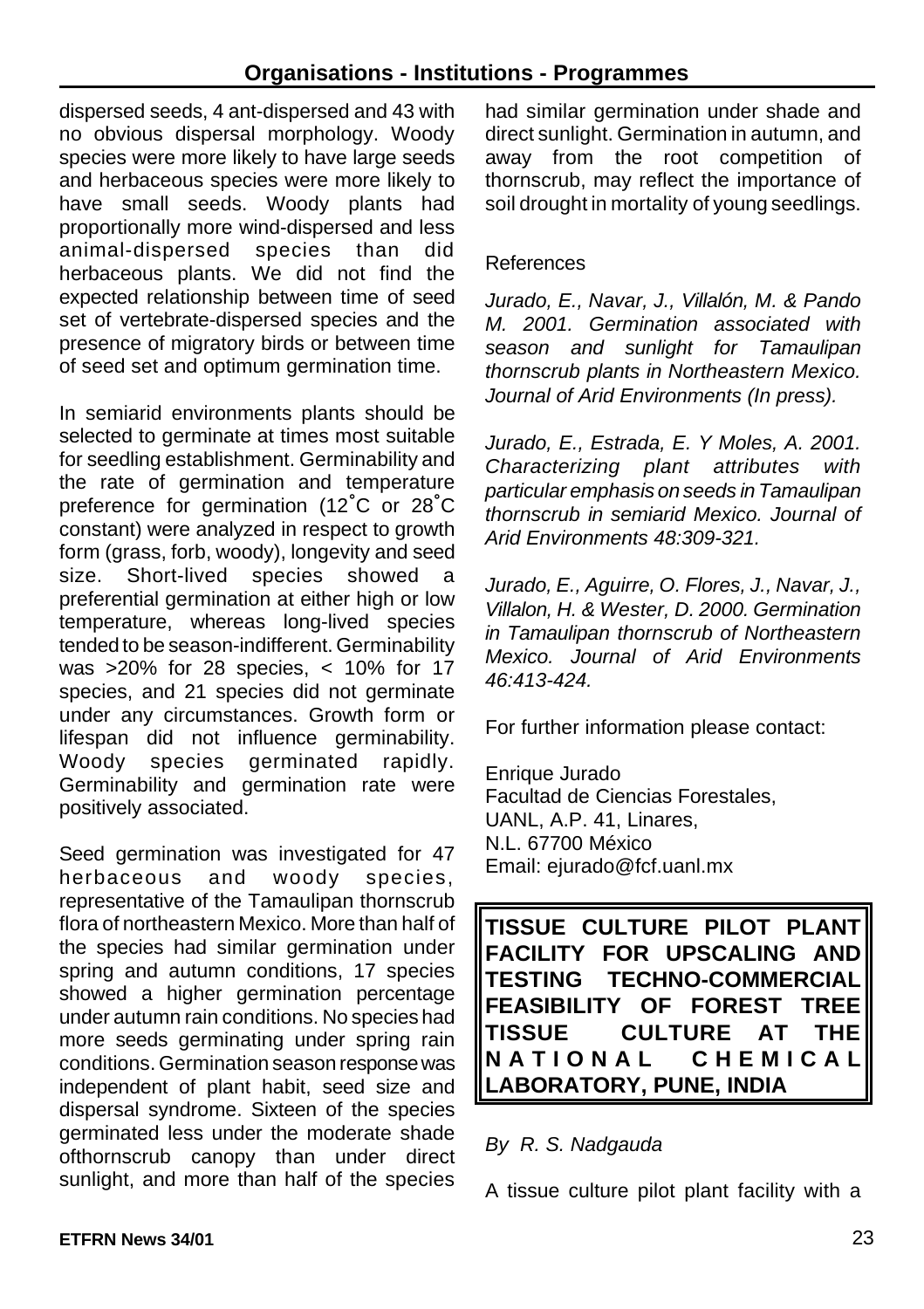production capacity of 1 million plants per year with greenhouse was designed at the National Chemical Laboratory (NCL), Pune, with financial support from the Department of Biotechnology, New Delhi, and commissioned in 1992. This facility has a semiautomated, fully air-conditioned laboratory and a greenhouse, monitored by an advanced computer system. The forest tree species being multiplied in this unit, *E. tereticornis*, *E. camaldulensis* (eucalypts), *Dendrocalamus strictus* (bamboo) and *Tectona grandis* (teak) were selected on the basis of their economic importance.

The techniques for all these plant species reported earlier in the 1980's were refined considerably. The extensive research and development work carried out was focussed on the following points:

Development, refinement and upscaling of protocols by reduction in the number of stages, use of minimal media, rapid multiplication rate and improved survival rates;

Methods for successful transportation of plants from greenhouse to the field; Field verificatory trials.

The main features of this project were identification of superior genotypes and cloning of these using tissue culture. Extensive research was carried out to develop the process for mass propagation of the identified genotypes. These were then planted in the field for evaluation. Over 1.5 million plants of all the above-mentioned species were planted all over India in different agroclimatic regions.These trials were undertaken in collaboration with forest departments, agricultural universities and the private sector or organisations.

The field trials were designed as progeny trials, provenance trials and clonal trials with the following objectives:

- To test the clonal homogeneity of the micropropagated plants;
- To assess the performance of micropropagated plants over seed-raised progeny;
- To identify suitable provenances for different clones so as to realise the full potential of individual genotypes.

The growth data collected from different sites and analysed revealed that the tissue culture plants exhibit high uniformity and higher biomass, leading to early rotation and indicating the possibility to use this technology to increase the production per unit area.

**Advantages of tissue culture-raised plants over conventional plants.** Field trials were conducted at more than 300 different locations in different states of India and Nepal covering an area of 1500 ha. The field performance of tissue cultureraised plantlets as assessed from different trials was as follows :

- Tissue culture-raised plants exhibit higher uniformity and higher biomass leading to early rotation.
- *Clonal trial on eucalypts*. In one of the field trials on eucalypts conducted in 1994 in Maharashtra State using different tissue culture-raised plants from clones of ERK-4, SR-5, R3 and R-2, plants of clone ERK-4 showed a growth of 9 m in height as compared to 7 m attained by other clones and 0.5 m by seed-raised progeny. This growth was obtained in spite of the fact that the soil pH was 8.0 as against normal pH 6.8 to 7.
- *Clonal trial on teak.* Among the teak clones numbered NC-21, NE, TD, DN, KLS, the clones NC-21 and NE proved to be best performers in Maharashtra and Gujarat. In one of the trials conducted at Gujarat the recorded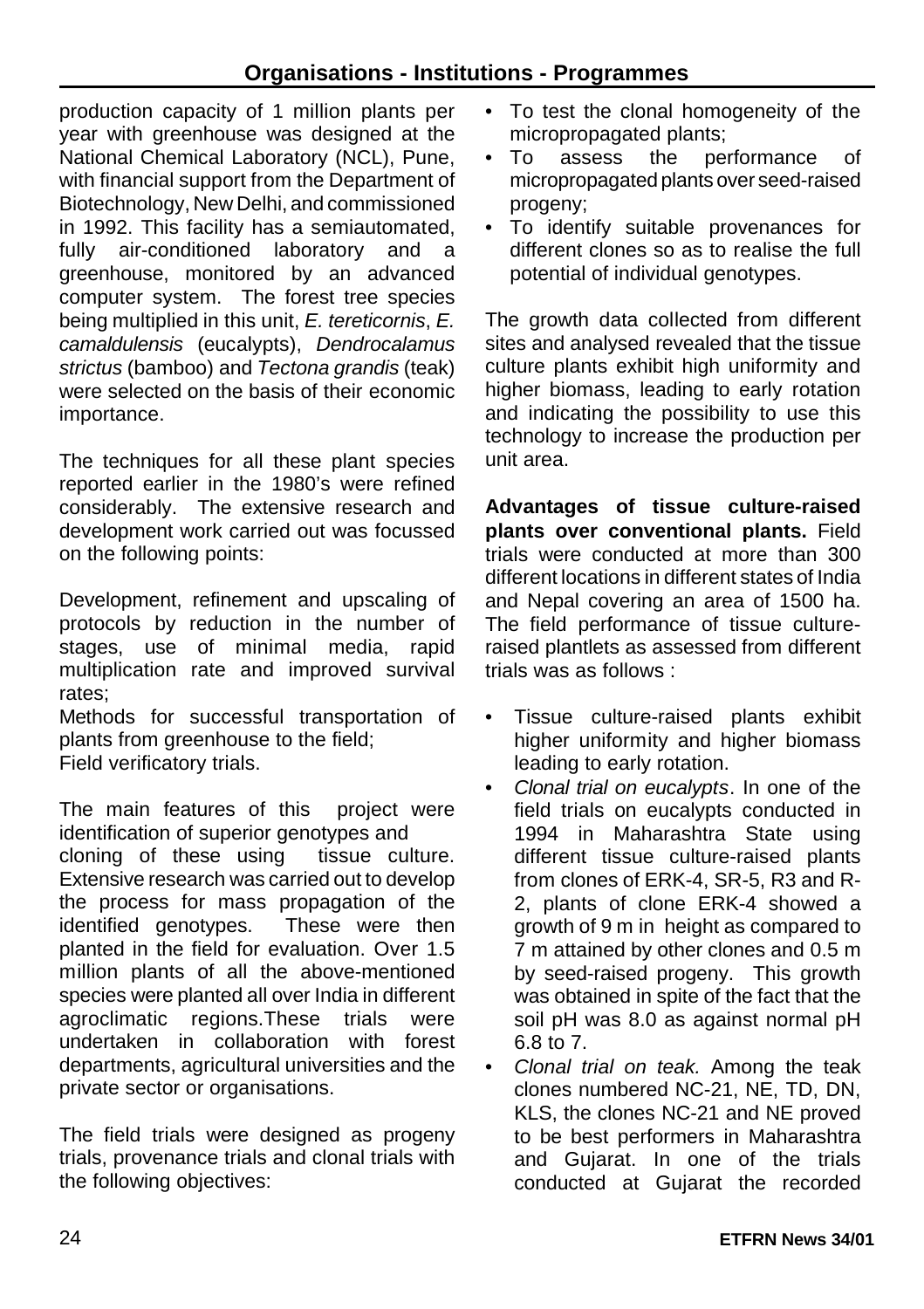height for clone NE was 281 cm as against the average height of 200 – 215 cm in 10 months, recorded for the other clones. NC-21 was also found to be a promising clone in several agroclimatic zones in Maharashtra, Gujarat and Karnataka.

- The performance of tissue culture-raised plants of teak planted in 1994 at Madhya Pradesh indicated an average increase of 18% over the control for height and 21% for girth within 6 years for clone NC-21. In one of the trials planted in August 1997 using tissue culture-raised plants of clone NE in Chattisgarh, the height increase in tissue culture-raised plants was 41% and girth increase 62% over the control at the age of 3 yr.
- Wood density analysis revealed that the average wood density of clone NC-21 plants from a 9-year-old plantation was  $547$  kg/m<sup>3,</sup> which is comparable to 551 kg/m<sup>3</sup> found in a 27-year-old conventional plantation.

**Demonstration plot on farmers' land.** In order to disseminate the laboratory-based results, a demonstration plot was planted using tissue culture-raised eucalypt plants on farmers' fields with the help of the Cooperative Agroforestry Federation, Nashik, Maharashtra, India. This is an apex body of the Cooperative Tree Growers Society in Maharashtra, and it has been successful in developing a system for eucalypt marketing. In this programme the production is decentralised and marketing is centralised, whereas the price is linked with quality. This builds quality-consciousness, sets product evaluation standards, and gears the production in accordance with market needs.

These trials demonstrated higher growth rates and a shorter rotation leading to a higher cost-benefit ratio (1:3). The wood volume of tissue culture-raised plants was 45 m<sup>3</sup>/ha higher and fetched 39% more value for wood, which resulted in a 42% increase in net profit.

Realizing the potential economic benefits of this technology, the Federation has encouraged farmers to undertake large scale plantations on their fields using micropropagated eucalypt plants of selected genotypes. This has created a market demand leading to the establishment of a commercial arrangement with EPC irrigation at Nasik having a production facility of 1 million plants per annum to cater to the needs of the farmers.

**Molecular markers for testing clonal homogeneity.** Genetic analyses of tissue culture-raised plants of *Eucalyptus tereticornis, E. camaldulensis* and *Tectona grandis* were carried out by Dr. S.N. Raina and his group at Delhi University, New Delhi, using cytochemical and molecular assays. Their results indicated that there is no difference in the total DNA content between progeny and mother clone. The genetic fidelity was further confirmed using RAPD techniques. The amplified genomic DNA fragments from *in vivo* and *in vitro* materials were monomorphic across the plants tested (Rani and Raina 1997).

**Conclusions.** These projects have contributed to building up of a strong knowledge base and resulted in the development of commercially viable indigenous technologies. The field verificatory trials and testing at molecular level have confirmed the feasibility of tissue culture propagules for clonal forestry. Commercial plantations have resulted in generation of confidence among foresters, farmers and industries on the benefits of micropropagation.

For further information please contact: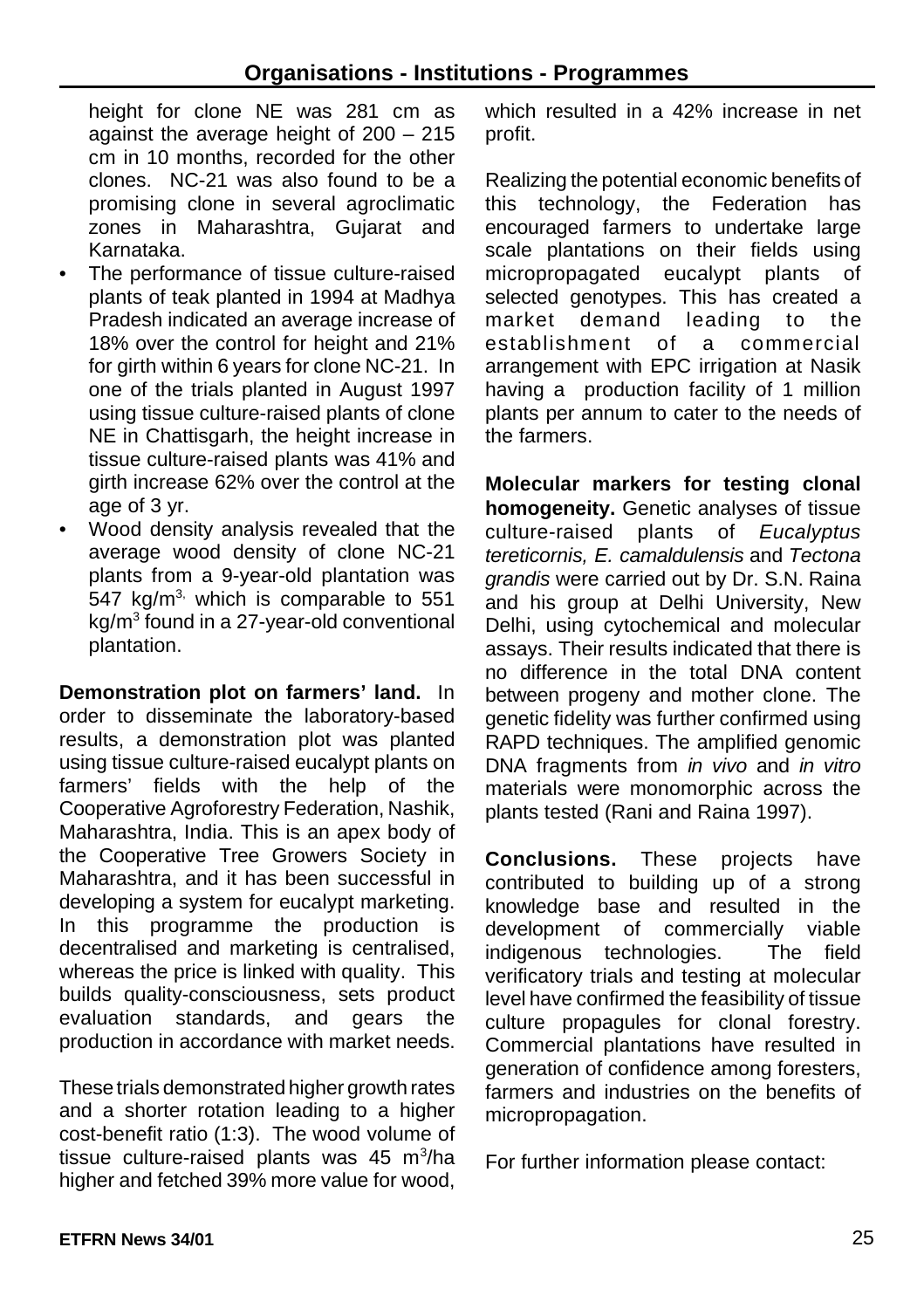R. S. Nadgauda Tissue Culture Pilot Plant, National Chemical Laboratory Pune – 411 008, INDIA Email rsn@ems.ncl.res.in

# **THIRTY YEARS OF VEGETATIVE PROPAGATION RESEARCH ON TROPICAL TREES IN SCOTLAND**

# *By Jan McP Dick*

Research into vegetative propagation has been conducted at CEH Edinburgh (formally Institute of Terrestrial Ecology) since the 1970's. The early work was based in West Africa working with timber species (Bowen, Last, Leakey & Longman 1977 Forest Genetic resources information (FAO), no.6, 38-47). The aim was to increase timber production of commercial trees, and results showed the tremendous possibilities for selection of superior good-formed timber trees to be vegetatively propagated by leafy stem (soft wood) cuttings. During the 1980's the early emphasis on commercial timber species widened to consider other uses of vegetative propagation, including selection of superior trees producing non-timber forest products, biodiversity conservation-orientated issues of endangered species, and selection of individuals resistant to pests. Appropriate technology like the simple low-technology non-mist propagator was promoted.

Along with institute staff (including Alan Longman, Roger Leakey, Adrian Newton, Steve Hoad) an energetic group of tropical students and visiting scientists from Cameroon (Zac Tchoundjeu, Patrick Shiembo), Costa Rica, (Francisco Mesen), Kenya (Patrick Muthoka, Peter Odoul) Ghana (Daniel Ofori, Teresa Nketiah) Malaysia (Aminah Hamzah, Ernest Chai) and Tanzania (Francis Magingo) has conducted a series of experiments in Scotland and in their home countries investigating factors influencing the growing environment of stock plants (e.g. light quality and quality, nutrients, maturation), the effect of pre- and postseverance treatments (eg leaf area, stem length, auxin application) and propagation environment (eg light level, rooting media, mist/non-mist systems). Initial single-factor experiments led to more complex studies, and by utilizing multi-regression analysis it has been possible to determine some of the primary factors favouring the rooting of cuttings. An understanding of the primary importance of leaf area (~photosynthetic ability) and stem diameter (~stored starch) in the emergence of adventitious roots has led to the development of a mechanistic model. This provides a quantitative scheme for understanding how root development depends on properties of cuttings such as leaf area, internode length and initial carbohydrate content. The Vegetative Propagation Programme has created well over 100 papers many of which can be accessed via

# **http://www.nbu.ac.uk/tropical/staff.htm**

The Edinburgh station of CEH has been active in technology transfer and capacity building in tropical countries throughout the last thirty years and has worked with very many government and non-government organizations conducting in-country workshops and training MSc and PhD students. In 1993 Alan Longman wrote a simple guide answering the most frequently asked questions about leafy stem cuttings ("Rooting cuttings of tropical trees") which was also translated into Spanish. He followed this with the manuals "Growing good tropical trees for planting" and "Preparing to plant tropical trees". These manuals were produced by the Commonwealth Science Council, (Marlborough House, Pall Mall, London SW1Y 5 HX http://www.comsci.org). The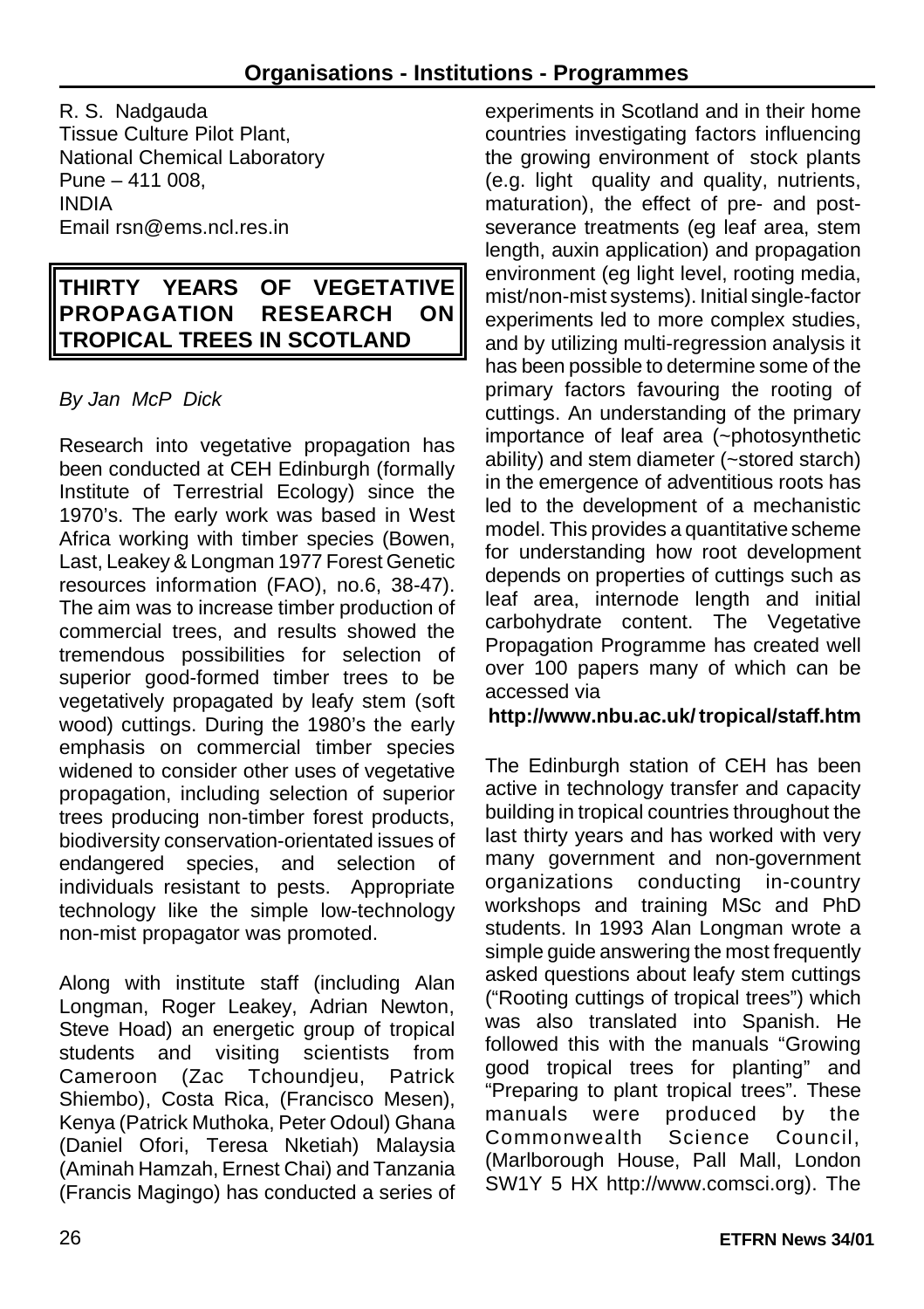Forestry Research Programm e (http://www.netcom.net.uk/~n/nri/frp1.htm) of the Department for International Development also funded the filming of a video showing the procedures necessary to propagate tree species by the technique of leafy stem cuttings ("Multiplying tropical trees: vegetative propagation and selection). The video has been translated into Spanish and Bahasah Malay.

The work of the group is still continuing primarily in a capacity building role. Recently the Darwin Initiative For The Survival of the Species (http://www.britishcouncil.org /science/science/pubs/briefsht/darwin/ darwin.htm) has approved two projects with elements of training in the techniques of vegetative propagation. The projects have quite different aims. In Vietnam the aim of the project is to help provide Vietnamese researchers and field staff with the knowledge and skills to enable them to undertake the sustainable management of the remaining montane forests. This will result in the utilisation of elements of the biodiversity by local communities and other stakeholders in a sustainable manner. The methods and techniques being exchanged include development of appropriate methods for the propagation and utilisation of threatened conifer taxa.

In Colombia the aim is to work together with Amerindian communities in Leticia and surrounding areas to exchange knowledge and techniques related to reforestation, rehabilitation and conservation of the Amazonian ecosystem. One aspect is the exchange and conservation of indigenous knowledge relating to propagation techniques and to contrast and compare their traditional techniques with our approach.

#### **Conclusions**

Working closely with our many overseas collaborators we have shown that there are now very few species, which cannot be manipulated to produce adventitious roots from juvenile material (i.e. seedlings or cuttings collected from coppiced adult trees). One of the next big researchable topics is to determine the factors influencing ontogenic ageing of trees which limits the rooting potential of cuttings collected from mature trees.

For further information please contact:

Jan McP Dick Center for Ecology and Hydrology, Edinburgh Bush Estate, Penicuik EH26 OQB, Scotland, UK Email jand@ceh.ac.uk Website www.nbu.ac.uk/tropic

**GENETICS MARKERS (RAPDS AND rep-PCR) FOR ECOLOGICAL STUDIES OF THE NITROGEN-FIXING SYMBIOSIS** *Frankia-Casuarina*

*By María Valdés, Luis Vásquez and Néstor-Octavio Pérez*

#### **Introduction.**

In developing countries the symbiosis between the fast-growing tree *Casuarina* and the nitrogen-fixing actinomycete *Frankia* has a great potential for agroforestry and forestry. *Casuarina* is noted for its rapid growth rate in marginal soils. The tree has been introduced in tropical and subtropical regions to reclaim disturbed sites, as windbreaks, for sand dune stabilization, and for production of high quality fuelwood.

This tree species is one of the most commonly propagated ones in the Mexican nurseries. An appropriately large-scale production of *Casuarina* implies the need of inoculation with an appropiate *Frankia*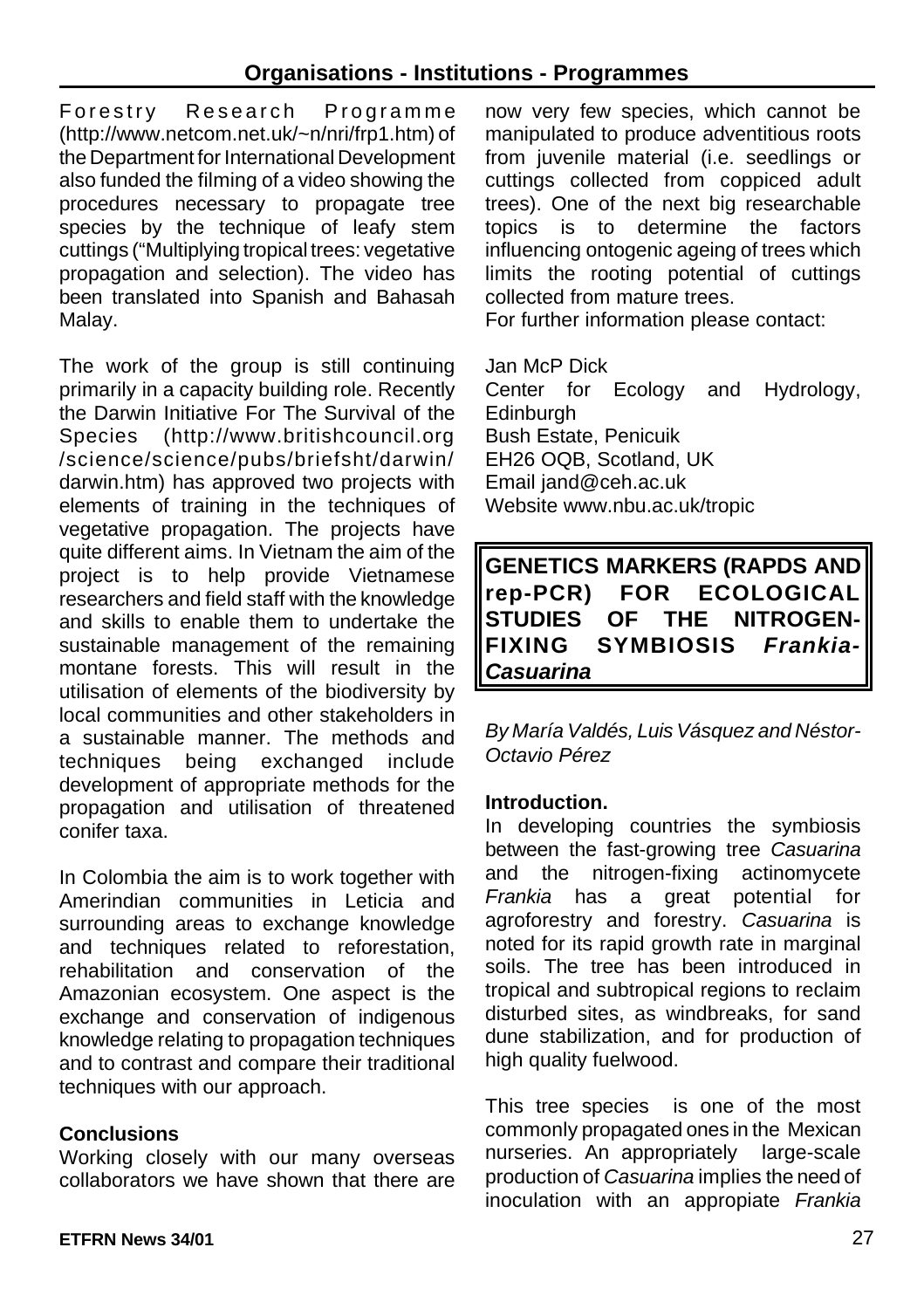strain, and to have information not only on its effectiveness, but also on its ecology (persistance and competitiveness in the soil). However this information is not commonly available, and plants devoid of nitrogen-fixing nodules are sent from the nurseries to the reforestation areas.

Microbial ecology has been dependent on the use of conventional microbiological techniques for a long time. Unfortunately these techniques do not allow identification or follow-up of the inoculated *Frankia* strains, because *Frankia* is a very slowly growing filamentous bacterium; its generation time can be up to 5 days. In order to avoid the isolation step from the nodules, we developed different genetic markers of the Mexican *Frankias*, so as to be able to perform ecological studies.

# **Methods.**

Previous findings have shown that it not possible to discriminate between culturable *Frankia* strains nodulating *Casuarina* throughout RFLP techniques; these techniques utilized probes of the genes 16S and *nif*H, and PCR-RFLP of the intergenic spacer 16S-23S (Pérez et al 1999). We did utilize the resolutive technique RAPD, which is based on a random DNA amplification with a 10 bp primer (5'-CGG CCA CTG T-3') of arbitrary sequence. This technique allows fingerprinting of the whole genome, permitting to differentiate strains belonging to the same species (Williams et al . 1990).

We also utilized oligonucleotide primers of the short intergenic repeated sequences (5'CTA CGG CAA GGC GAC GCT GAC G-3'), repPCR, that contain highly conserved<br>inverted elements for application to inverted elements for application to fingerprinting bacterial genomes; the primer was BOX A1R (Versalovic et al. 1994).

# **Results.**

We obtained 143 bands after the RAPD

reaction. The average number of bands per strain was 11  $\pm$  2.9. The total of bands represented 39 common loci and 20 were specific loci. The reference strain *Frankia* BR showed five and the native strain Ce16 two specific loci. The constructed matrix, based on the data and analysed with the Jaccard, UPGMA and multidimensional scaling procedures (Rohlf 1994), showed low genomic diversity among the *Frankia* strains. However, the techniques provided specific genomic differences that can be used as molecular markers.

Resulting fingerprint patterns of the rep-PCR products when using the BOXA1R primer were not complex, and the average band number produced was  $8.38 \pm 1.59$ . Bands were also obtained that were unique to the fingerprint of some Mexican symbiotic strains of *Frankia* nodulating *Casuarina* (Pérez et al 1999). This technique enabled us to select the strains displaying different fingerprint patterns, e.g., Ce1, Ce17, Ce20, etc., to be used for ecological studies.

RAPD and rep-PCR procedures were shown to be effective and easy methods to differentiate *Frankia* strains infecting *Casuarina equisetifolia* that might be important for further ecological studies of this symbiosis.

**Aknowledgements.** We gratefully aknowledge grants from The Mexican Council for Science and Technology (CONACYT) and the Direction for Research and Graduate Studies (CGPI/IPN).

# **References**

Pérez, N-O, H. Olivera, L. Vásquez and M. Valdés. 1999. Genetic characterization of Mexican *Frankia* strains nodulating *Casuarina equisetifolia.* Can. J. Bot. 77:1214-1219.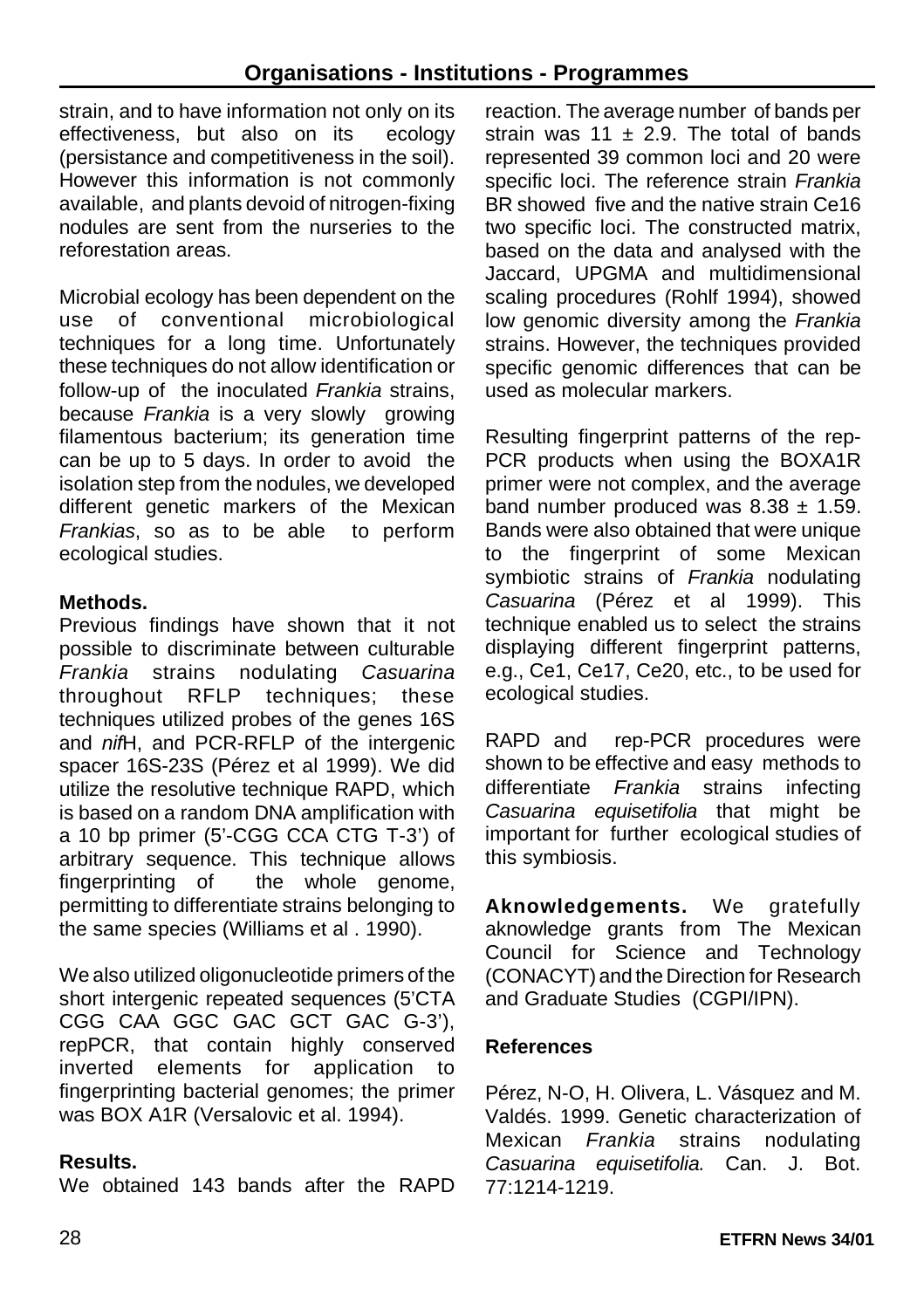Rohlf, F. J. 1994. NTSYS-pc. Numerical taxonomy and multivariate analysis system. Exter Software Setauket, New York.

Versalovic, J., M. Schneider, F. J. de Bruin, J.R. Lupski. 1994. Genomic fingerprinting of bacteria using repetitive sequence-based polymerase chain reaction. Methods Mol. CellBiol. 5:25-40.

Williams, J. G. K., A. N. Kuvelic, K. J. Livak, J. A. Rafalski and S. Tingey. 1990. DNA polymorphism amplified by arbitrary primers are useful as genetic markers. Nucleic Acids Res. 18:6531-6535.

For further information please contact:

María Valdés, Luis Vásquez and Néstor-Octavio Pérez

Departamento de Microbiología, E.N.C.B., Instituto Politécnico Nacional,

Apartado Postal CON264, 06400 México, D. F. Email: mvaldes@bios.encb.ipn.mx

**MYCORRHIZAL AND RHIZOBIAL INOCULATIONS AS TOOLS FOR LEGUME TREE CONSERVATION AND MANAGEMENT IN THE ORINOCO FLOODPLAIN, VENEZUELA**

*By Zita de Andrade, Gladys Escalante, Saúl Flores and Rafael Herrera*

Vesicular-arbuscular mycorrhizal (VAM) fungi and nitrogen-fixing microorganisms play an important role in nutrient cycling of natural ecosystems, especially under low nutrient availability. The seasonally flooded forest near the mouth of the Mapire River, a tributary of the lower Orinoco, is rich in legume tree species, the majority of which are nodulated with rhizobia and show infection with the VAM. *Acosmium nitens* (Vog.)Yakoul is the main species subject to anthropogenic pressure for its valuable timber which is used

locally for construction purposes. In greenhouse studies, *A. nitens* was shown to be highly dependent on VAM fungi and rhizobia for its development. The aims of this work were: (i) to select the most effective VAM fungal species in combination with native rhizobia for the development of *A.nitens* during the first year of the seedling's life in a nursery, and (ii) to evaluate these under field conditions, so that the inoculated plants could be used later in reforestation of disturbed flooded areas in the Orinoco plains.

Seven treatments were carried out using sterilised forest soil in plastic bags: absolute non-mycorrhizal control, nonsterilised forest soil inoculated with *Glomus occultum, Scutellospora fulgida, Acaulospora laevis, Entropho-spora colombiana*, and a mixture of all the four mentioned fungi. All of these treatments were inoculated with native rhizobia and other rhizosphere microorganisms. At monthly intervals the height of each plant was measured. At 3, 6 and 12 months five replicates were harvested to determine biomass, nutrient content (N,P,K,Mg and Ca), nodular biomass and VAM fungal colonisation. The results showed that *A. nitens* is a broad host regarding its preference for VAM fungi. In fact, the best treatments in terms of growth and nutrient uptake were all those inoculated with VAM fungi species. The growth rate, nutrient uptake and biomass of the best treatments were all significantly higher than those of both controls, often by a factor of 5 or more. After one year in the nursery, 45 seedlings were inoculated and 36 seedlings used as uninoculated control plants. These were transplanted to the field where they were observed for three years. These plants performed in the field according to their development and not to their age; thus, mortality was low, growth was faster, and in general, the vigour was higher than in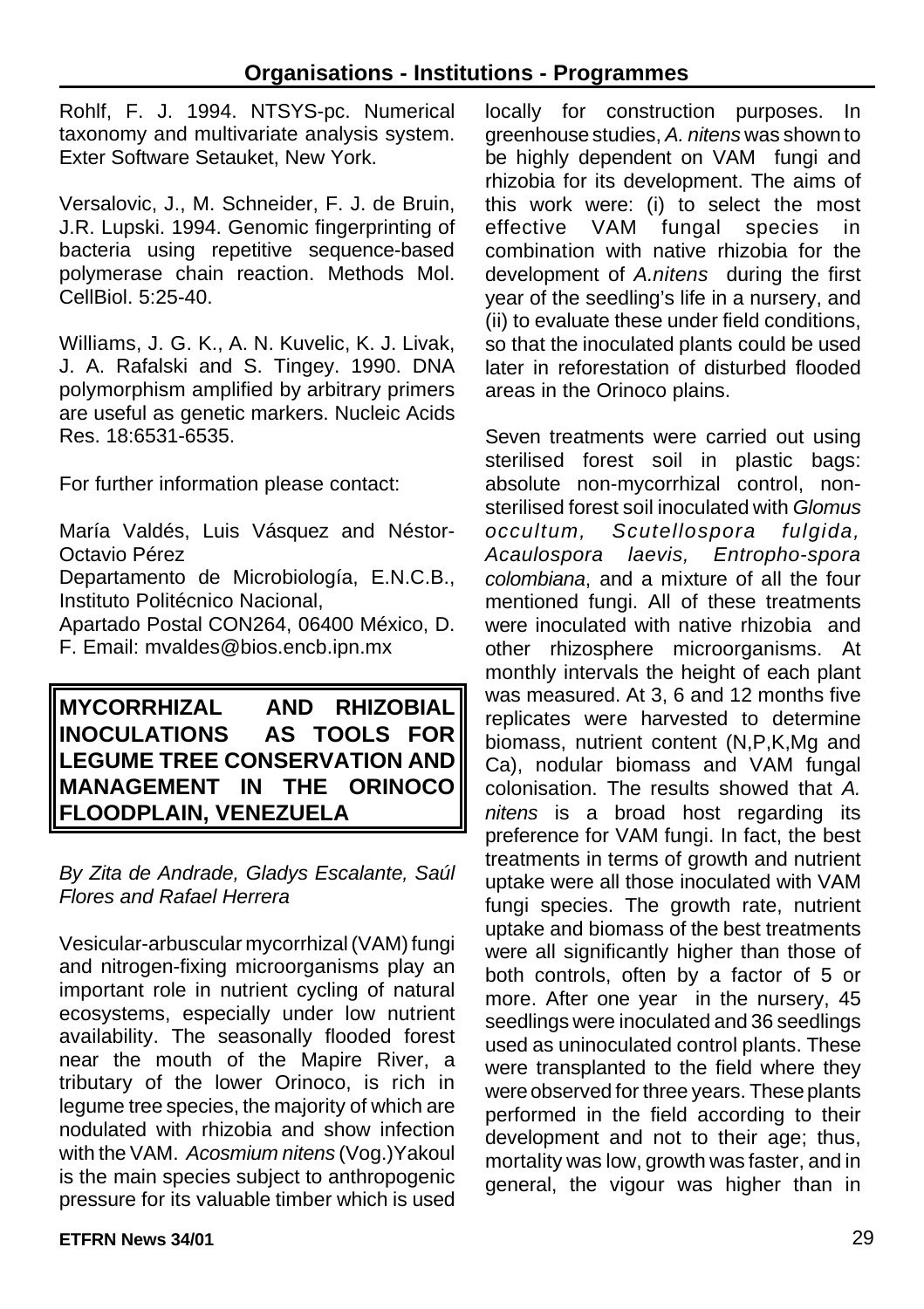naturally regenerated trees of a similar age. These experiments point towards the possibility of improving the natural regeneration of *Acosmium nitens*, saving the equivalent of five years in regeneration time and preventing the high mortality which had been occurring over the last few years.

For further information please contact:

Zita de Andrade, Gladys Escalante, Saúl Flores and Rafael Herrera Centro de Ecología, IVIC, Apartado 21827, Caracas 1020 – A, Venezuela E-mail: zandrade@oikos.ivic.ve

**SYMBIOTIC INTERACTION S BETWEEN WOODY LEGUMES AND ROOT NODULE BACTERIA (RHIZOBIA) UNDER FAVOURABLE AND ADVERSE CONDITIONS** 

*by Leena A. Räsänen and Kristina Lindström*

#### **Introduction.**

Nitrogen fixing, drought tolerant and multipurpose *Acacia* and *Prosopis* tree species are appropriate for reforestation of degraded areas in arid and semiarid regions of the tropcis and subtropics. Use of rhizobial inoculants may be crucial in order to exploit their nitrogen fixing capacity, because the soil might lack compatible rhizobia, or there may be too few of them. The infection of woody legumes by ineffective strains impaired in their symbiotic properties, or bacteria related to tumour forming agrobacteria can also be a problem in the field. These problems are also encountered in nurseries when local soils are used as growth media for leguminous tree seedlings. Thus, to ensure that seedlings develop effective, nitrogen fixing nodules at the nursery stage, it is important to inoculate them with well characterised and tested rhizobial inoculants.

The aim of our studies was to investigate the symbiotic properties (host specificity, infection mode and nodule type) of some putative inoculant strains inoculated on several *Acacia* and *Prosopis* species characteristic for semi-arid or arid regions. In addition, we investigated how the symbiosis will develop between *A. senegal* and *Sinorhizobium arboris* under heat and drought stress, and which factors might explain possible failures in the nodulation. We also studied possibilities to relieve detrimental effects of drought stress on plant growth by using exogenous osmoprotectants. In stress experiments, plants were inoculated with a *S. arboris* strain marked with the b-glucuronidase (GUS) encoding *gusA* gene. In this way, detection and comparison of infection processes, the early steps of the symbiosis, between stressed and nonstressed roots were easier and faster as compared to traditional staining methods.

#### **Host specificity.**

The five inoculant strains used were isolated from *Acacia* and *Prosopis* nodules in Sudan and Senegal, and they belonged to the fast-growing sinorhizobial species, namely*Sinorhizobium arboris*, *S. kostiense*, *S. saheli* and *S. terangae* bv. *acaciae.* All five strains induced nitrogen fixing nodules on all African *Acacia* species tested (*A. mellifera*, *A. nilotica*, *A. oerfota* (synonym *A. nubica*), *A. nilotica*, *A. senegal*, *A. seyal*, *A. sieberiana*, *A. tortilis* subsp*. raddiana*) and on Latin American *A. angustissima*, *P. chilensis* and *P. pallida*. The strains formed effective nodules also on *P. juliflora* and *P. chilensis*, which were introduced into Africa from Latin America, and on Afro-Asian *P. cineraria*. However, ineffective nodules were formed on African *P. africana* and *A. holosericeae* which has been introduced from Australia to Africa. The former case was surprising because growth sites of *P. africana* in Africa are rather similar to those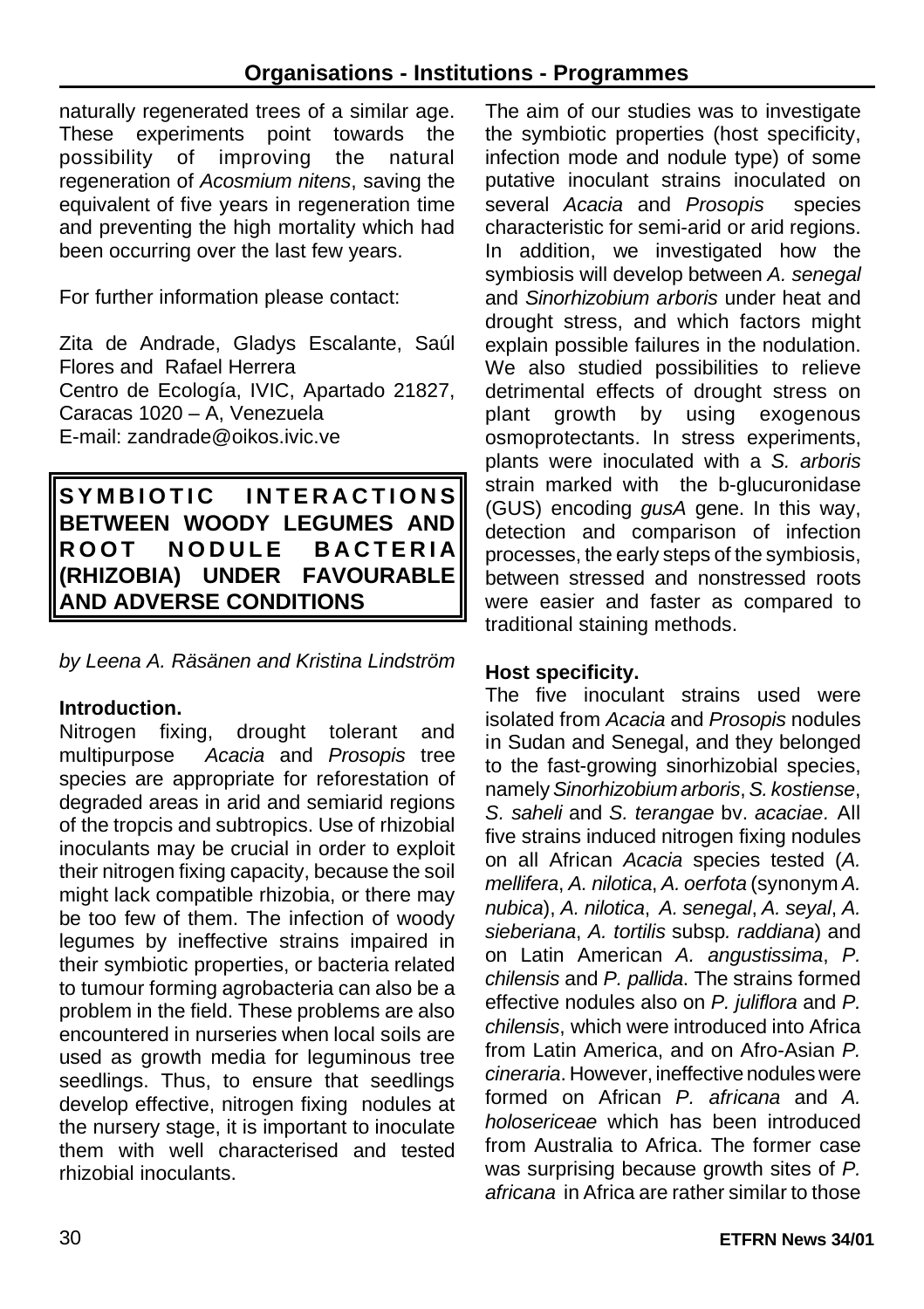of the acacias or the introduced *Prosopis* spp. studied here. In general, Australian acacias seem to prefer slow-growing bradyrhizobia. According to recent molecular evidence, African and American acacias may be more closely related to each other than either are to the Australian acacias. This might explain why Australian acacias, like *A. holosericeae*, have different rhizobial preferences.

#### **Infection mode and nodule type**.

In general, all species had root hairs on their roots but particularly in *Acacia* spp. they were sparse. After inoculation, root hairs were deformed. Rhizobia could enter the root through root hairs and penetrate in a hair via a tunnel, formed by the plant. These so called infection threads were mostly formed on short hairs in *Acacia* spp. and on longer ones in *Prosopis* spp. Elongation and ramification of the nodules indicated that *Acacia* and *Prosopis* had indeterminate nodules, although a persistent apical meristem, characteristic feature of the indeterminate nodule, was not so clear in *Acacia* spp.

#### **Infection and nodulation under stress**.

Our plant experiments showed that at root temperatures of 42°C, *A. senegal* seedlings and *S. arboris* cells were able to survive and root hairs showed normal deformation capacity, but nodulation was inhibited. For some reason, rhizobial cells could not enter the hairs. However, the inhibition of nodulation was reversible, and nitrogen-fixing nodules developed on those parts of the roots which were formed after completation of the thermal stress.

In drought experiments, water deficit disturbed the infection process, inhibited nodulation and significantly decreased the numbers of culturable rhizobia in the *A. senegal* rhizosphre.

However, application of glycine betaine or trehalose to the drought-prone soils increased the numbers of culturable rhizobia to the same level as in well-watered jars. Exogenous osmoprotectants did not improve plant yield but helped *A. senegal* seedlings, which were incapable of synthesising glycine betaine, to survive under severe drought.

Heat induced peculiar changes in the culturability and cell morphology of sinorhizobia grown in batch cultures. Several complementary techniques (luciferase activity of *S. arboris* strain marked with the *luc* gene*;* plate counts; optical cell density; two fluorescent stains in order to microscopically identify metabolically active and dead cells) were applied. It appeared that although the culturability and cellular energy reserves decreased considerably during heat stress, a majority of the cell population maintained the basic enzymatic activity. In other words, under adverse conditions, rhizobial cells do not only die but may also enter into a state in which they are viable but non-culturable.

# **References:**

*Räsänen, Leena A. and Kristina Lindström. 1999. The effect of heat stress on the symbiotic interaction between Sinorhizobium sp. andAcacia senegal.FEMS Microbiology Ecology 28:63-74.* 

*Räsänen, Leena A., Annelie M. Elväng, Janet Jansson, and Kristina Lindström. 2001. Effect of heat stress on cell activity and cell morphology of the tropical rhizobium, Sinorhizobium arboris. FEMS Microbiology Ecology 34:267-278.*

*Räsänen, Leena A., Janet I. Sprent and Kristina Lindström. 2001 Symbiotic properties of sinorhizobia isolated from Acacia and Prosopis nodules in Sudan and Senegal. Plant and Soil 235:193-210.*

*Räsänen Leena A., Salla Saijets, Kari Jokinen, and Kristina Lindström. 2001. Use*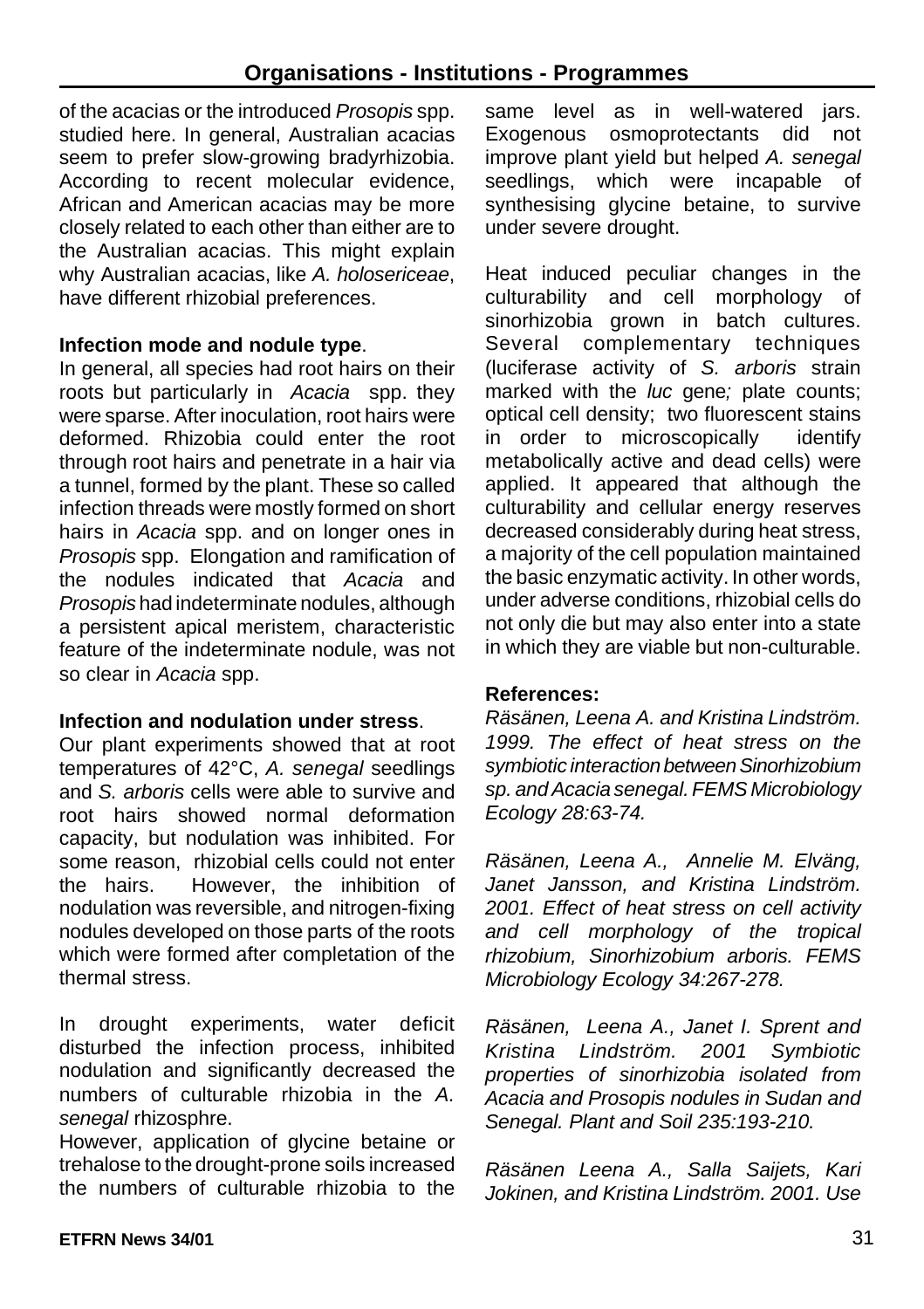*of glycine betaine and trehalose to relieve osmotic stress of sinorhizobia grown in batch cultures and in symbiosis with Acacia senegal. Submitted.* For further information please contact the

authors at:

Email: leena.a.rasanen.helsinki.fi kristina.lindstrom.helsinki.fi

Department of Applied Chemistry and Microbiology P. O. Box 56, Biocenter 1, Viikinkaari 9 00014 University of Helsinki Finland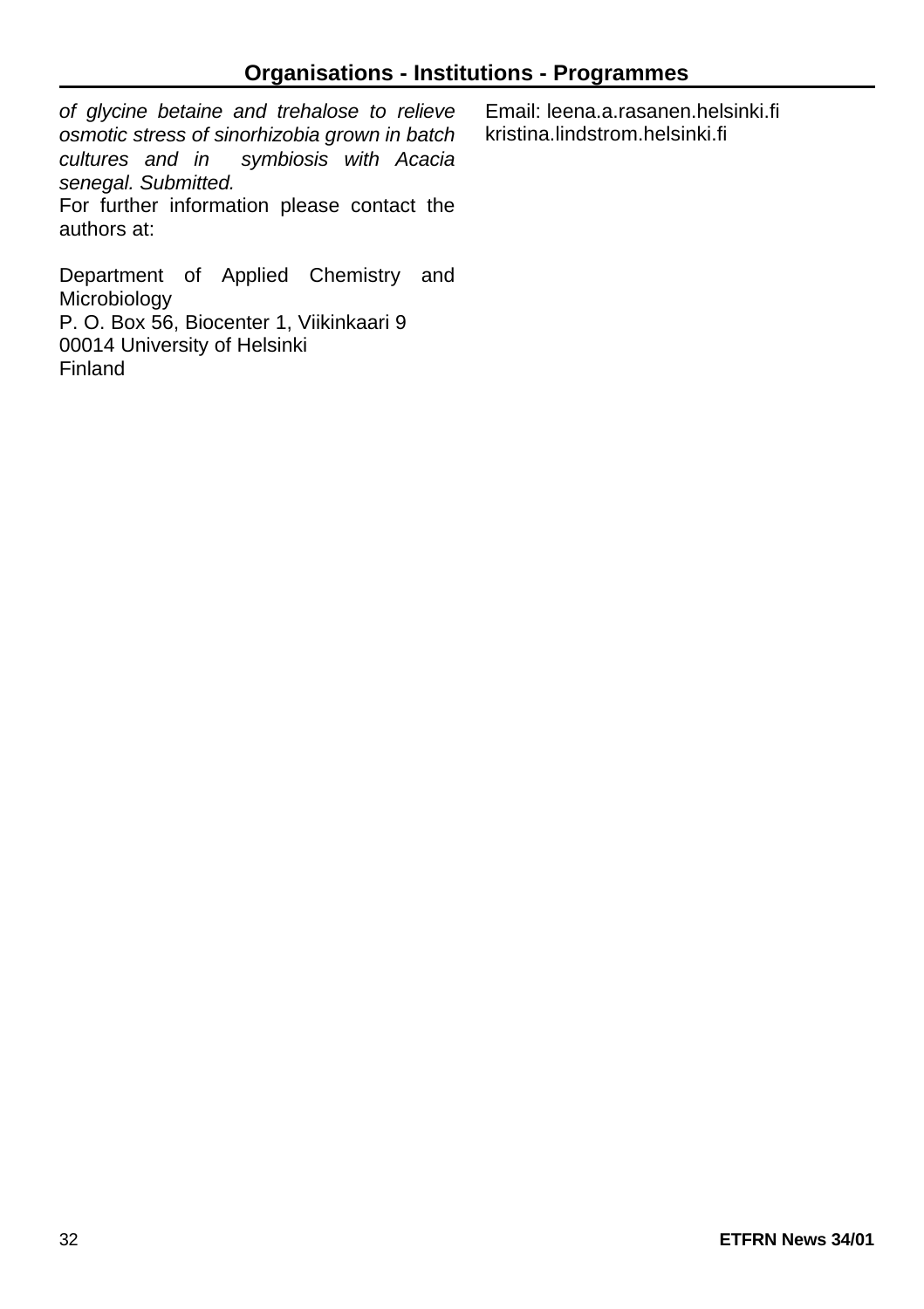# **SOURCES OF FUNDING FOR ACTIVITIES IN THE FORESTRY SECTOR**

#### *Adrian Whiteman*

As part of the international dialogue on forestry, countries have concluded that international organisations could play an important role by disseminating information about sources of funding for sustainable forest

management (Report of the Intergovernmental Forum on Forests - fourth session, paragraphs 20 to 31). In response to this, FAO has started a small pilot project to improve public access to information about sources of funding for activities in the forestry sector. As a first step, a small database had been produced, describing some of the types of funding that are available. Currently, it only includes a very small number of funding organisations and it is limited to organisations that have placed information about funding on the internet. However, in addition to funding for "traditional" forestry projects, the database also includes information about funding for a range of other activities that could contribute to sustainable

forest management (e.g. grants for overseas study and training, grants for feasibility studies). We estimate that this could grow to 200-300 sources(and probably twice this if national sources of funds were to be included).

The database has been loaded onto the FAO website for demonstration purposes,testing and evaluation and can be accessed at:

http://www.fao.org/forestry/finance/sources Before taking this any further, FAO would welcome comments about how useful this information might be and suggestions for improvement. For example: should it include national as well as international sources of finance; is the classification system right (by country, by type of funding, by subject/activity, by target group etc.); are the descriptions (under "more information") too long or too short; should it include nonweb-based information sources; should it be disseminated by other means as well (hard-copy, CD-Rom)? We would, of course, also welcome any suggestions for other sites to include in the database.

Please send any comments that you might have to catarina.moore@fao.org. Thanks.

**CARBON CYCLING TERMINOLOGY IN INTERNATIONAL PROCESSES - CONTRIBUTION OF TERMINOLOGY SCIENCE FOR A BETTER MUTUAL UNDERSTANDING ON INTERNATIONAL LEVEL**

IUFRO's terminology project SilvaVoc calls for co-operation in a forest terminology project on carbon cycling. The aim is to prepare a multilingual glossary on carbon cycling of approximately 300-400 terms in the official IUFRO languages: English, French, Spanish and German.

Special emphasis is placed on terms and definitions, which may cause confusion because of diverging national interpretation. An invitation letter calling for co-operation and input is presently circulated to International Organizations and Processes and forestry institutes. In order to assess the regional differences in definitions and meaning it is most important to identify partners and colleagues with different linguistic environments and mother tongues.

*Please inform the SilvaVoc Coordinator Renate Prüller at prueller@forvie.ac.at*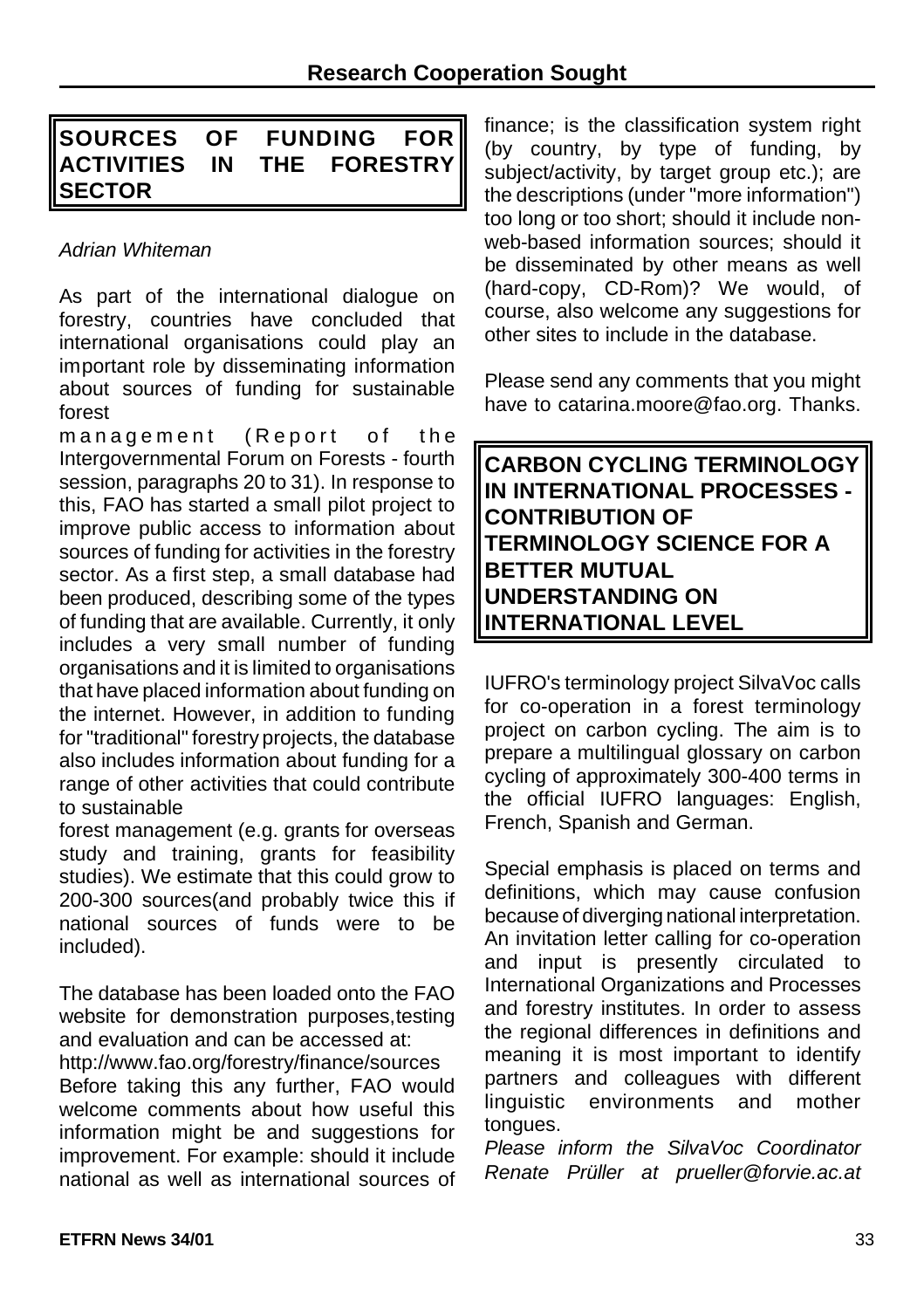*about your expertise and interest to contribute in this initiative*.

# **PCTOC INVITES REVIEW ARTICLES ON FOREST TREE BIOTECHNOLOGY**

#### *By S. Mohan Jain*

Plant biotechnology, including genetic modification, plant molecular and developmental biology and plant tissue culture, is making tremendous progress. The micropropagation industry produces worldwide hundreds of millions of high–quality, disease-free plants per year. Transgenic plants are in the field and genetic maps of several crops have been developed. Many useful mutant varieties have been obtained by induced mutations, and molecular markers are becoming an indispensable tool in the breeding of many crops. At the same time, public concerns have been raised about ethics, environment and health, and about patenting and commercialisation of biotechnology.

Large numbers of research papers are being published in numerous international and national journals. Often it is difficult to keep track of publications in the large pool of journals. Review articles are immensely helpful to researchers and students in updating their knowledge on a given subject, in integrating the present body of knowledge and in directing implicitly or explicitly future research. Therefore, *Plant Cell Tissue and*

*Organ Culture* (PCTOC) will publish review papers under the name Reviews of Plant Biotechnology and Applied Genetics. Most will cover biological and agricultural aspects. However, the reviews will also deal with ethical, socioeconomic, and environmental dimensions of plant biotechnology, as well as with current debates on future lines of research and short commentaries on recent scientific events.

We aim to include one or two reviewsin each issue of PCTOC. The present, double issue contains only reviews. We call upon colleagues to contribute review articles to PCTOC.

For advice or any further information please contact the science editor of PCTOC responsible for reviews:

S. Mohan Jain

FAO/IAEA Joint Division International Atomic Energy Agency Room A-2206, Box 100 Wagramerstrasse 5 A-1400 Vienna, Austria Phone + 43 1 2600 21623 Fax + 43 1 26007 Email: S.M.Jain@iaea.org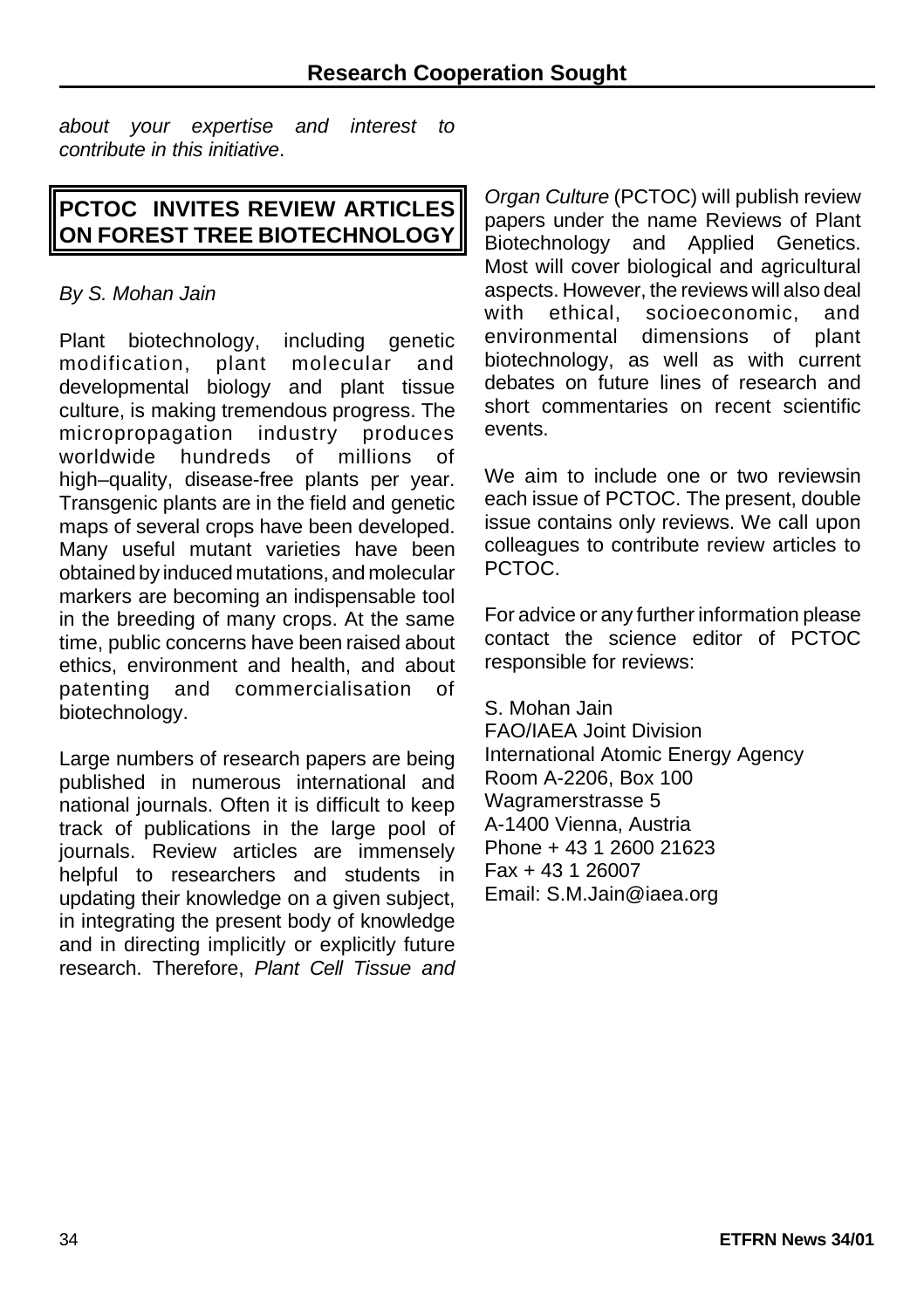#### *By Jelle Maas*

The International Plant Genetic Resources Institute (IPGRI) is a Centre of the Consultative Group on International Agricultural Research (**CGIAR**) located in Maccarese, Italy. Its mandate is to advance the conservation and use of genetic diversity for the well-being of present and future generations. The IPGRI programme on Forest Genetic resources may be found at: **www.ipgri.org/programmes/grst/FGR/home.htm**. IPGRI publishes 'Backgrounders' short notes giving basic information on IPGRI and plant genetic resources, including a sheet on Genetically Modified Organisms (GMOs).

**http://www.ipgri.org/institute/pawareness.htm**. More information on the institute and its activities are available at **http://www.ipgri.org**/

Danida Forest Seed Centre (DFSC) provides technical support to developing countries in the fields of procurement and handling of seed of tropical and subtropical tree species. basic tree improvement and conservation of forest gene resources. **http://www.dfsc.dk/**

The FAO Forest genetic resources programme **http://www.fao.org/forestry/FOR/ FORM/FOGENRES/homepage/fogene-e.stm** provides access to the REFORGEN database **www.fao.org/forestry/foris/reforgen/index.jsp** on forest genetic resources; the bulletin Forest Genetic Resources **http://www.fao.org/forestry/ FOR/FORM/FOGENRES/genresbu/genbul-e.stm** and other relevant publications.

Dendrome: **http://dendrome.ucdavis.edu/** is a collection of forest tree genome databases and other forest genetic information resources for the international forest genetics community. It includes the IUFRO World Directory of Forest Geneticists and Tree Breeders at: **http://dendrome.ucdavis.edu Colleague/index.html**. The Agricultural Research Service (ARS) Genome Database

Resource (GDR) at Cornell University, New York hosts this collection of crop databases **http://ars-genome.cornell.edu**/

The CATIE (Latin American Centre for Research and Education on Tropical Agronomy and Natural Resources – based in Costa Rica) website has details (in Spanish) on the CATIE biotechnology laboratory, as well as on project activities including 'Development of micropropagation strategies to support improvement and conservation of forest species'. Please see:

**http://www.catie.ac.cr/investigacion /investigacion.asp?pagina=proyectos**

CATIE also provides a searchable database on seed resources for forest species: **http://www.catie.ac.cr/proyectos/prosefor/bas e/semillas.htm**

The projects 'Distribution of genetic diversity in tree species from the neotropics based on DNA fingerprinting assays: Implications for conservation, sustainable utilization and management', and the follow-up project: Assessment of levels and dynamics of intra-specific genetic diversity of tropical trees for conservation and sustainable management **http://www.nbu.ac.uk/inco/** are funded by the European Commission's DG Research International Cooperation Programme. The institutions collaborating on the projects are: the Centre for Ecology and Hydrology (CEH) in Scotland; CATIE; INRA stations in Bordeaux, Guadeloupe and Kourou; the Federal University of Rio de Janeiro and INPA in Brazil; and the Flemish Interuniversity Institute for Biotechnology. Please see **http://www.nbu.ac.uk/inco/ partners.htm** for contact details.

CAMCORE **http://www2.ncsu.edu/camcore/** is the Central America and Mexico Coniferous Resources Cooperative. The website is located at the College of Forest Resources,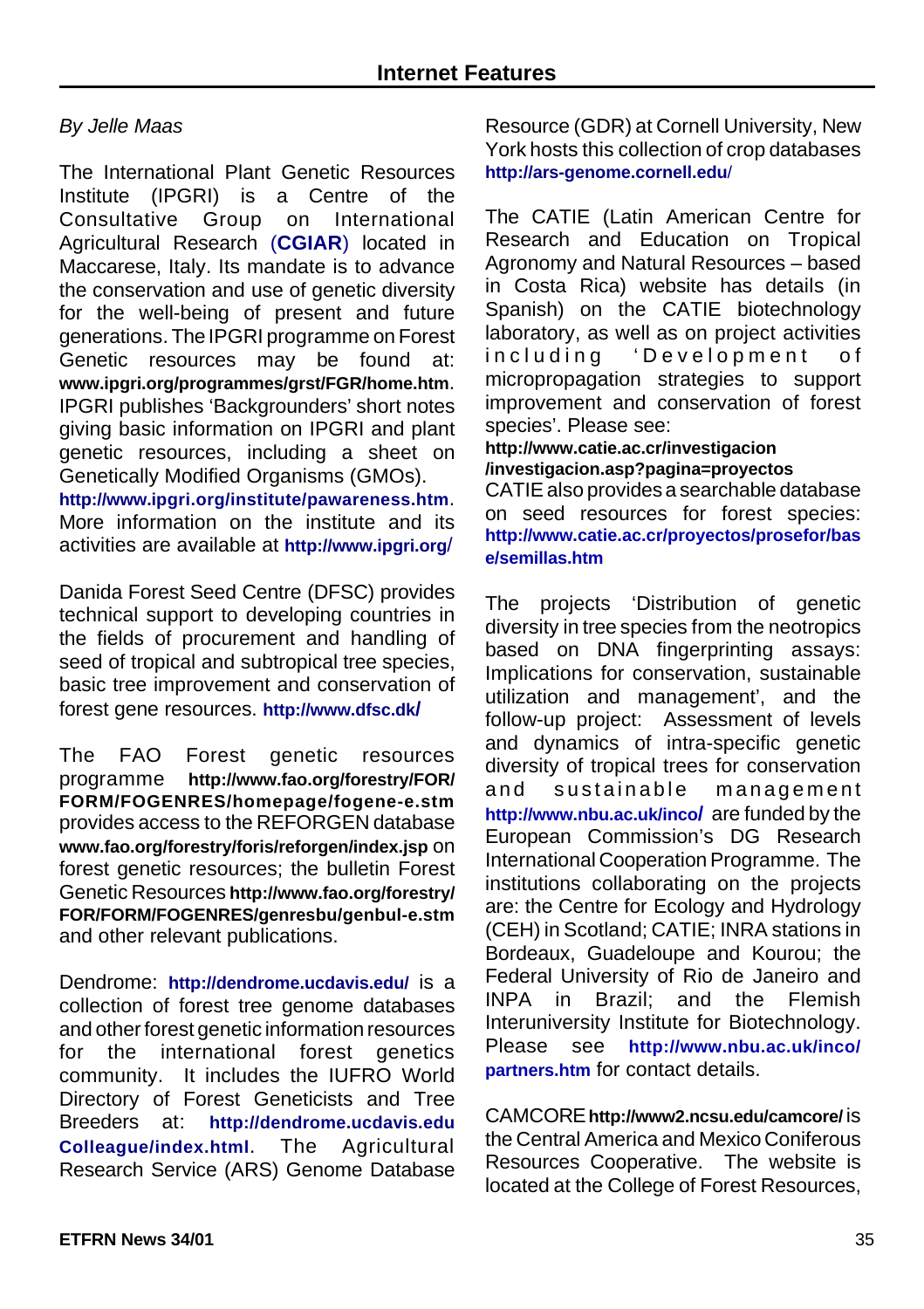North Carolina State University, in Raleigh, NC. The objective of the cooperative is: "to conserve, test, and improve forest species in the tropics and subtropics for the benefit of humankind."

The Australian Tree Seed Centre (ATSC) is a central contact point for seed and information about the woody component of Australia's floral biodiversity. ATSC is part of CSIRO (Australian Commonwealth Scientific and Industrial Research Organisation) Forestry and Forest Products and has been Australia's national tree seed bank for over 30 years. **http://www.ffp.csiro.au/tigr/atscmain/index.htm**

The European Forest Genetic Resources Programme (EUFORGEN) is a collaborative programme among European countries aimed at ensuring the effective conservation and the sustainable use of forest genetic resources in Europe **http://www.ipgri.cgiar.org/networks/ euforgen/euf\_home.htm.**EUFORGEN operates through networks in which forest geneticists and other forestry specialists meet and work together to analyze needs, exchange experiences and develop conservation methods for selected species, including Mediterranean oaks,*Populus nigra,*European conifers, 'Noble hardwoods' and 'Social Broadleaves' (Temperate oaks and beech).

EBNIC is the European Biotechnology Node for Interaction with China, a virtual organisation aiming to assist European scientists and industries**. http://www.ebnic.org**

IPNI (International Plant Names Index) is a database of the names and associated basic bibliographical details of all seed plants. It is the product of a collaboration between Royal Botanic Gardens, Kew, Harvard University Herbaria and Australian National Herbarium **http://www.ipni.org/**

The internet based Information System on Genetic Resources (GENRES) is maintained by the Information Centre for Genetic Resources (IGR) at the German Centre for Documentation and Information in Agriculture (ZADI). GENRES connects the centralized meta, factual and evaluated data on genetic resources in Germany at the IGR with the decentralized data existing in institutions involved in GENRES.

#### **http://www.genres.de/genreadk/genres\_int/ index-e.htm**

'Elaboration of recommendations for sustainable forestry to protect the genetic variation of forest tree and shrub species' is a project funded by the German Federal Ministry of Food, Agriculture and Forestry aimed at analysing the influence of forest management on the genetic variation of forest tree and shrub species. **http://www.rrz.uni-hamburg.de/OekoGenetik/ Projects/P\_Bernd.htm**

The Centre for Genetic Resources, the Netherlands CGN at:

**http://www.plant.wageningen-ur.nl/about /Biodiversity/Cgn/** is part of Plant Research International at:

**http://www.plant.wageningen-ur.nl**/. CGN executes the national plant genetic resources programme for food and agriculture of the Netherlands and holds collections of several agricultural and horticultural crops.

The Biodiversity and Genetic Resources (BIO) programme of CIFOR **http://www.cifor.cgiar.org/research/ conservation**/ is designed to facilitate improvements in the sustainable use of forest biological diversity at the landscape scale. This will result from an improved capability to assess biodiversity and new insights into relationships between human interventions, biodiversity and ecosystem processes.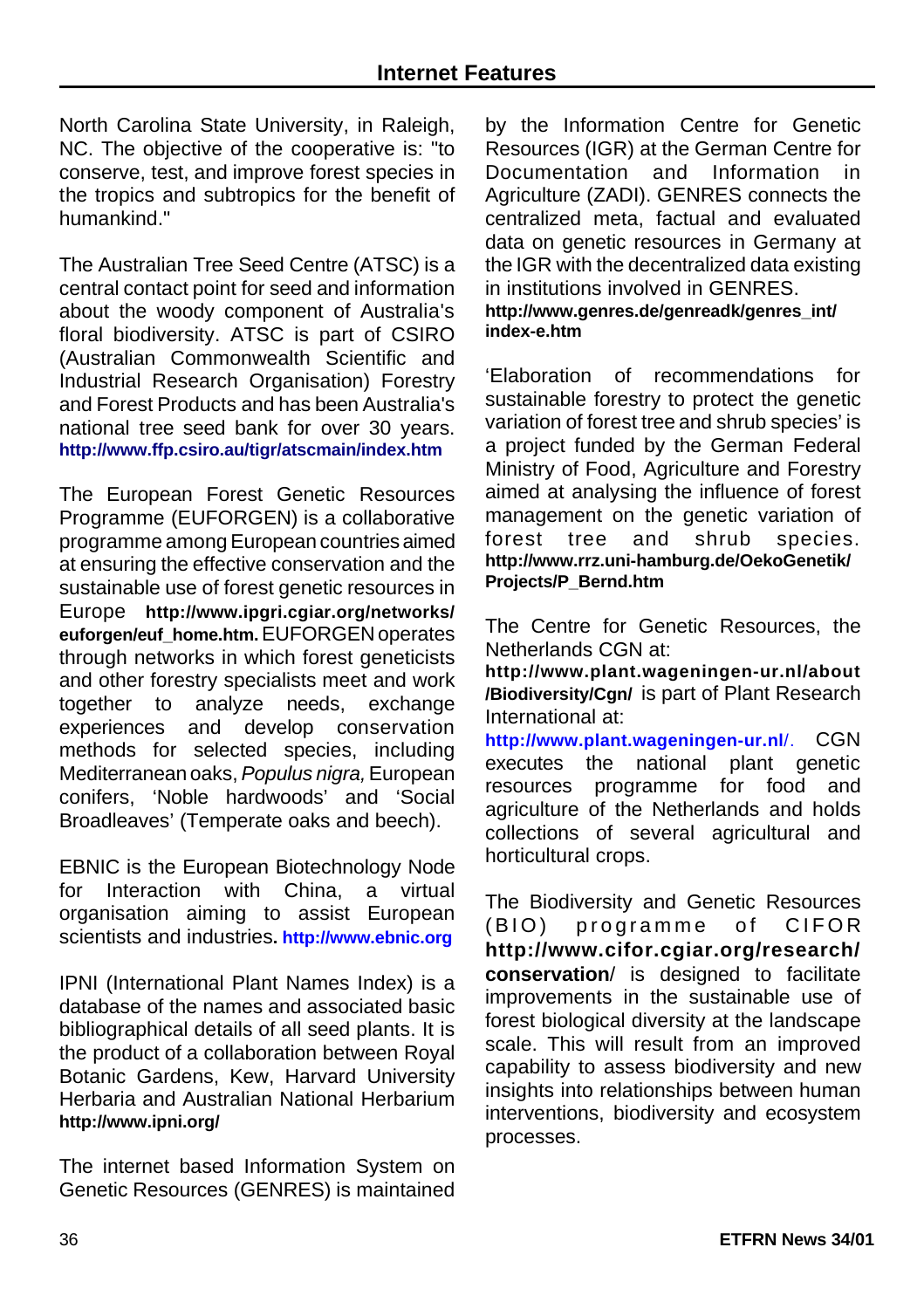**INTERNATIONAL TROPICAL TIMBER ORGANIZATION (ITTO) FELLOWSHIP PROGRAMME (FREEZAILA H FELLOWSHIP FUND)**

# **OBJECTIVE**

To develop human resources and enhance professional expertise in member countries in tropical forestry, tropical timberindustries and related disciplines, with a view to promoting sustainable management of tropical forests, efficient utilization and processing of tropical timber, and better economic information on the international trade in tropical timber.

# **ELIGIBLE ACTIVITIES**

- a. Participation in short term training courses, training internships at industries, research and educational institutions, study tours, lecture/demonstration tours and international/regional conferences:
- b. Technical document preparation, publication and dissemination, such as manuals and monographs;
- c. Small grants for post graduate studies.

#### **AWARD**

The maximum amount for a fellowship award is US\$10,000. Budget Guidelines are provided in the application form. Please note the nonallowable costs, equipment purchase, personnel hiring and health insurance. For post-gradate studies, only a partial tuition fee or a small research grant can be provided.

#### **ELIGIBILITY**

- 1. Only nationals of ITTO Member countries are eligible to apply\*/.
- 2. Awards are to be made to individuals not to institutions.

3. ITTO Fellowship awardees may not again apply for an ITTO Fellowship Award, within two years of receiving an award and submitting to the Secretariat his/her final report on the activity for which the award was made.

#### **APPRAISAL**

Applications are appraised by a Fellowship Selection Panel which meets during the Sessions of the International Tropical Timber Council (ITTC) in May and November each year. The Panel comprises six individuals, three from producer member countries and three from consumer member countries, and is chaired by the Vice-Chairman of the ITTC.

#### **DEADLINES**

Deadlines for receipt of the completed application are:

*13 March 2002 for the 32nd Session of the ITTC (13 – 18 May 2002*) and

*4 September 2002 for the 33rd Session of the ITTC (4 - 9 November 2002).*

Applicants are advised that fellowship activities should begin no sooner than July 2002 for the March deadline and December 2002 for the August deadline.

#### **APPLICATION AND SUBMISSION**

Application forms are available in English, French, and Spanish. Please write to the following address to request or submit the completed applications.

The Executive Director International Tropical Timber Organization Pacifico-Yokohama 5F, 1-1-1, Minato-Mirai, Nishi-ku Yokohama 220-0012, JAPAN Tel: (81-45) 223-1110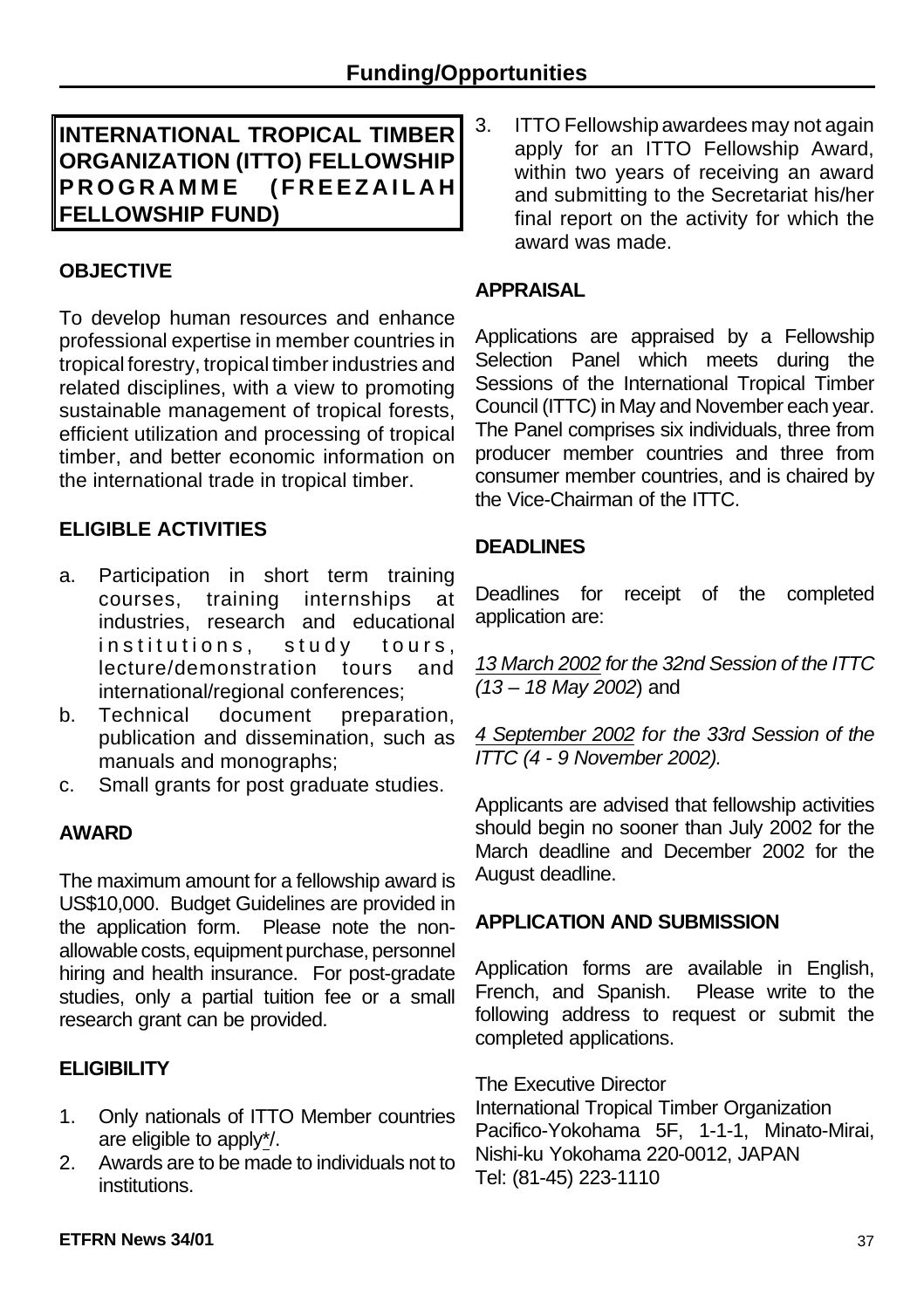Fax: (81-45) 223-1111 E-mail: itto@itto.or.jp *Homepage: http://www.itto.or.jp ITTO Member Countries as of 1 July 2001 are:*

#### *Producers:*

*Bolivia, Brazil, Cambodia, Cameroon, Central African Republic, Colombia, Congo Côte d'Ivoire, Democratic Rep. of the Congo Ecuador, Fiji, Gabon, Ghana, Guyana Guatemala, Honduras, India, Indonesia, Liberia, Malaysia, Myanmar, Panama,Papua New Guinea, Peru, Philippines, Suriname, Thailand, Togo,Trinidad & Tobago,Vanuatu, Venezuela.*

#### *Consumers:*

*Australia,Austria,Belgium-Luxembourg, Canada, China, Denmark, Egypt, European Union, Finland, France, Germany, Greece, Ireland, Italy, Japan, Nepal, Netherlands, New Zealand, Norway, Portugal, Republic of Korea, Spain, Sweden, Switzerland, United Kingdom, United States of America.*

# **SEARCH FOR PhD POSITION**

Johannes Füüssel has a MSc. in Environmental Forestry (Bangor, UK), International Land-Management (Witzenhausen, FRG) and a postgrade in Ecology (Tüübingen, FRG). He has 12 years oversee- experience and momentary is focusing practical work with his consultancy ''Eco~Tierra'' on autochthonous vegetables and grains for food- security (mainly ''Breadnut-Tree'': *Brosimun alicastrum* and ''Spinach-Tree'':

*Cnidoscolus urens* & *C. chayamansa*) in communities near Masaya, Nicaragua, in collaboration with ''Terre des hommes-Italia''. Both species have been basic food of the Central American Maya- culture.

Mr. Füüssel is looking for a PhD position to research this topic:

- Wild and Maya- cultivated populations of *B. alicastrum*: Yield, initial growth pattern, nitrogen fixation, nutritional value etc.
- Botanical revision of the six or more morphologically significantly different *C. urens* and *C. chayamanse*. Possible reclassification in species and/or variants and cultivars: Yield, growth pattern, propagation, nutritional value, nitrogen fixation etc.
- Socio-economic, historical and religious reasons for discontinue of cultivation and use of these crops in post- colonialist times.
- Potential as agroforestry and NTFP crops in modern agriculture and nutrition.

The practical fieldwork of this PhD would be the natural distribution and historical cultivation centre of these two species, Central America, but other countries may be considered for introduction by provenance- trials.

You may learn more about the work of Mr. Füüssel and revise his CV at www.ecotierra.com or contact him directly at eco@ibw.com.ni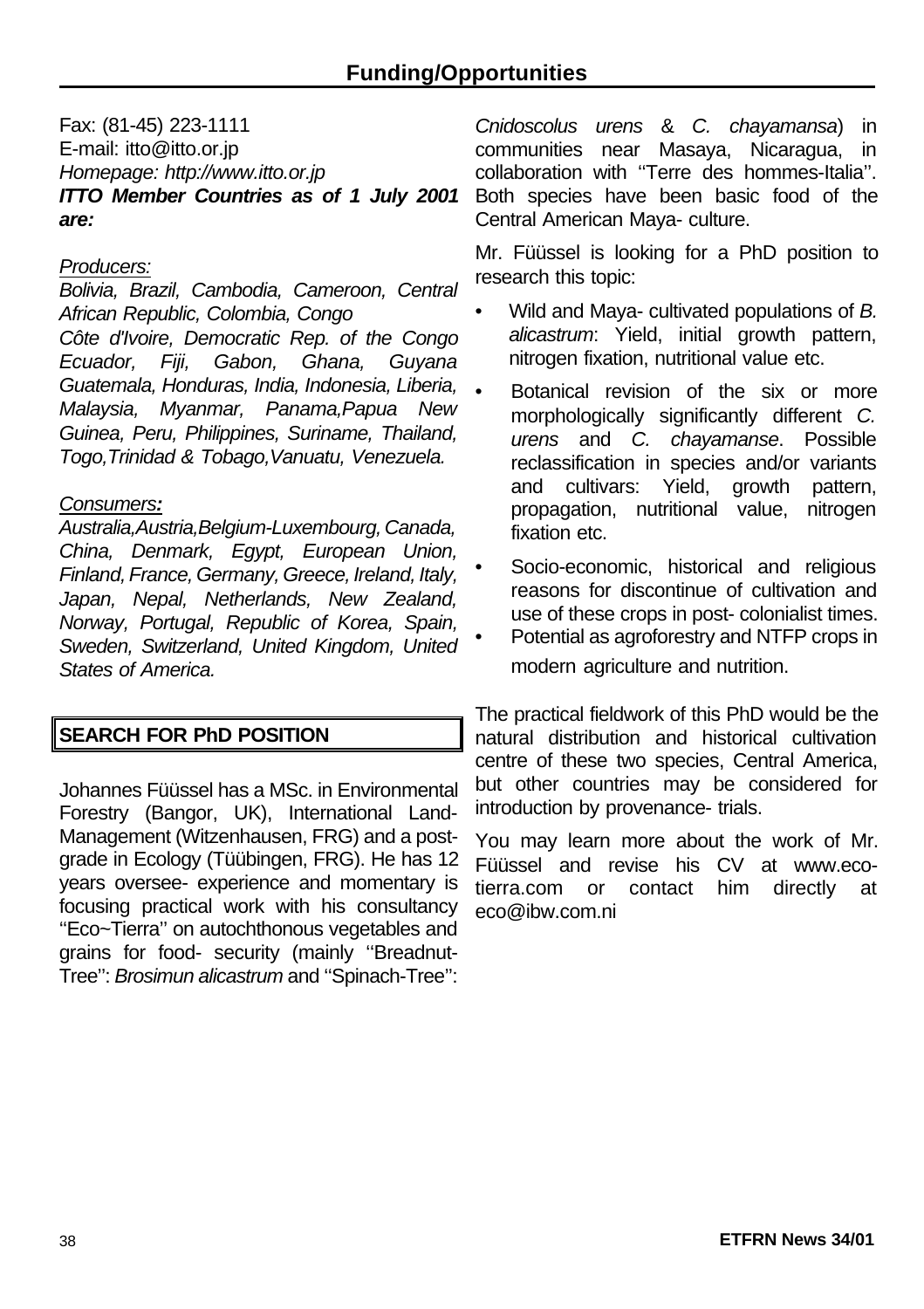# **NEW ACTION PLAN FOR ITTO**

YOKOHAMA, JAPAN, 3 November 2001: ITTO's course has been charted for the next five years under the new 'Yokohama Action Plan', announced today by the International Tropical Timber Council.

The Plan, which spans 2002-2006, was developed after wide consultation between Member governments, environmental nongovernmental organizations, the timber trade and industry, and other international organizations. Its aim is to accelerate progress towards achieving exports of tropical timber and timber products from sustainably managed sources and it sets six major goals.

- Improving transparency of the international timber market;
- Promoting tropical timber from sustainably managed sources;
- Supporting activities to secure the tropical forest estate;
- Promoting the sustainable management of tropical forests;
- Promoting the increased and further processing of tropical timber from sustainable sources; and
- Improving industry's efficiency of processing and utilization of tropical timber form sustainable sources.

According to the Council Chair, Dr. Josefina Takahashi, the new Action Plan reflects the broad scope of the Organization.

"We have set a challenging agenda," she said."But achieving sustainable tropical forest management and a sustainable timber trade requires nothing less".

According to Dr. Takahashi, member countries will need to increase their efforts if they are to make more rapid progress.

"Producer members will need to work harder

to raise their capacity to manage their forests sustainably and to develop sustainable and profitable forest industries," she said. "Consumer members will need to increase their support for these efforts, both through direct assistance and through facilitating the trade of timber from sustainable sources. And the Organization itself will need to be highly energetic if it is to maintain its high standards in the face of what will undoubtedly be an increased workload".

*For more information contact: Mr. Collins Ahadome, ITTO Secretariat; itto@itto.or.jp*

# **THE NETWORK FOR NATURAL GUMS AND RESINS IN AFRICA (NGARA)**

Natural gums and resins are among dryland resources in Sub-Saharan Africa that contribute to improved livelihoods of local communities in terms of food security, income generation and foreign exchange earnings. These resources also contribute to the amelioration of the environment. The increasing health consciousness among consumers internationally also favours their increased use.

The development of these resources and commodities is key to sustainable management and development of the drylands, which, due to harsh environmental conditions, have fewer options. However, irregularity of supply of these commodities accompanied by widely fluctuating prices and variable product quality has resulted in unfavorable longterm effects on the demand of these commodities. A coordinated strategy is therefore needed among producing countries and partners to take advantage of available opportunities and address the constraints.

Various initiatives have been undertaken since the mid nineties on how the plant gums and resins sector could be developed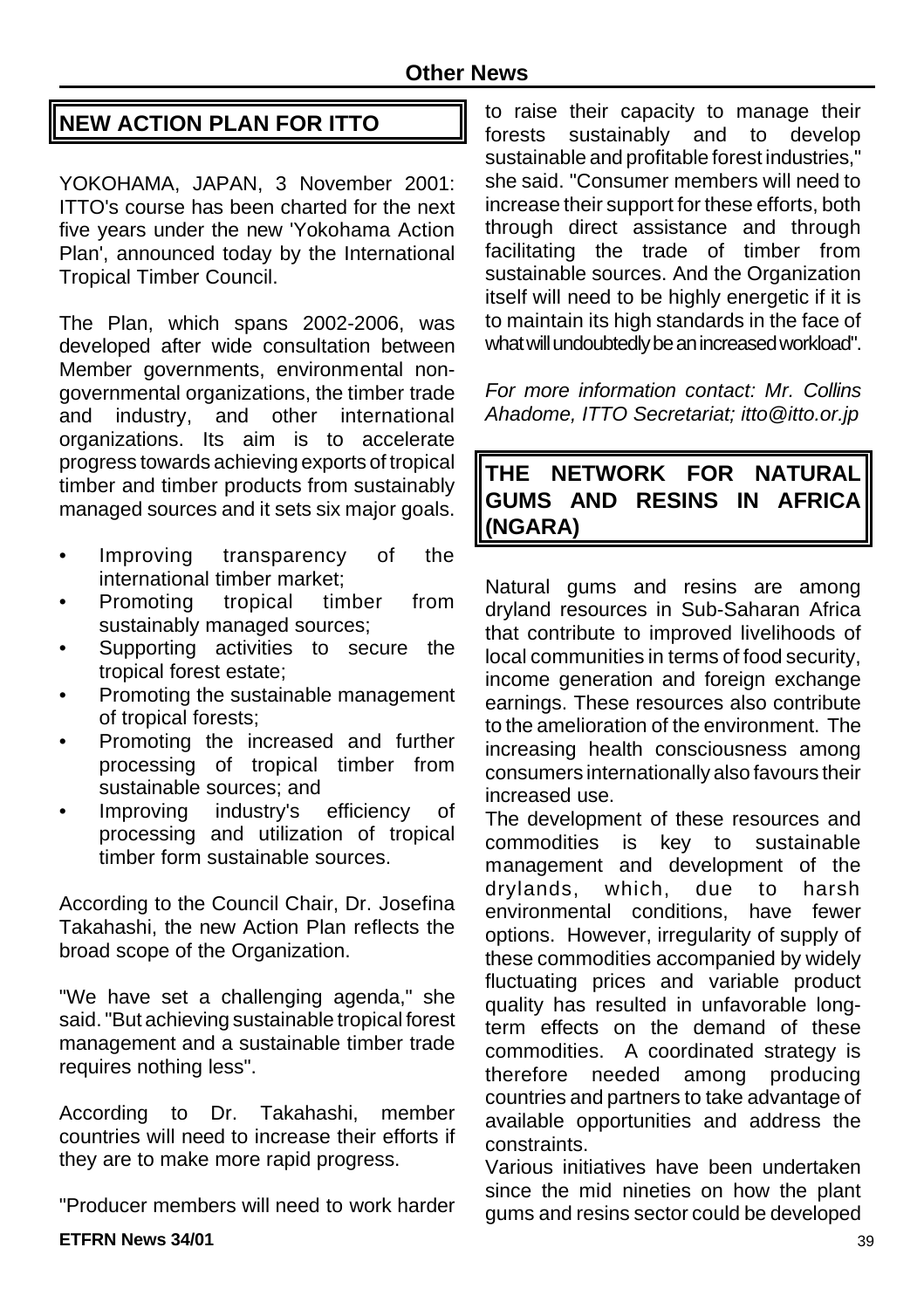to enhance food security, rural development and poverty alleviation in sub-Saharan Africa. One such initiative was the organisation of an inaugural workshop for producing countries and partners held in October 1997 in Nairobi, Kenya during which issues on the conservation, management and utilisation of plant gums, resins and essential oils were discussed and concrete recommendations made. A key recommendation of that workshop was the creation of a regional network to enable countries develop their own system of sustainable production, marketing and improvement of their products to international standards. A follow-up workshop was held in May, 2000 in Nairobi, Kenya where **the Network for Natural Gums and Resins in Africa (NGARA)** was established.

NGARA's mission is to assist in formulating a co-ordinated strategy for African producing countries and partners in the sustainable development of their natural gum and resin resources for improving rural livelihoods and environmental conservation. Its goal is to position African producer countries and partners as major global players in the production, processing and marketing of natural gums and resins.

The network's major objectives are:

- To promote exchange of information on production, marketing, processing and quality control among producer countries as well as with partners.
- To facilitate access to technological development and training.
- To support relevant research in the key areas of the sector.
- To promote the links between the primary producer, processor and end user.

Activities include creation of relevant databases, information dissemination and promotional activities; training and capacity building; and research and technology development.

NGARA was initially established with a membership of ten countries from sub-

Saharan Africa which produce plant gums and resins (those who participated in the Nairobi workshop of May 2000). However, membership is by application from countries in sub-Saharan Africa which produce the commodities and organizations involved in the development of the resources and/or commodities.

The network has a steering committee comprising: representatives from three focal points (West and Central Africa, Eastern Africa and Southern Africa), experts on marketing and quality control and international observers (represented by FAO and the Association for the International Development of Natural Gums [AIDGUM]).

Each member country is represented by a national coordinator. The day-to-day activities are handled by a regional secretariat based at the Kenya Forestry Research Institute (KEFRI), Nairobi, Kenya. Currently, NGARA is working on a regional Project for member countries named "The Acacia operation " to be financed through FAO. The project's goal is to strengthen NGARA's structures for effective development of the gums and resins subsector among member countries in the framework of combating desertification. This represents just one of the initial activities.

For more information contact The NGARA Secretariat, P. O. Box 30241, Nairobi, Kenya. Tel: 254 154 32353,Fax: 254 154 32844 Email: kefri@wananchi.com or kefri@arcc.or.ke

# **PROTA FIRST INTERNATIONAL WORKSHOP**

PREMIER ATELIER INTERNATIONAL 23-25 September 2002, Nairobi, Kenya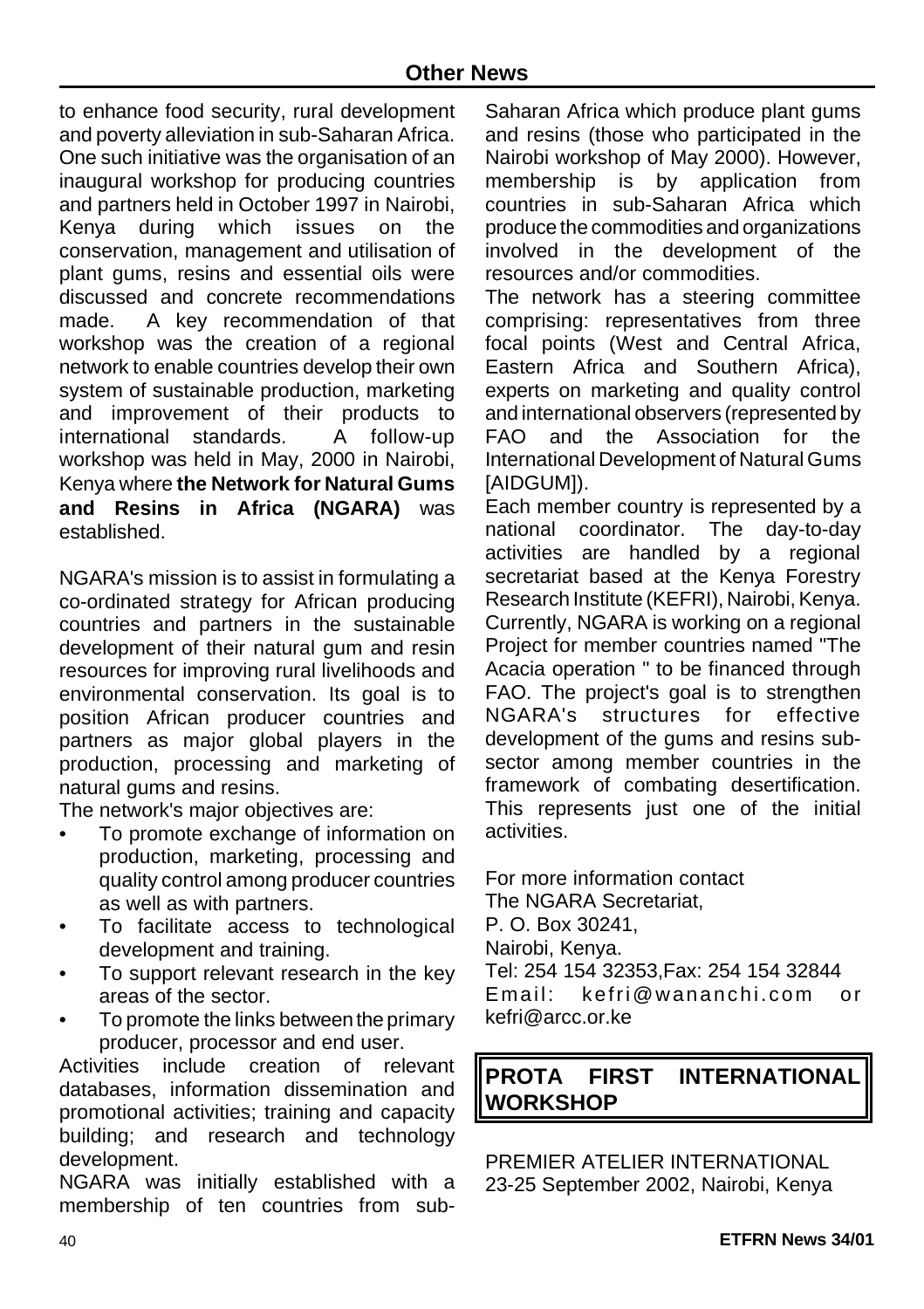#### **First Announcement**

Organizer: PROTAProgramme, Wageningen University, The Netherlands

PROTA will be the subject of an International Workshop to review the progress made, and to reach international consensus on the structure,organization, activities, and finances of the First Implementation Phase 2003-2007.

The workshop is a forum for scientists, policymakers and donors, in order to highlight the importance of the Plant Resources of Tropical Africa through Commodity Group Reports, Country Reports and Plant Resources Reports; to review the progress made in the Phase 2000-2002 towards international cooperation, the documentation and information system, and the publication of the monographs; to make the recommendations for the Implementation Phase 2003-2012 on all aspects of the programme including organization, manpower, finances, publication policy and the databank.

#### **PROGRAMME OUTLINE**

#### **Section 1: General**

Invited papers on the many facets of the PROTA programme; its relation with new trends in agricultural, silvicultural and environmental policies and new developments in information technology

#### **Section 2: Commodity Group Reports**

Invited papers on general aspects of a number of Commodity Groups, like 'Cereals and Pulses', 'Vegetables','Timbers','Auxiliary plants' and 'Medicinal plants'.

#### **Section 3: Country Reports**

Invited papers on the plant resources of the various parts of Tropical Africa,, based on the documentation work of the PROTA Regional and Country offices.

# **Section 4: Plant Resources Reports**

Contributed papers (Posters) on subgroups of plant resources, in particular treatment of the ecology, agronomy/management, uses and improvement of neglected and potentially important species.

#### **Section 5: Phase 2003-2012**

Working Groups and Plenary discussions on organization, financial aspects,<br>publication policy and databank. publication policy and databank. Formulation of recommendations

#### **Excursion**

Half-day field-trip to interesting projects on plant resources in the surroundings of Nairobi

#### **PREREGISTRATION**

In view of the Workshop objectives, attendance will be limited to a maximum of 150 participants, to allow a close interaction between the participants from research and the public sector. Persons wishing to participate in the Workshop, please complete the Preregistration Form, and return it to the Secretariat PROTA FIRST INTERNATIONAL WORKSHOP.Some financial assistance may be available for delegates from institutions in Tropical Africa.

#### **CONTRIBUTED PAPERS**

Authors of contributed papers (Section 4) should enclose an abstract of 200 words or less with the Preregistration Form.

Authors of accepted papers will be invited to display the paper in a Poster Session and to submit a one-page summary for publication in the Workshop Proceedings

#### **SECOND ANNOUNCEMENT**

Details on venue, programme and logistics will be communicated in the Second Announcement, scheduled for March 2002

#### AIRMAIL TO: Secretariat,

Prota First International Workshop, c/o ICRAF,P.O. Box 30677,Nairobi,Kenya. Email: prota@pros.dpw.wag-ur.nl http://www.prota.org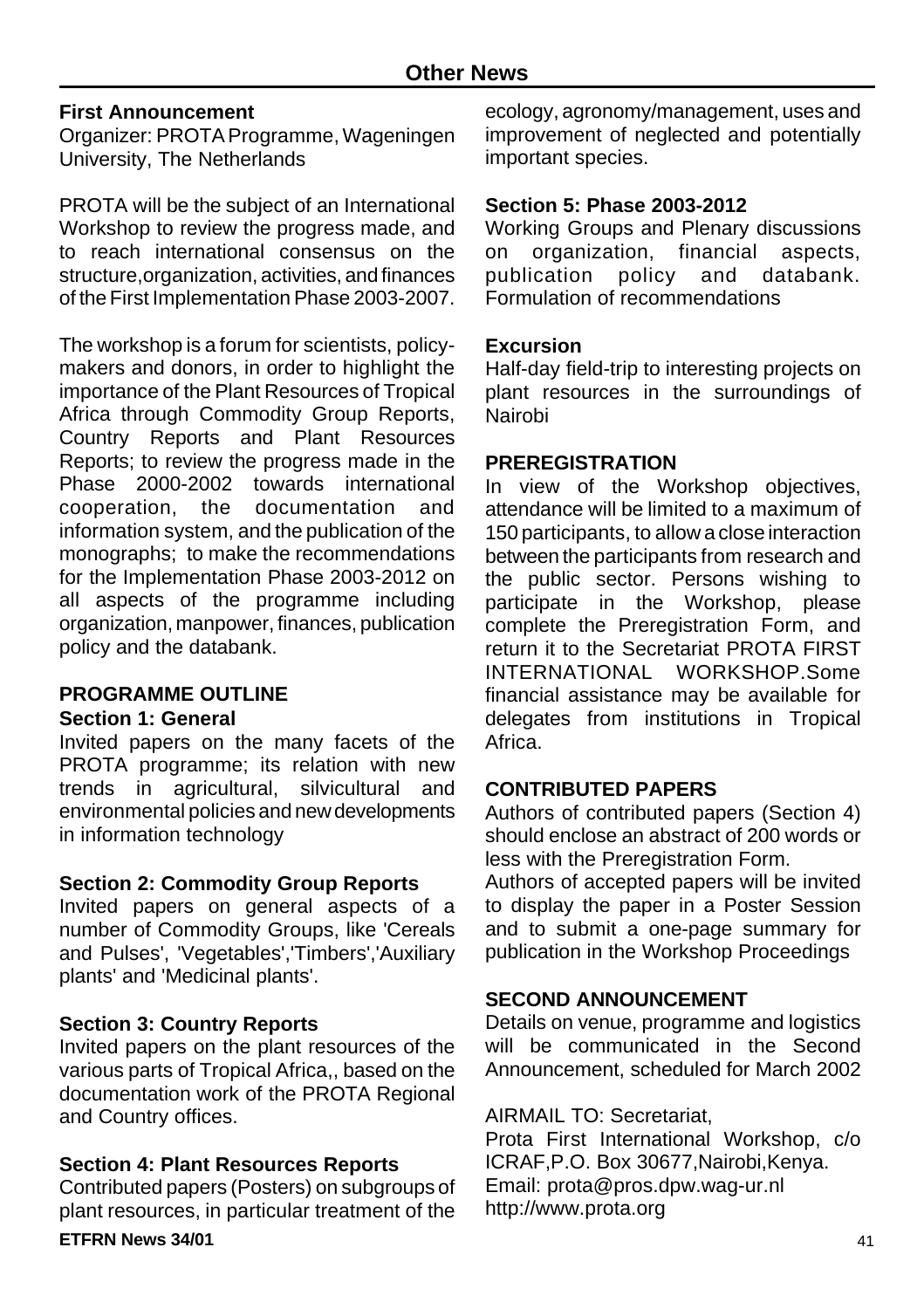# *FERN REPORT:* **BEHIND THE LOGO: AN ENVIRONMENTAL AND SOCIAL ASSESSMENT OF FORES T CERTIFICATION SCHEMES**

FERN has produced a report based on case studies by WWF France, Taiga consulting, Taiga Rescue Network, Robin Wood, NRDC, FERN, Finnish Nature League and Greenpeace International. The report compares the four biggest forest certification schemes - the Forest Stewardship Council (FSC), the Pan-European Forest Certification (PEFC), the Canadian Standards Association's Sustainable Forest Management Standard (CSA) and the Sustainable Forestry Initiative (SFI), and analyses strengths and flaws of each scheme.

FERN aims to provide companies, governments and NGOs with the facts needed for informed decision-making.

FERN concludes that the Forest Stewardship Council is currently the only independent and credible certification scheme on the market, though it is also not perfect.

The report is available from FERN at Fosseway Business Centre 1C, Stratford Road Moreton-in-Marsh UK - GL 56 9NQ Tel: +44 1608 652 895 Fax: +44 1608 652 878 sara@gn.apc.org **www.fern.org**

# **AVAILABILITY OF FOREST SEEDS ON THE INTERNET**

In order to offer producers and consumers of forest seeds a useful and powerful

instrument, CATIE has established a

database of forest seeds to facilitate commercialisation, exchange and consultation. The project was started in 1998 with the collaboration of the CATIE's Banco de Semillas Forestales and the Unidad de Ínformatica.

The database contains detailed information on each distributed forestry or agroforestry species and provides data of the companies involved in the distribution of the seeds. The database can be accessed in two ways:

- It is possible to derive information on the availability of seeds of a particular species, either using the common name or scientific name, or
- If one does not know which species, would be required, it is possible to execute "advanced searches" indicating the site conditions and the benefits that one hopes to derive from the species (timber, ornamental, etc.).

The database also provides access to other databases of forest seeds.

To date, information is available on more than 10 other databases and companies providing data on more than 100 species. The information is updated directly by the users on the Internet. All people interested, both consumer and producer of forest seeds, are invited to benefit from this service. You may visit the database through the following link:

#### **www.catie.ac.cr/proyectos/prosefor /base/semillas.htm**

If you are interested in incorporating the information of the seeds that your company distributes, please mail to arodrigu@catie.ac.cr ;

wvasquez@catie.ac.cr or bsf@catie.ac.cr. A username and access code will be assigned to you.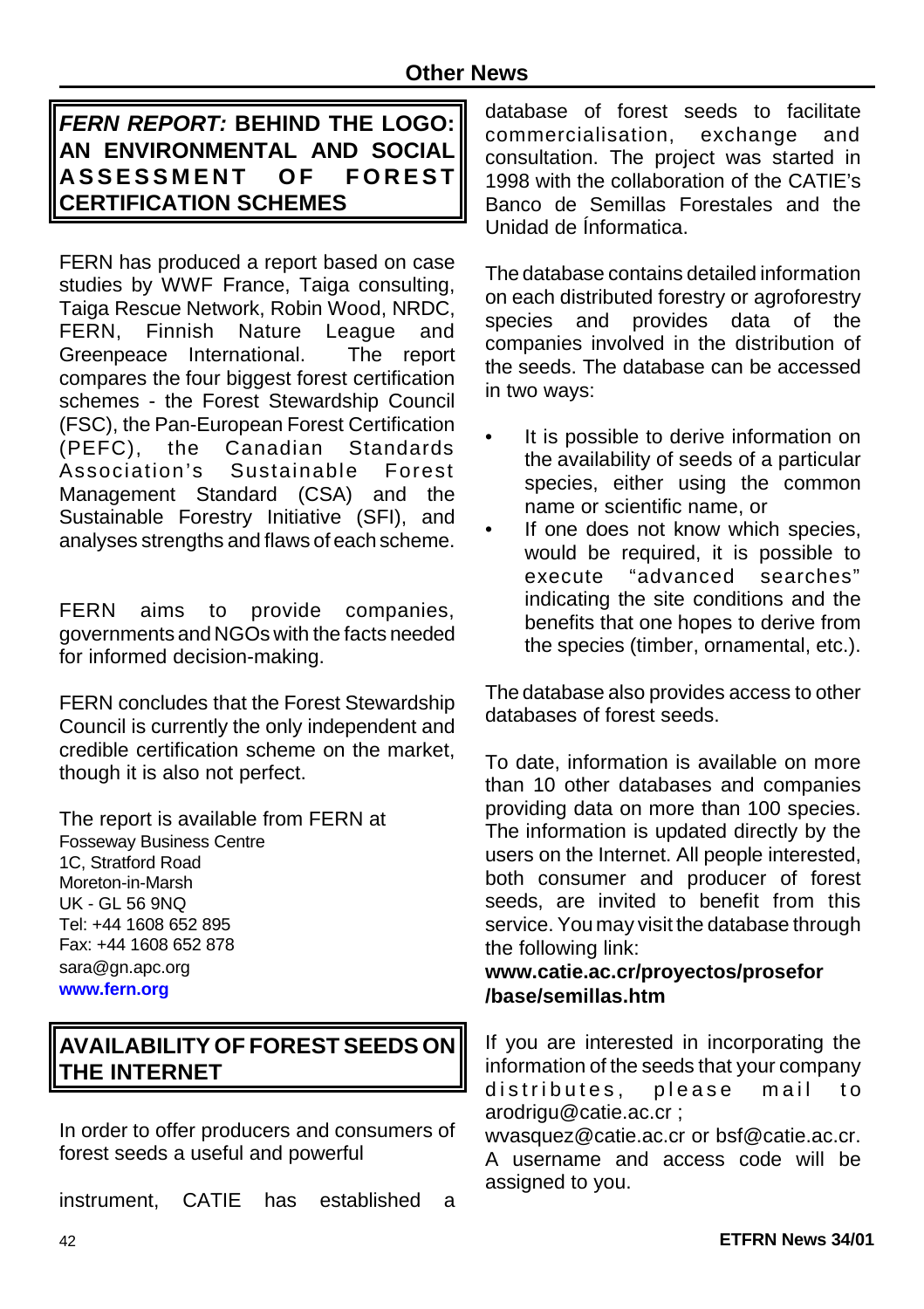**RECENT ADVANCES IN BIOTECHNOLOGY FOR TREE CONSERVATION AND MANAGEMENT – IFS FLORIANÓPOLIS WORKSHOP PROCEEDINGS**

*Useful publications on tropical tree biotechnology*

#### *By Olavi Lukkannen*

In September 1997, an international workshop on tropical tree biotechnology was organised by the International Foundation for Science (IFS) at Universidade Federal de Santa Catarina (UFSC), Florianópolis, Brazil. Most of the 36 participants were current or former IFS grantees, especially from the Latin American countries. Dr Sinclair Mantell (Wye College, University of London, UK) and Dr Ana Maria Viana from UFSC were responsible for organising the scientific programme of this event. Presentations covered traditional approaches to forest inventory and tree population studies, as well as modern technologies to study genetic diversity in trees and practical approaches to conservation and propagation.

Selected titles from the proceedings are given in the following (see also articles in this newsletter by proceedings contributors Luukkanen; Jain; Schifino-Wittman and Cardoso de Freitas; Jurado; Valdés et al.; and de Andrade et al.).

**Opportunities and challenges for the incorporation of genomic analysis in** *Eucalyptus* **breeding** (by Dario Grattapaglia).

**Genetic diversity and outcrossing rates in the Guanacaste tree** *(Enterolobium cyclocarpum)* **in the dry forests of Costa Rica** (by Oscar J. Rocha and Jorge A. Lobo).

**Allozyme variation in the Mexican closed-cone pines** (by Carlos Ramirez-Herrera et al.).

**Characterization of genetic variability of native plant species of the Atlantic rainforest:** *Caesalpinia echinata* **– a case study** (by M.A. Cardoso et al.).

**Use of RAPD markers in the study of genetic diversity of** *Araucaria angustifolia* **populations in Brazil** (by Maria Cristina Mazza).

**Random amplified polymorphic DNA (RAPDs) variation in hybrid swarms and pure populations of the genus** *Prosopis* **(Leguminosae)**(byBeatrizOfelia Saidman et al.).

**Management of natural populations and maintenance of genetic diversity of** *Euterpe edulis,***the heart-of-palm tree** (by Maurício Sedres dos Reis et al.).

**Use of genetic markers to conserve endangered species and to design protected areas for more widespread species** (by Andrea C. Premoli).

**Introduction of embryogenic cultures from mature-phase tropical and subtropical trees and control of somatic embryo maturation and germination** (by Richard E. Litz et al.).

**Somatic embryogenesis in** *Ocotea catharinensis* **(Lauraceae)** (by Ana Maria Viana).

**Development of cryopreservation technology applications in agroforestry and forestry** (by Erica E. Benson).

**Molecular diversity studies on**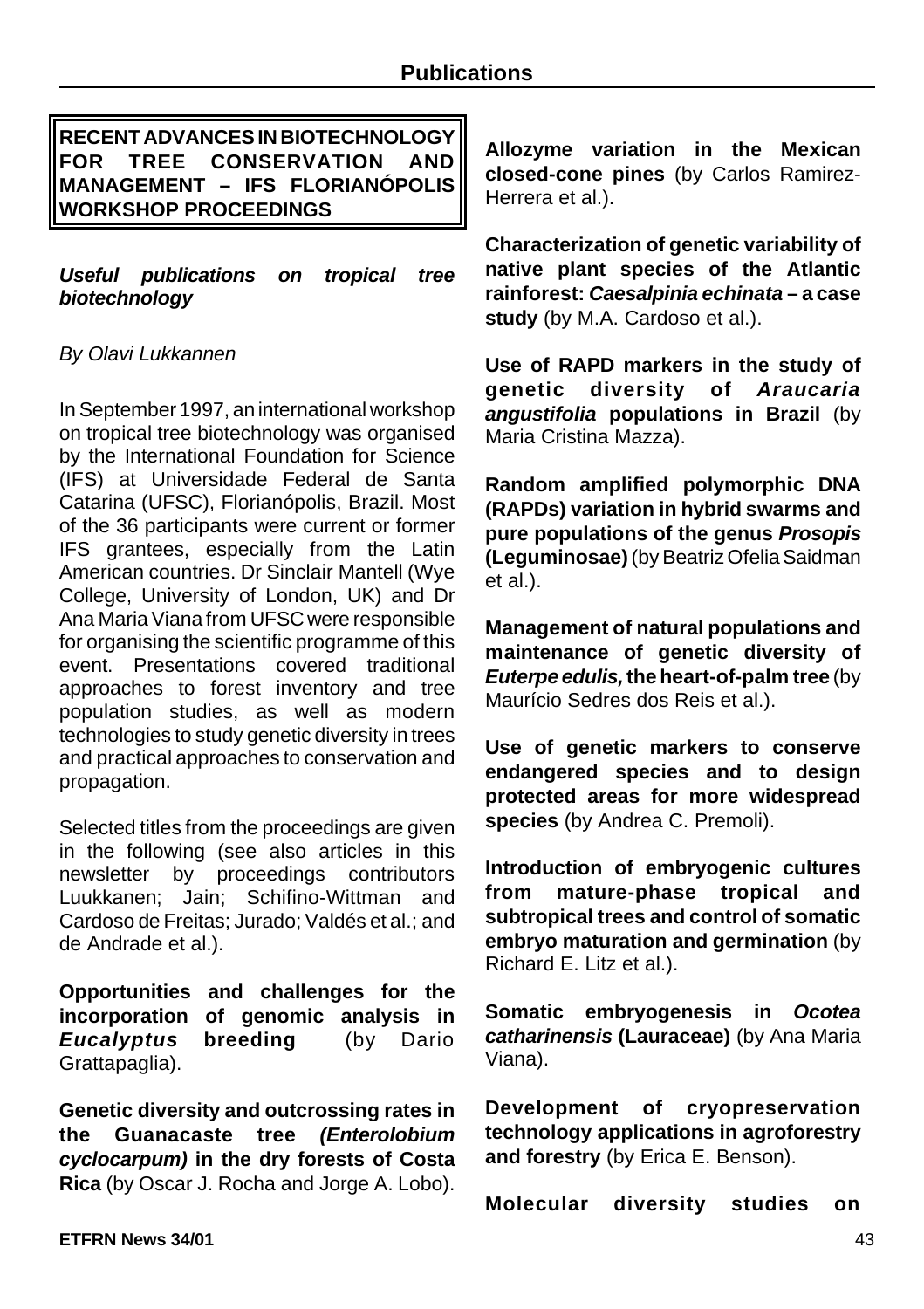**mycorrhizal associations in trees** (by Francois Le Tacon et al.)

**Networking of research in biotechnology and forest tree improvement in Central America and the Caribbean** (by Markku Kanninen et al.).

**Correct citation of the proceedings: International Foundation for Science (IFS) 1998, Recent Advances in Biotechnology for Tree Conservation and Management, Proceedings of an IFS Workshop** (ed. Bruns,S., Mantell, S., Trägårdh, C. & Viana, A.M.). IFS, Stockholm. 334 p. ISBN: 91 5798 46 0.

A limited number of free copies is available from: IFS, Grev Turegatan 19, S-114 38 Stockholm, Sweden. Email info@ifs.se

# **GLOBAL BIODIVERSITY:EARTH'SLIVING RESOURCES IN THE 21ST CENTURY**

#### *B. Groombridge and M.D. Jenkins*

The present decade has seen remarkable growth in concern at all levels for wildlife and the environment, and increased appreciation of the links between the state of the ecosystems and the state of humankind. Biodiversity has become a hot item. In 1992 in a joint effort UNEP and the World Conservation Monitoring Centre (WCMC) produced a substantial volume that introduced the many and varied themes covered by the unfamiliar term "biodiversity" in *Global biodiversity: status of the Earth living resources.* The book has since found wide application as an educational source and sourcebook of biodiversity data.

*Global Biodiversity: Earth's living resources in the 21st century* builds on nearly a decade of further research and analysis by WCMC and the conservation community worldwide. The purpose of the book is twofold: to outline some of the broad ecological relationships between humans and the rest of the biosphere, and to summarise information bearing on the health of the biosphere.

The first part of the book outlines some fundamental aspects of material cycles and energy flow in the biosphere. This is followed by discussion of the components of biological diversity, and an account of the expansion of this diversity through geological time and the pattern of its distribution over the surface of the earth. The second part deals with material relationships between humankind and biodiversity, covering salient features of human impact on the environment from the earliest times of human existence to the present, and the current use of elements of biodiversity. This part also summarises information on trends in condition to the main ecosystem types and the species integral to them.

In order to address biodiversity in a surveyable manner it is divided in marine biodiversity, terrestrial biodiversity and inland water biodiversity, each dealt with in separate chapters. The book contains a large amount of tables, graphs and maps to complement the text. Together, they provide a clear impression of what biodiversity is about, its importance to human kind and how it is influenced by man.

*ISBN: 1 899628 15 0, 246 pages, UNEP-World Conservation Monitoring Centre. Orders: World Conservation Press, 219 Huntingdon Road, Cambridge, CB3 0DL, UK Tel: +44 1223 277314; Fax: +44 1223 277136 Email:info@wcmc.org.uk: http://www.wcmc.org.uk/*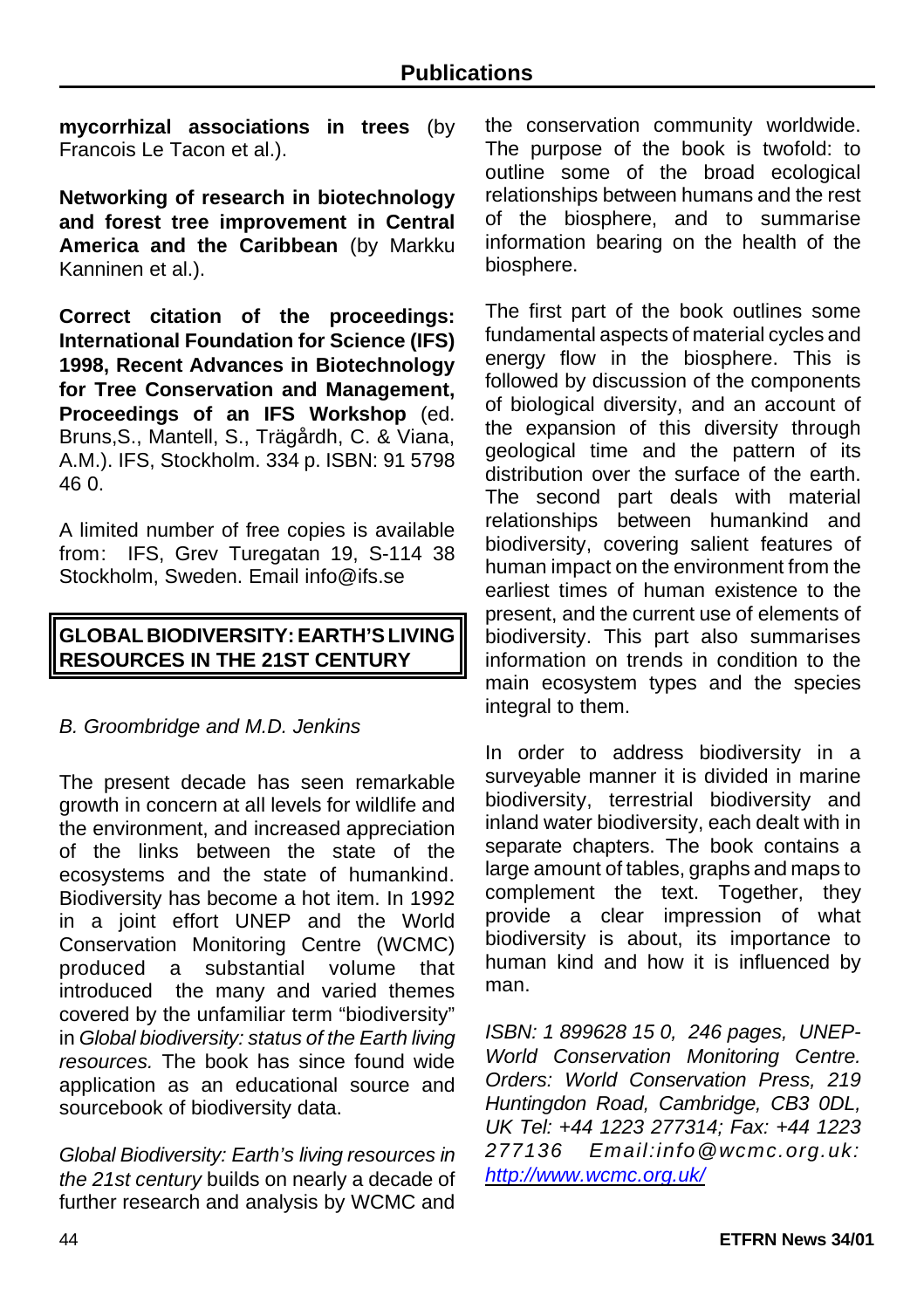# **APPLIED ETHNOBOTANY PEOPLE, WILD PLANT USE & CONSERVATION**

# *Anthony B. Cunningham*

This manual focuses on practical steps to develop a better understanding of the values, vulnerability and resource management options for wild, non-cultivated plant resources. It is the third in a series produced by the People and Plants initiative, a joint programme of WWF, UNESCO and the Royal Botanical Gardens, Kew. Issue of the manual is the impact of harvesting of wild plants by people. It is intended as a practical guide to approaches and field methods for participatory work between resource users and field researchers. Emphasis is on how to identify the most urgent problems, needs and opportunities relating to wild plant use and resource management. Geographically,the focus is on Africa and attention is not only given to tropical forests, but to other vegetation types as well.

The book comprises 8 chapters, which are each well illustrated by figures, tables, boxes and photos, The first places conservation in the context of times and views. It reviews the interaction between vegetation , climate and human over time. The second chapter outlines methods such as mapping, transect walks with local people and satellite images to get a better understanding of people's preferences and the demand for particular plant species. In the third chapter an introduction to ethnobotanical surveys of markets is given, followed by a theoretical background to this type of studies. The next three chapters are of a quantitative nature dealing with the supply of plants, which are the focus of the demand described in the first two chapters. Chapter 4 presents methods to measure individual plants and how to assess the impact of harvesting, in particular the

response of individual plants. In chapter 5 the same is done, but on the level of plant populations. It presents methods to measure the dynamics of plant populations and the impact of harvesting on them. Finally, Chapter 6 shows how patterns of harvesting relate to vegetation dynamics and disturbance, and what methods can be used to take this into account when developing conservation and resource management plans. It approaches the impact of man through harvesting on the level of landscapes, which enables to see the dynamic nature of natural processes and the close association between climate, soils, vegetation, land forms and human activity. In Chapter 7 methods are presented which may help to better understand tenure and boundaries, and resource user characteristics, like beliefs and rituals. Focus in this chapter is on social and cultural factors. Finally, Chapter 8 concludes the preceding chapters by suggesting fifteen basic steps to resource management.

*ISBN: 1 85383 697 4, 300 p. Earthscan Publications Ltd. 120 Pentonville Road, London N1 9JN UK. Tel: 44 2072 780433 Fax: 44 2072 78114 Email:earthinfo@earthscan.co.uk http://www.earthscan.co.uk*

# **A STATISTICAL MANUAL FOR FORESTRY RESEARCH**

FORSPA-FAO Publications

#### *K.Jayaraman (2000)*

This manual covers some of the basic concepts involved in the theory and practice of statistics in forestry research. The manual was written on a specific request from FORSPA (The Forestry Research Support program for Asia and the Pacific), Bangkok to prepare a customised training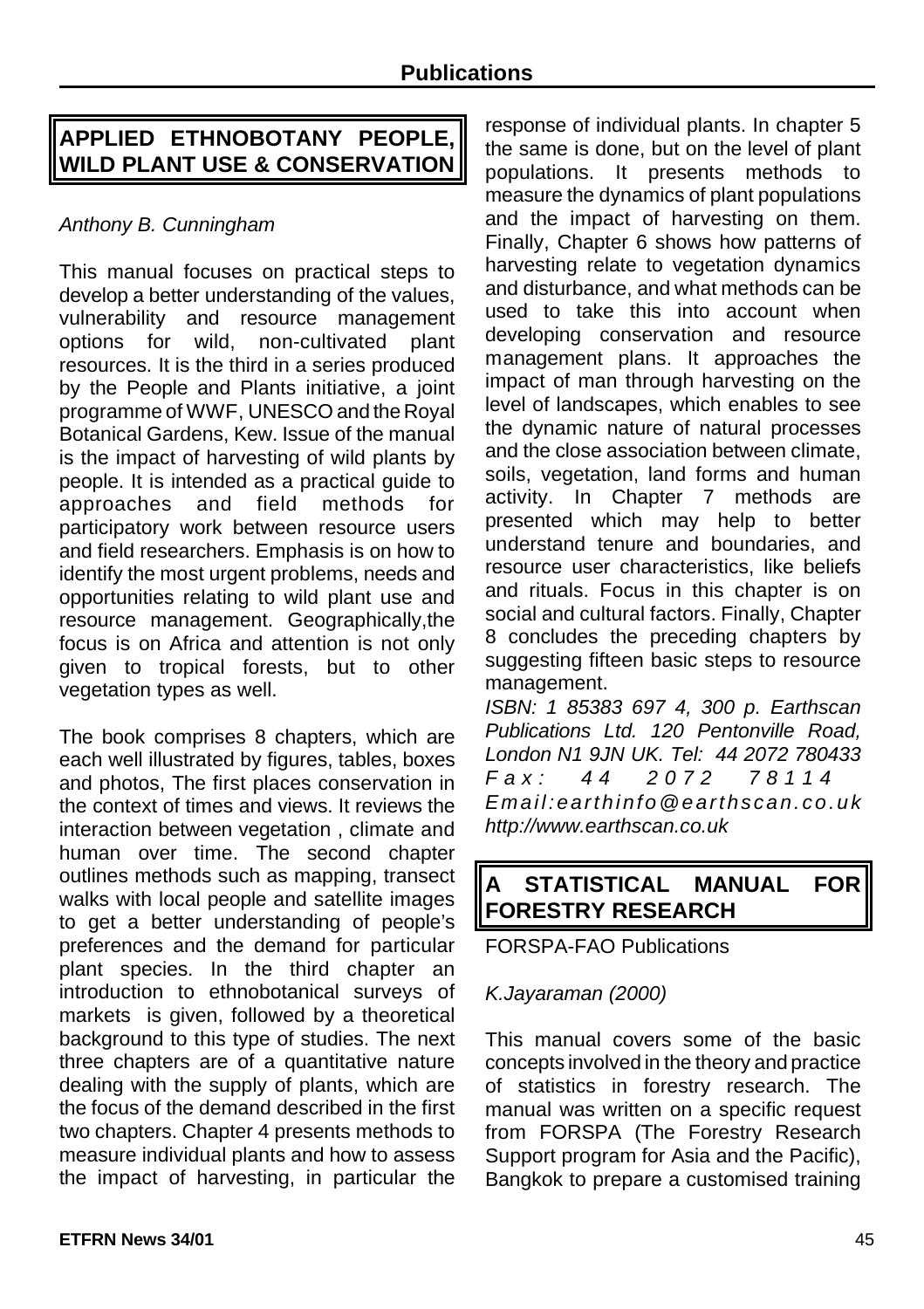manual useful to researchers engaged in forestry research in Bhutan. It is intended to be a source of reference for researchers engaged in research on renewable natural resources especially forests, agricultural lands and livestock, in designing research investigations, collecting and analysing relevant data and also in interpreting the results.

The focus of the manual has been on introducing the researchers to some of the basic concepts and techniques in statistics, which have found wide application in research in forestry and allied fields. Basic statistical estimation and testing procedures dealt with in the first chapters, are followed by chapters that each deal with specific statistical techniques, such as methods of designing, analysing experiments and also some standard sampling techniques. Further, statistical methods involved in specific fields like tree breeding, wildlife biology, forest mensuration and ecology, many of which are unique to forestry research, are described. In order to serve as a handy reference manual description of only simple modes of design and analysis are given with illustrations and examples from the field which adequately support the text.

*FORSPA Publication No. 25/2000, 240 p. Orders: S. Appanah, Forestry Research and Support Programme for Asia and the Pacific (FORSPA), FAO Regional Office for Asia and the Pacific, 39 Phra Atit Road, Bangkok 10200, Thailand. Tel.: (662) 2817844 ext. 136, Fax(662) 2804565. Email: Simmathiri.Appanah@fao.org*

**PROCEEDINGS OF THE SUB-REGIONAL SEMINAR "DIE-BACK OF SISSOO (***DALBERGIA SISSOO)***" Kathmandu, Nepal, 25-28 April 2000**

*S. Appanah, G. Allard & S.M. Amatya*

In April 2000 a Seminar was held to address dieback of Sissoo, also called Shisham (*Dalbergia sissoo),* occurring both in natural stands as well as in plantations throughout its habitat. Sissoo is one of the most important timber species of the sub-Himalayan area, stretching from Bhutan in the east to as far as Afghanistan in the west. It is an important species for rural as well as industrial plantations. It is popular due to its fast growth and multiple use properties. The tree is therefore grown by government organisations, communities, individual farmers and private landowners. However, management of the stands appears to be inadequate or non-existent in most cases.

The proceedings of the seminar contain contributions form researchers from Bangladesh, India, Nepal and Pakistan, each dealing with the extent of the disease in their country, probable causes and possible solutions. The outcome of the seminar reveals that the cause of die-back may be multi-faceted and the primary causes are as yet to be confirmed. Nevertheless, symptoms seem to increase with increasing clay content of the soils and water logging, which impedes growth of the tree and increases stress, making it vulnerable to fungi and insect attacks. Recommendations of the seminar include the activities that should be undertaken by each country, individually as well as in a mechanism of co-operation with other countries involved. Furthermore, it is recommended to seek co-operation with international agencies/NGO's/Regional cooperatives to provide technical and financial support to the network.

*FO: GCP/RAS/163/NET Field Document No.18, Forestry Research & Support Programme for Asia and the Pacific (FORSPA), 65 p. Orders: : S. Appanah,*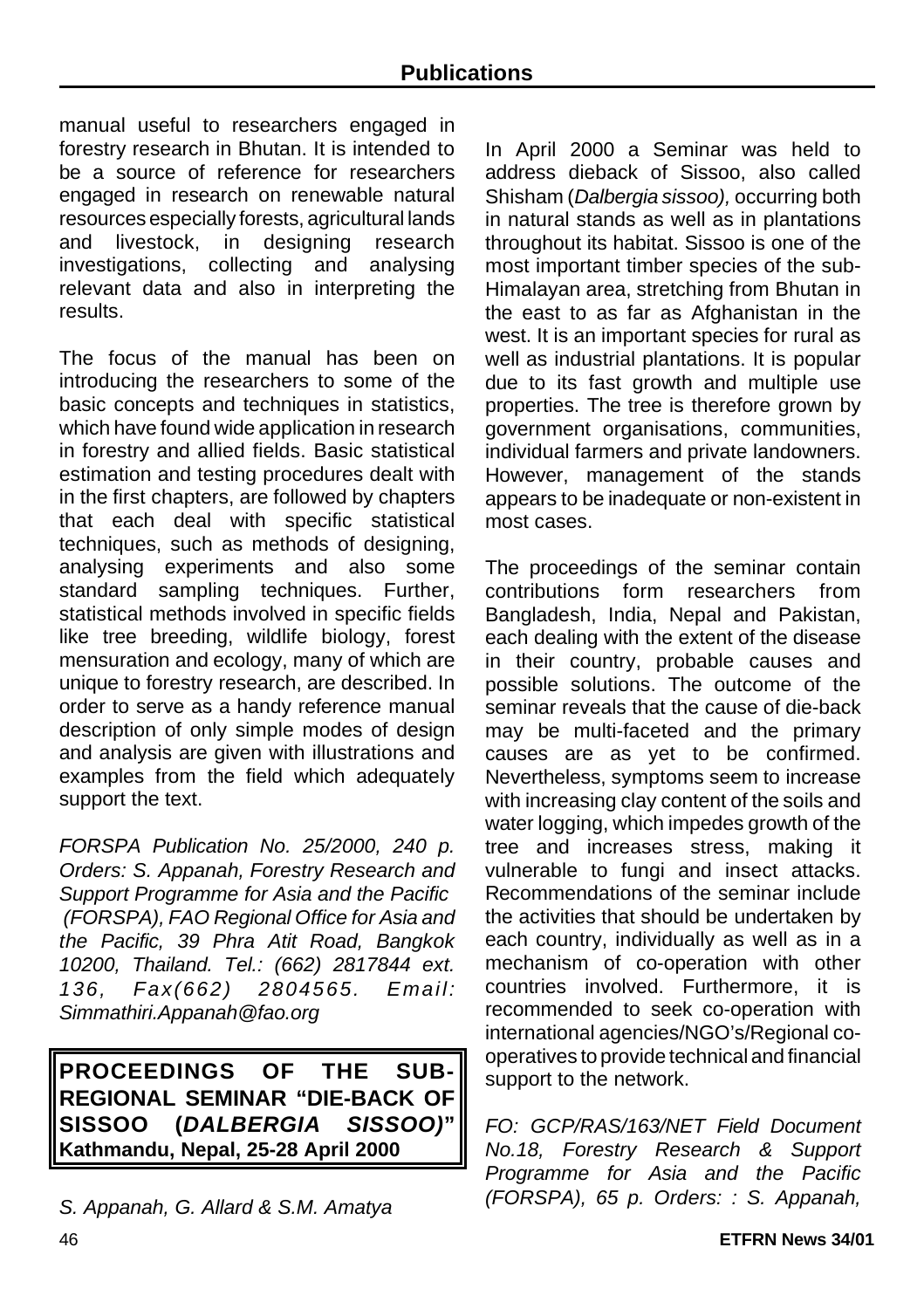*Forestry Research and Support Programme for Asia and the Pacific (FORSPA), FAO Regional Office for Asia and the Pacific, 39 Phra Atit Road, Bangkok 10200, Thailand.*

# **DEVELOPMENT OF NATIONAL-LEVEL CRITERIA AND INDICATORSFOR THE SUSTAINABLE MANAGEMENT OF DRY FORESTS IN ASIA**

#### *Workshop Report & Background Papers*

From November 30th to December 3rd 1999 the Workshop on National-level Criteria and Indicators for Sustainable Management of Dry Forests in Asia was held in Bhopal, India. The workshop was organised jointly by the Food and Agricultural Organisation of the United Nations (FAO), the United Nations Environment Programme (UNEP), the International Tropical Timber Organisation (ITTO), The United States Department of Agriculture Forest Service (USDA/FS) and the Indian Institute of Forest Management (IIFM). Workshop participants included representatives of forestry agencies from nine countries with dry forests in Asia: Bangladesh, Bhutan, China, India, Mongolia, Myanmar, Nepal, Sri Lanka and Thailand, and representatives of above mentioned organisations and WWF/India and the Regional Community Forestry Training Center for Asia and the Pacific (RECOFTC).

The workshop was organised in response to a recommendation by the 17th session of the Asia-Pacific Forestry Commission, held in 1998. This session revealed that some countries were making progress in the development and application of criteria and indicators for sustainable forest management, whereas others were remaining outside the established international processes. The workshop report describes the objectives and expected output and gives a brief overview of the inaugural session, the discussions,

**ETFRN News 34/01** 47

*Tel.: (662) 2817844 ext. 136, Fax(662) 2804565 Email: Simmathiri.Appanah @fao.org*

presentations and results. The annexes contain the list of participants, workshop programme, list of technical and discussion papers, recommendations for further action and definitions and basic principles of sustainable forest management in relation to criteria and indicators.

The presentations were compiled and published in the background papers. The papers help to highlight the special issues associated with managing the dry forests of Asia and to advance ideas for the development of criteria and indicators for the sustainable management of these forests, particularly in Bhutan, Mongolia, Nepal and China.

*Workshop Report: ISBN 974-7946-04-1, FAO Publication: 2000/07, 20 p. Asia-Pacific Forestry Commission.* 

*Background Papers: ISBN 974-7946-06-8, FAO Publication 2000/08, 97 p. Orders: Patrick B. Durst, Senior Forestry Officer, FAO Regional Office for Asia and the Pacific, 39 Phra Atit Road, Bangkok 10200, Thailand. Tel.: (66-2) 281 7844; Fax: (66-2) 280 0445; Email: Patrick.Durst@fao.org.*

**TROPENBOS PUBLICATIONS 2001**

# **LA CHASSE ET LA FILIÈRE VIANDE DE BROUSSE DANS L'ESPACE DE TAÏ, CÔTE D'IVOIRE**

*Caspary, H.-U., Koné, I., Prouot, C. and Pauw, M. de (2001)*

Game is an important food resource in Côte d'Ivoire, but hunting is forbidden. Hans Ulrich Caspary et al. argue that only regulated reopening of hunting will be able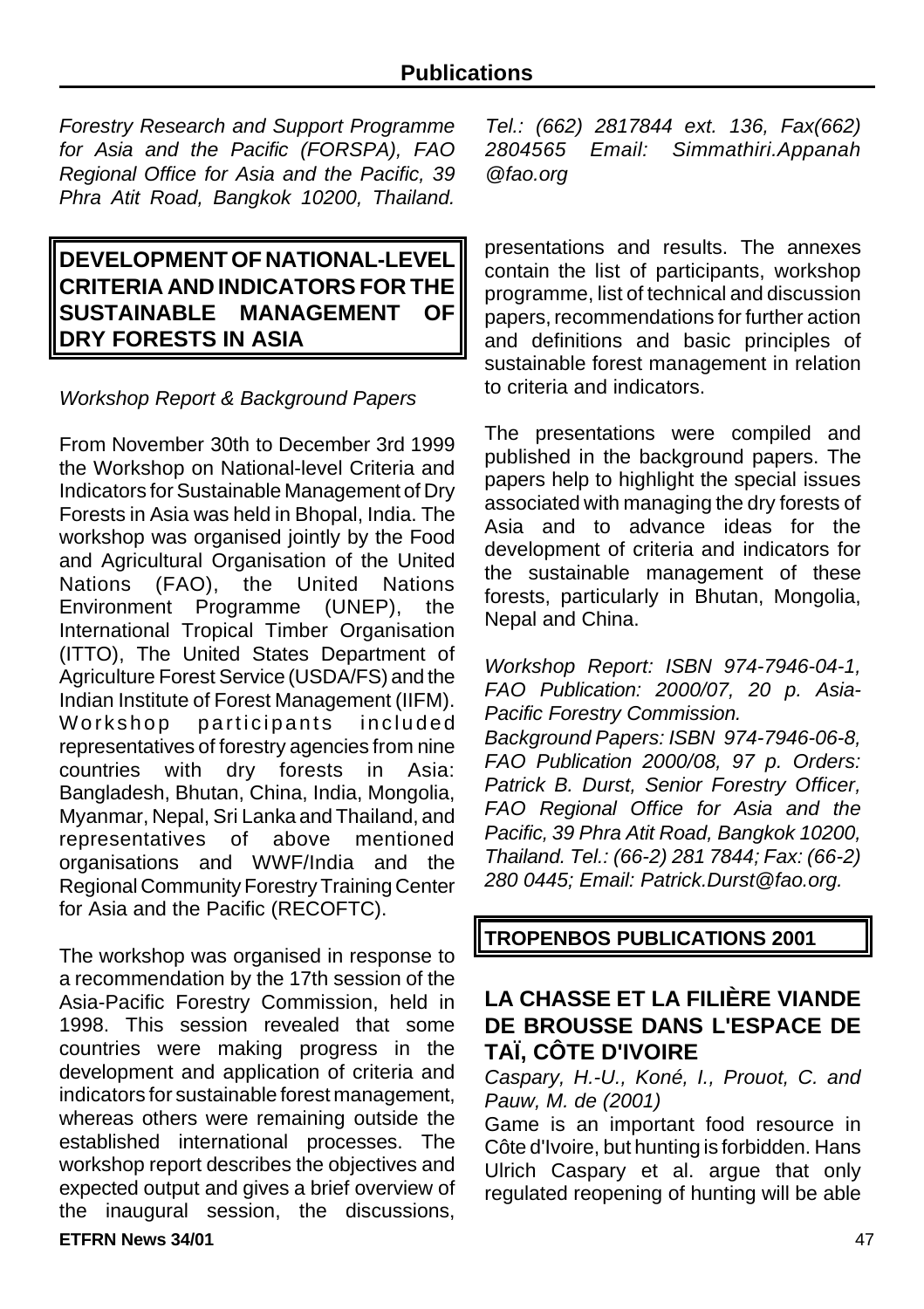to reduce poaching in protected areas. Sustainable wildlife management is urgently needed.

*Tropenbos Côte d'Ivoire Series 2. Tropenbos International, Wageningen, the Netherlands. ISBN: 90-5113-048-1. Price: 20 Euro*

#### **RELATIONS FAUNE FLORE DANS LE PARC NATIONAL DE TAÏ: UNE ÉTUDE BIBLIOGRAPHIQUE**

*Chatelain C., Kadjo B., Koné, I. and Refisch J.* (2001)

This study on the relationships between flora and fauna was carried out to provide the managers of Taï National Park in South-West Côte d'Ivoire with information that support the monitoring and evaluation of the flora and fauna in the area. Based on a bibliographic compilation the study is directed at the identification of those relationships of which the disappearing of one of its elements could endanger the conservation of a species. The study also identifies the gaps in knowledge that would be necessary to fill in for an improved management of the park.

*Tropenbos Côte d'Ivoire Series 3. Tropenbos Côte d'Ivoire Series 2. Tropenbos International, Wageningen, the Netherlands.ISBN: 90-5113-049-X. Price: 20 Euro*

#### **FOREST FILLEDWITHGAPS:EFFECTS OF GAP SIZE ON WATER AND NUTRIENT CYCLING IN TROPICAL RAIN FOREST. A STUDY IN GUYANA**

#### *Dam, O. van (2001)*

Guyana's forests are selectively logged and aforest management is desired that is economically sustainable and ecologically responsible. Canopy gaps, created by selective logging, induce changes to microclimatic and edaphic conditions.

These changes influence the regenerationof the forest in general and of commercial tree species in particular. This study evaluated the influence of gap size on microclimatic conditions, water dynamic sand nutrient cycling. The study was carried out in the tropical rain forest of central Guyana in experimental gaps of 50 to 3200M2, and 13 years after felling. It generates insight into the potential impacts of logging gaps on abiotic and edaphic conditions affecting forest regeneration.

*Tropenbos Guyana Series 10.Tropenbos-GuyanaProgramme, Georgetown,Guyana. ISBN: 90-5113-046-5. Price: 20 Euro*

**LES INSTITUTIONS COMMUNAUTAIRES DE GESTION DE S PRODUITSFORESTIERS NON-LIGNEUX DANS LES VILLAGES PÉRIPHÉRIQUES DE LA RÉSERVE DE BIOSPÈRE DU DJA** *Dkamela, G.P. (2001)*

The role of community based institutions in<br>non-timber forest products (NTFP) products (NTFP) management was studies among Bulu, Badjoué and Baka people in or near the Dja Biosphere Reserve. Issues discussed include the importance of NTFPs for subsistence and trade, management of the resource of five NTFP species, the relating function of community-based institutions in a changing commercial and legal environment, and property rights.

*Tropenbos Cameroon Documents 7.Tropenbos Cameroon, Kribi, Cameroon.ISSN:1566-2152. Price: 5 Euro*

#### **FOREST (AND) PRIMATES . CONSERVATION AND ECOLOGY OF THE ENDEMIC PRIMATES OF JAVA AND BORNEO**

#### *Nijman, V. (2001)*

Biodiversity hot spots are said to be a cost effective route to species conservation. But local hotspots often do not coincide for different taxa, concludes Vincent Nijman.For the adequate protection of forest primates additional sites are needed. *Tropenbos Kalimantan Series 5. Tropenbos International,Wageningen, the Netherlands. ISBN: 90 5113-052-X. Price 20 Euro*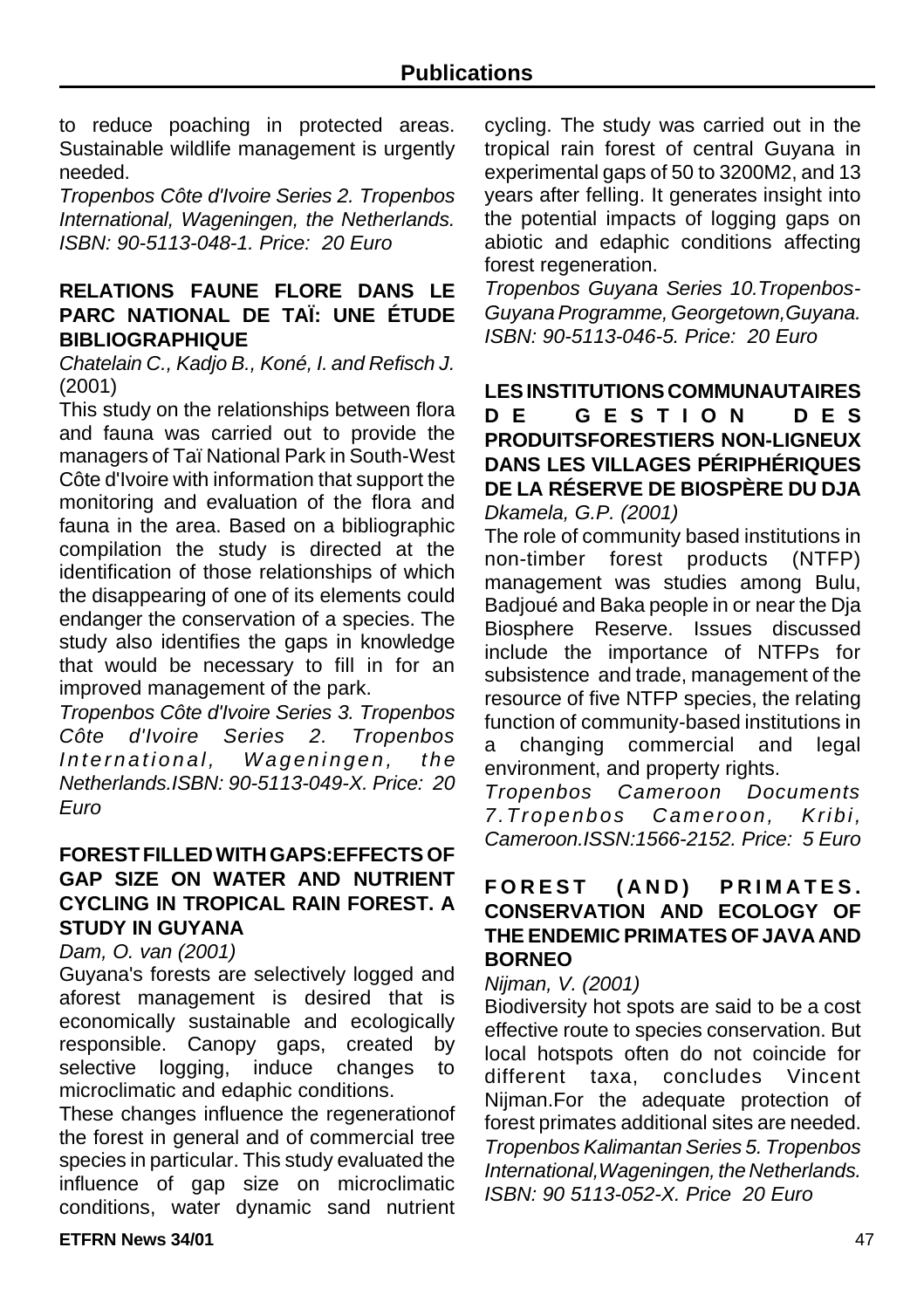#### *MACARANGA AND MALLOTUS* **(EUPHIRBIACEAE) AS INDICATORS FOR DISTURBANCE IN THE LOWLAND DIPTEROCARP FORESTS OF EAST KALIMANTAN, INDONESIA**

*Slik, J.F.W. (2001)*

This publication explores the possibilities of indicator plant taxa to quantify forest disturbance in the lowland dipterocarp forests of East Kalimantan. The book provides a first step in the development of an easy-to-apply rapid assessment method for determining the level of forest disturbance.

*Tropenbos Kalimantan Series 4. Tropenbos International,Wageningen, the Netherlands. ISBN: 90-5113-045-7. Price: 20 Euro*

#### **FOREST PRODUCTIVITY AND RESOURCE AVAILABILITY IN LOWLAND TROPICAL FORESTS IN GUYANA**

*Thomas, R.S. (2001)*

This thesis is largely based on an assessment of tropical rainforest patterns in lowland tropical forest of Guyana. The thesis clearly demonstrates that spatial heterogenity in forest types in lowland tropical forests of Guyana can result in heterogenity of several factors, which may ultimately influence plant growth dynamics.

*Tropenbos Guyana Series 7. Tropenbos Guyana, Georgetown, Guyana. ISBN: 976- 8173-51-3. Price 12 Euro*

#### **SEMINAR PROCEEDINGS SUSTAINABLE MANAGEMENT OF AFRICA N RAINFORESTS HELD IN KRIBI, CAMEROON, NOVEMBER1999. PART I: WORKSHOPS.**

*Eds: Foahom, B.,Jonkers, W.,B.J., Nkwi, P.N., Schmidt, P.and Tchatat, M.*

These proceedings provide an overview of recent trends in rain forest management in Cameroon and other West and Central African countries (Central African Republic, Côte d'Ivoire, Ghana, Equatorial Guinea), wit h a focus on management planning and societal aspects. Special attention is also given to the legal context, to ecological aspects and to lesser-known timber species.

*Tropenbos International,Wageningen, The Netherlands. ISBN: 90-5113-047-3. Price: freeof charge*

#### **SEMINAR PROCEEDING S SUSTAINABLE MANAGEMENT OF AFRICAN RAINFORESTS HELD IN KRIBI, CAMEROON, NOVEMBER 1999. PART II. SYMPOSIUM**

*Jonkers,W.B.J., Foahom, B. and Schmidt,P.* (*Eds)* Proceedings of the Symposium Conducted November 1999, in Kribi, Cameroon

*Tropenbos International, Wageningen,The Netherlands. ISBN: 90-5113-051-1 Price: free of charge*

**THE BALANCE BETWEE N BIODIVERSITY CONSERVATION AND SUSTAINABLE USE OF TROPICAL RAIN FORESTS. PROCEEDINGS OF A SEMINAR, 5-8 DECEMBER , BALIKPAPAN, INDONESIA.**

*Hillegers, P.J.M.and Iongh,H.H. de (Eds)* This publication presents the results of more than ten years of collaborative research of biodiversity conservation and sustainable forest management in Kalimantan.

*Tropenbos International,Wageningen, The Netherlands. ISBN: 90-5113-050-3. Price: free of charge*